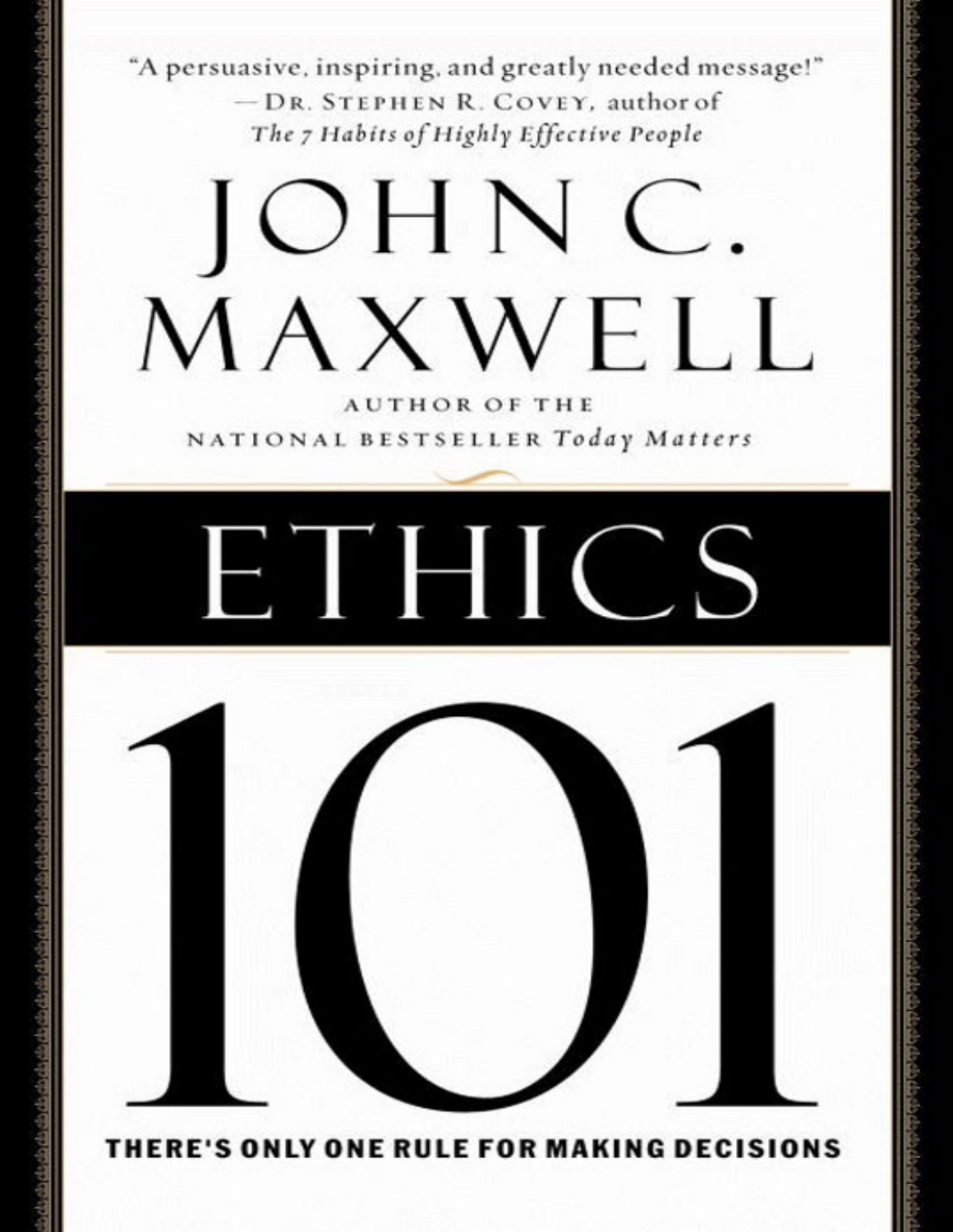# Contents

<span id="page-1-0"></span>[Acknowledgments](#page-3-0)

<span id="page-1-1"></span>**[Preface](#page-4-0)** 

- <span id="page-1-2"></span>1: Whatever [Happened](#page-5-0) to Business Ethics?
- <span id="page-1-3"></span>2: Why This Rule Is [Golden](#page-14-0)
- <span id="page-1-4"></span>3: The [Golden](#page-23-0) Rule Begins with You
- <span id="page-1-5"></span>4: Living a [24-Karat-Gold](#page-32-0) Life
- 5: Five Factors That Can ["Tarnish"](#page-42-0) the Golden Rule
- 6: Seizing Your Golden [Opportunity](#page-53-0)
- 7: How to [Develop](#page-62-0) the "Midas Touch"

[Conclusion:](#page-73-0) Go for the Gold(en) Rule

**[Notes](#page-77-0)** 

About the [Author](#page-83-0)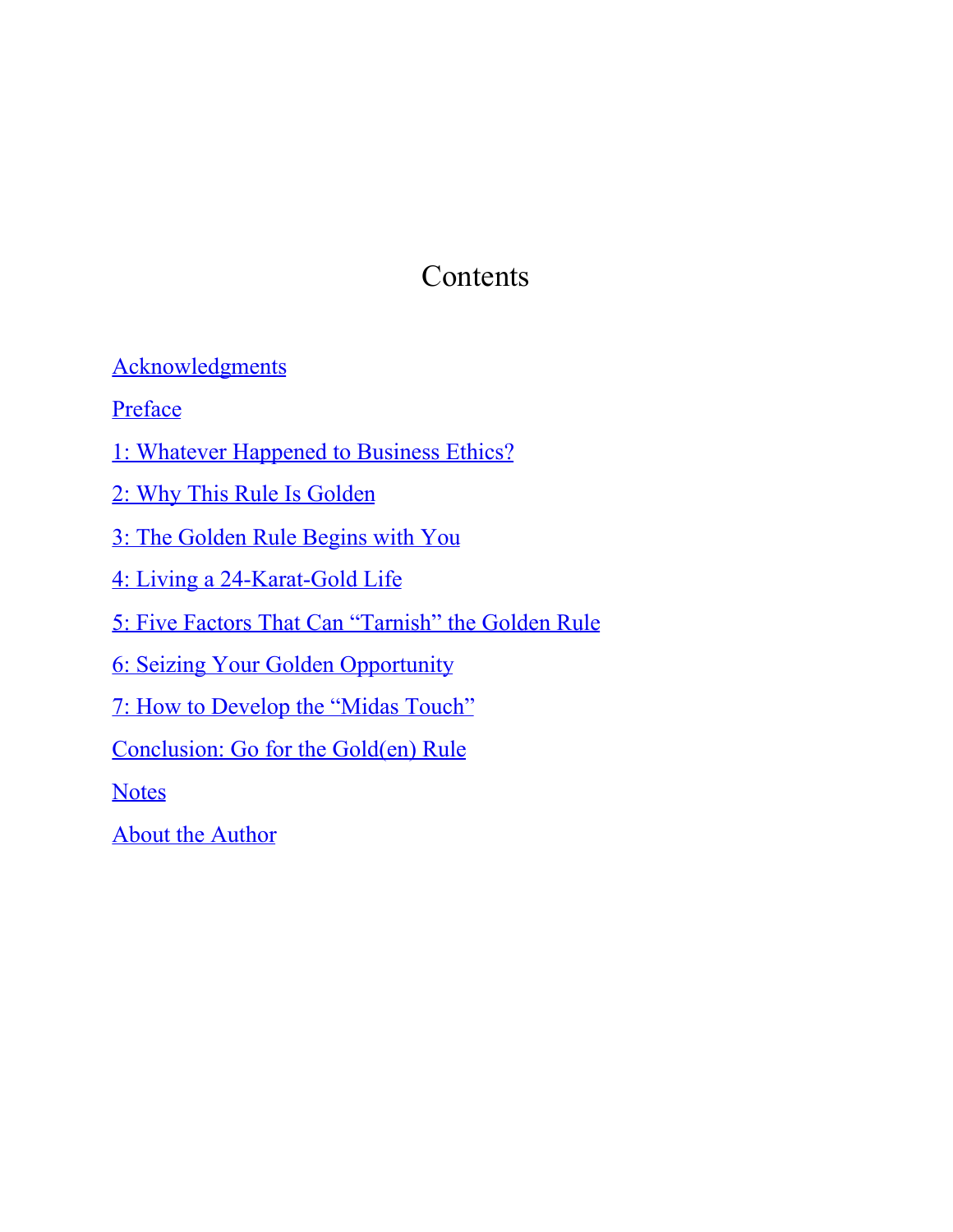This book is dedicated to you for your commitment to making ethical decisions and living an ethical life. Doing the right thing may not always be easy— but it is always right.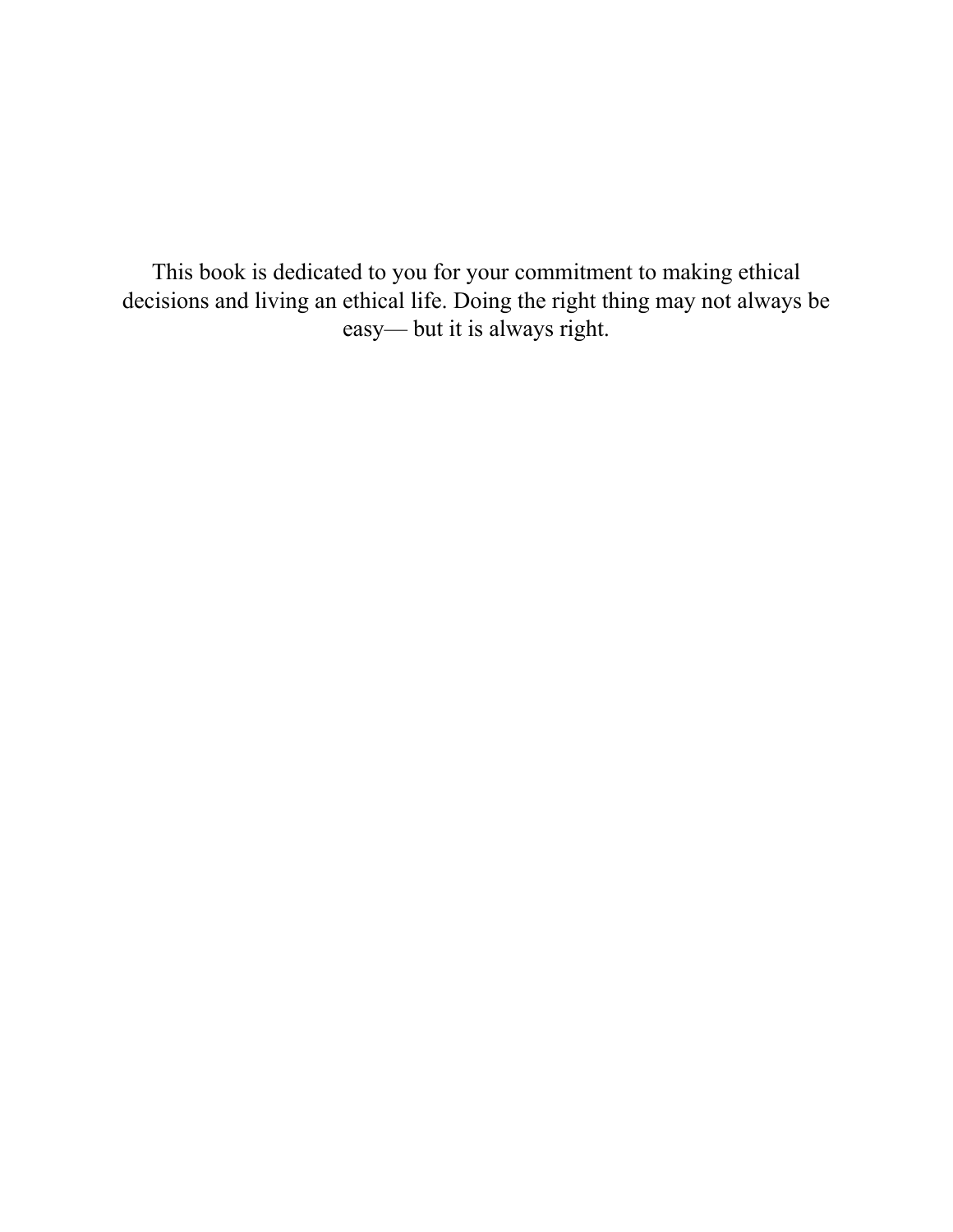# <span id="page-3-0"></span>**[ACKNOWLEDGMENTS](#page-1-0)**

I'd like to say thank you to: Charlie Wetzel, my writer; Kathie Wheat, my researcher; Stephanie Wetzel, who proofs and edits each chapter; and Linda Eggers, my assistant.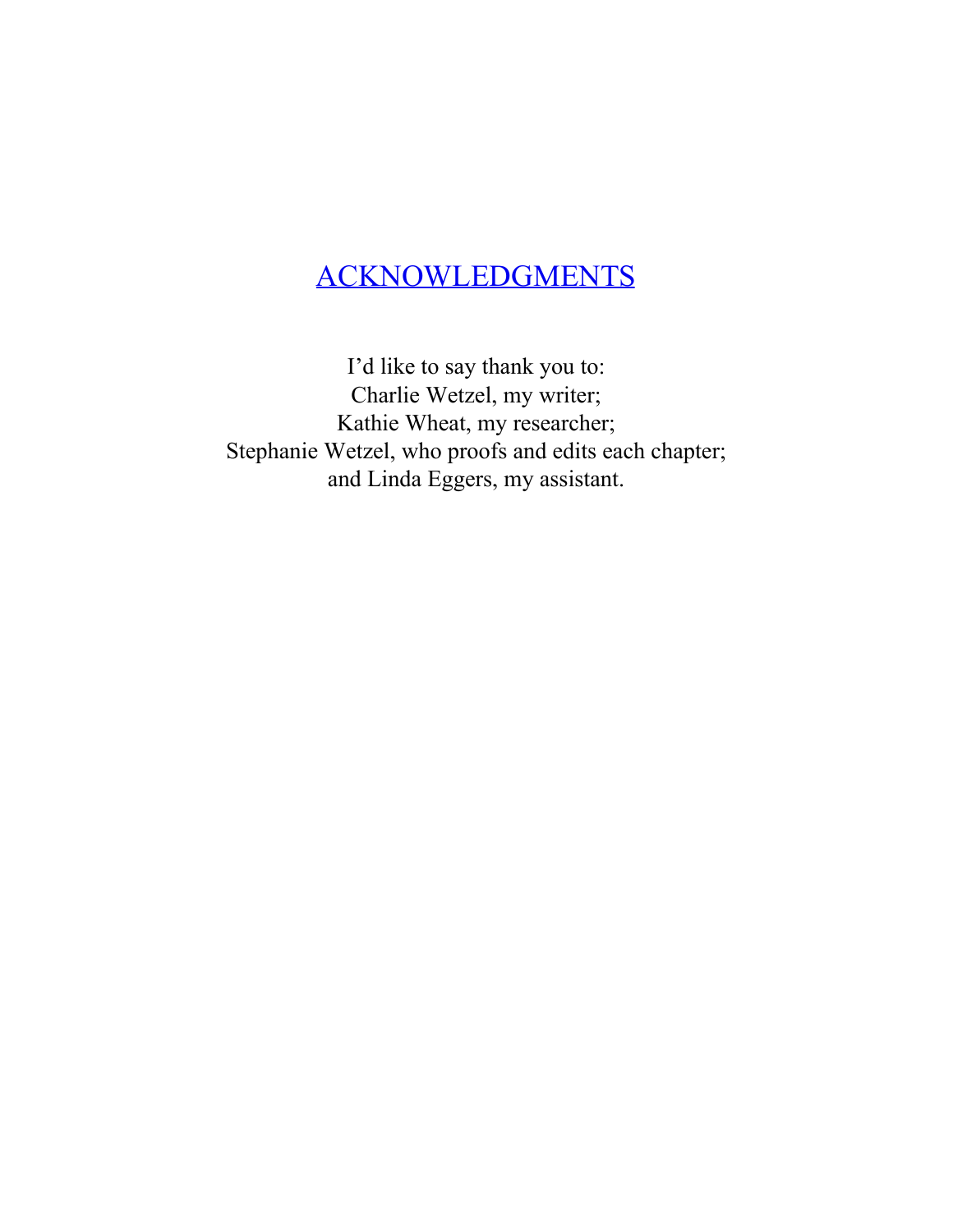# [PREFACE](#page-1-1)

<span id="page-4-0"></span>In the summer of 2002, I went to dinner in New York with Laurence J. Kirshbaum, the chairman and CEO of the AOL Time Warner Book Group. As we chatted, at one point in the conversation he looked at me and said, "You know, John, I think you would be the perfect person to do this: What would you think about writing a book on business ethics?"

"There's no such thing," I answered.

"What?" He looked a little surprised by my remark. "What do you mean?" he asked.

"There's no such thing as business ethics—there's only ethics. People try to use one set of ethics for their professional life, another for their spiritual life, and still another at home with their family. That gets them into trouble. Ethics is ethics. If you desire to be ethical, you live it by one standard across the board."

That's the heart of *Ethics 101.* Educators, philosophers, theologians, and lawyers have taken what really is a simple matter and made it very confusing. Living an ethical life may not always be easy, but it need not be complicated. *This book's goal is to help you find the way to live and work ethically and also achieve greater success.*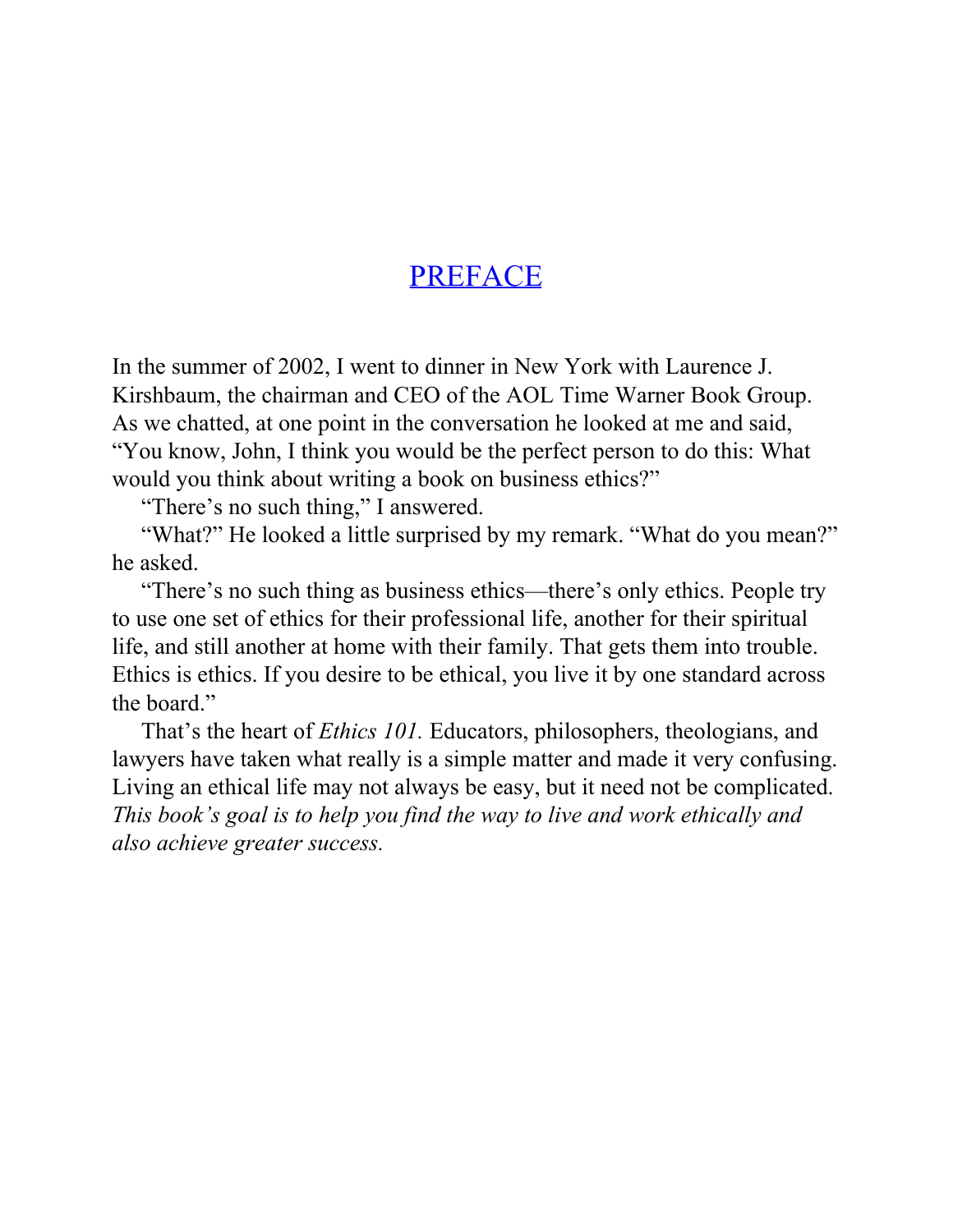[1](#page-1-2)

# <span id="page-5-0"></span>Whatever Happened to Business Ethics?

HOW WOULD YOU DESCRIBE THE STATE OF ETHICS IN BUSINESS today? Wonderful? Rock solid? No, I think most people are disgusted with it. They are sick of dishonesty and unethical dealings.

What is your reaction to the following names: Enron, Dennis Kozlowski, WorldCom, Adelphia Communications? At the least, it's probably a feeling of unsettledness. If you owned stock affected by the ethical scandals associated with these names, you are probably outraged!

UC Berkeley accounting professor Brett Trueman, who teaches at the Haas School of Business, remarked, "This is why the market keeps going down every day—investors don't know who to trust. As these things come out, it just continues to build." $\frac{1}{2}$  $\frac{1}{2}$  $\frac{1}{2}$ 

Of course, the ethical problems we're seeing aren't limited to just the business world. The public was horrified by the recently revealed abuses that occurred in the Catholic Church and how the incidents were covered up. Many were surprised by reports that Pulitzer prize-winning history professor Stephen Ambrose had plagiarized passages from historian Thomas Childers for his book *The Wild Blue*. [2](#page-77-2) And those who watched the 2002 Winter Olympic Games in Salt Lake City were outraged when a figure-skating judge claimed that her decision had been coerced, altering the outcome of the pairs competition.<sup>[3](#page-77-3)</sup> Ethical lapses are everywhere.

When pollster George Barna asked people whether they had "complete confidence" that leaders from various professions would "consistently make job-related decisions that are morally appropriate," the results were abysmal: $\frac{4}{3}$  $\frac{4}{3}$  $\frac{4}{3}$ 

**Percent Who Hold the Public's**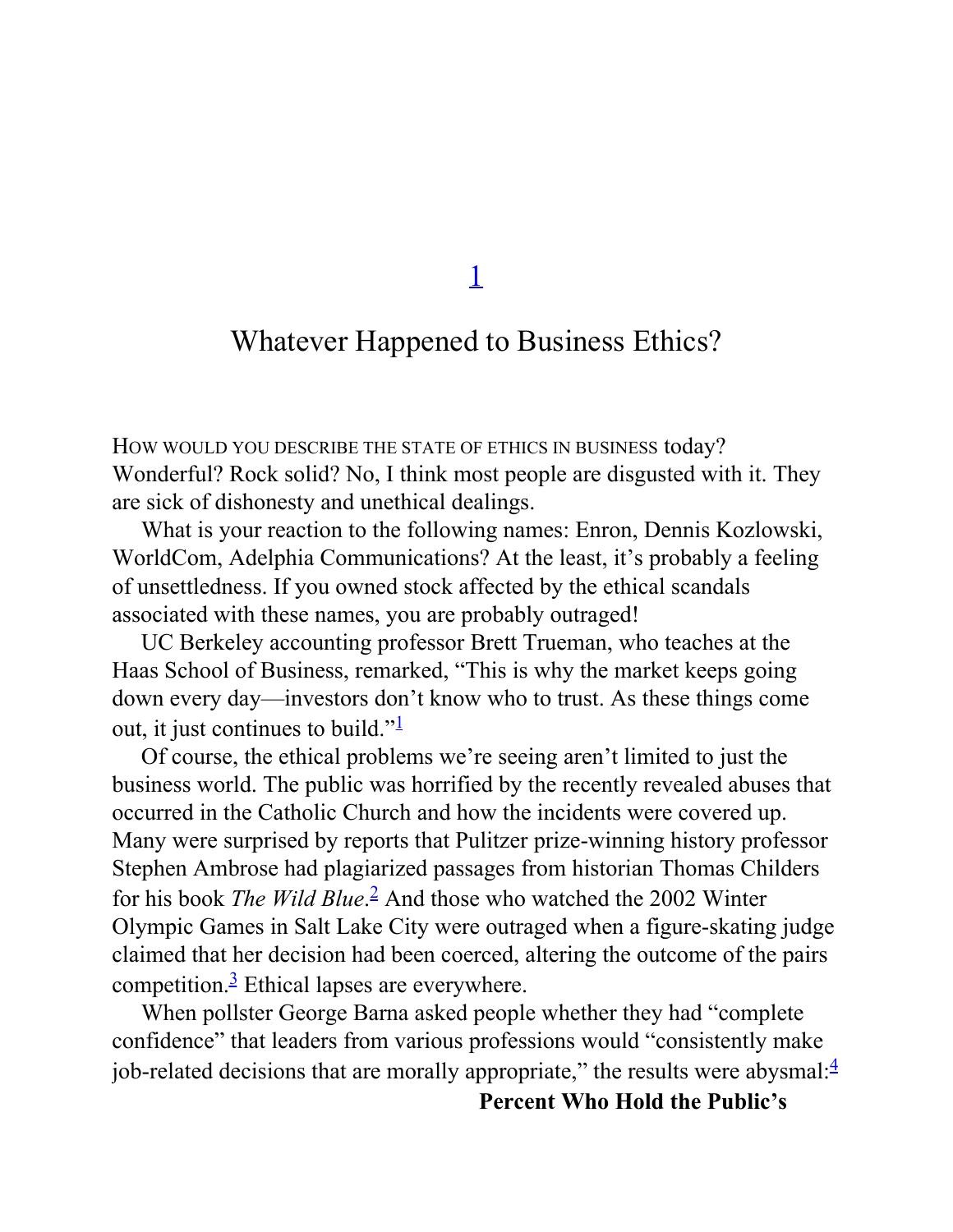**Type of Leader Complete Confidence**

| <b>Executives of Large</b>                  | 3%    |
|---------------------------------------------|-------|
| Corporations                                |       |
| <b>Elected Government Officials</b>         | 3%    |
| Film & TV Producers, Directors<br>& Writers | 3%    |
| News Reporters & Journalists                | $5\%$ |
| <b>Small Business Owners</b>                | 8%    |
| Ministers, Priests & Clergy                 | 11%   |
| Teachers                                    | 14%   |

It's revealing that even regarding the most trusted leaders (teachers), six out of seven people are unwilling to give them their complete trust.

## **THE ETHICAL DILEMMA**

Our disgust is now turning to discussion. People want to know: *Why* is ethics in such a terrible state? Although there are many possible responses to that question, I believe when people make unethical choices, they do so for one of three reasons:

## *1. We Do What's Most Convenient*

An ethical dilemma can be defined as an undesirable or unpleasant choice relating to a moral principle or practice. What do we do in such situations? Do we do the easy thing or the right thing? For example, what should I do when a clerk gives me too much change? What should I say when a convenient lie can cover a mistake? How far should I go in my promises to win a client?

AN ETHICAL DILEMMA CAN BE DEFINED AS AN UNDESIRABLE OR UNPLEASANT CHOICE RELATING TO A MORAL PRINCIPLE OR PRACTICE.

As human beings, we seem prone to failing personal ethics tests. Why do we do something even when we know it's wrong? Do we cheat because we think we won't get caught? Do we give ourselves permission to cut corners because we rationalize that it's just one time? Is this our way of dealing with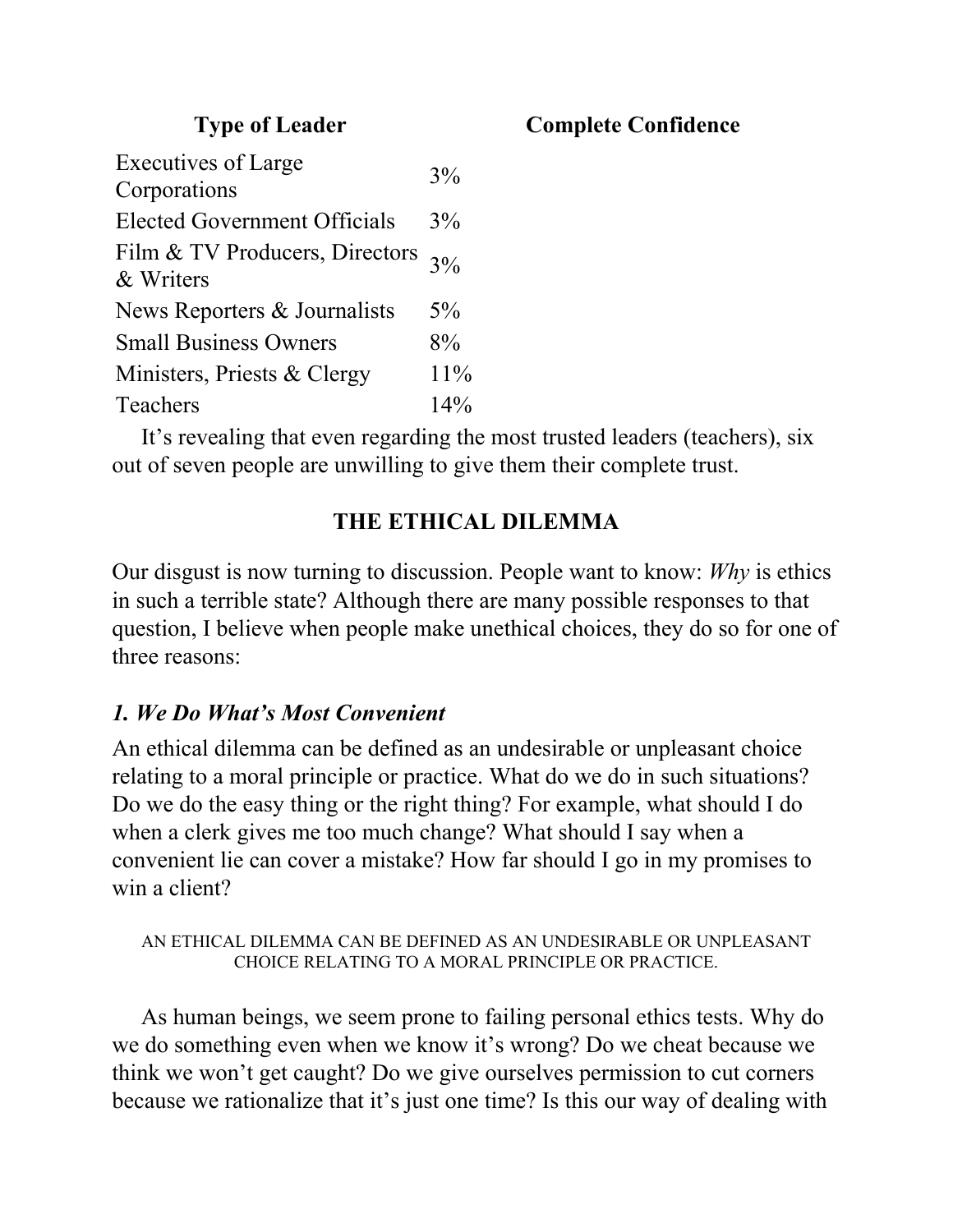pressure?

## *2. We Do What We Must to Win*

I think most people are like me: I hate losing! Businesspeople in particular desire to win through achievement and success. But many think they have to choose between being ethical and winning. The *Atlanta Business Chronicle* reports that a group of executives came together recently at a leading company in Atlanta to brainstorm ideas for a three-day national conference to be attended by several thousand sales employees. As the team shared ideas for different sessions, a senior vice president of the corporation enthusiastically suggested, "Why don't we do a piece on ethics?"

It was as if someone had died. The room went silent. An awkward moment later, the discussion continued as if the vice president had never uttered a word. She was so taken aback by everyone's reaction, she simply let the idea drop.

Later that day, she happened to run into the company's CEO. She recounted to him her belief that the subject of ethics should be addressed at the conference. She expected him to agree wholeheartedly. Instead he replied, "I'm sure everyone agrees that's an important issue. But there's a time and a place for everything. The sales meeting is supposed to be upbeat and motivational. And ethics is such a negative subject." $\frac{5}{2}$  $\frac{5}{2}$  $\frac{5}{2}$ 

#### MANY PEOPLE BELIEVE THAT EMBRACING ETHICS WOULD LIMIT THEIR OPTIONS, THEIR OPPORTUNITIES, THEIR VERY ABILITY TO SUCCEED IN BUSINESS.

That CEO isn't alone in his opinion of ethics. Many people believe that embracing ethics would limit their options, their opportunities, their very ability to succeed in business. It's the old suspicion that good guys finish last. They agree with Harvard history professor Henry Adams, who stated, "Morality is a private and costly luxury." Ironically, in today's culture of high debt and me-first living, ethics may be the *only* luxury some people are choosing to live without!

If I believe that I have only two choices: (1) to win by doing whatever it takes, even if it's unethical; or (2) to have ethics and lose—I'm faced with a real moral dilemma. Few people set out with the desire to be dishonest, but nobody wants to lose.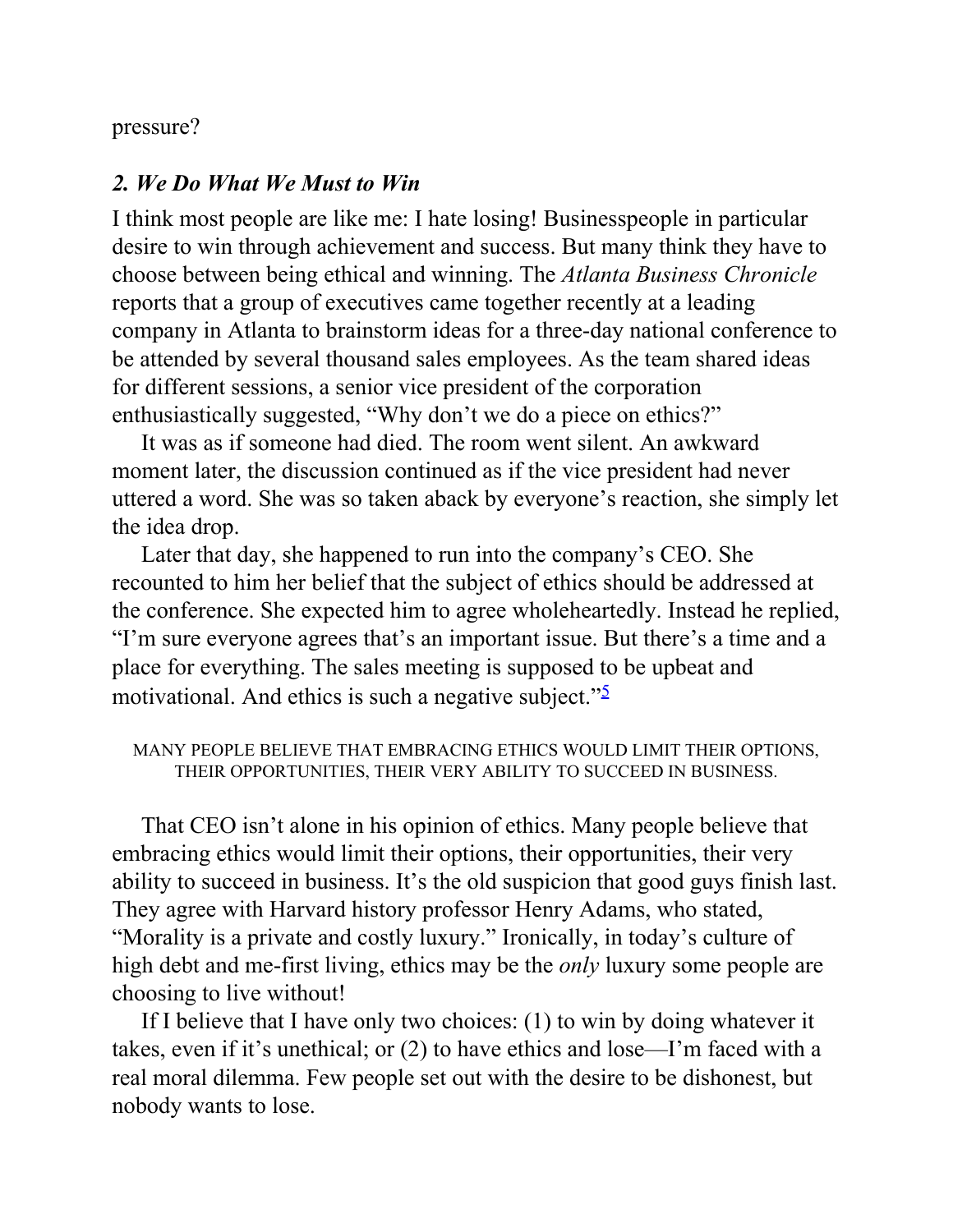#### *3. We Rationalize Our Choices with Relativism*

Many people choose to deal with such no-win situations by deciding what's right in the moment, according to their circumstances. That's an idea that gained legitimacy in the early 1960s when Dr. Joseph Fletcher, dean of St. Paul's Cathedral in Cincinnati, Ohio, published a book called *Situation Ethics*.<sup>[6](#page-77-6)</sup> In it he said that love was the only viable standard for determining right from wrong. The Executive Leadership Foundation states,

According to Fletcher, right is determined by the situation, and love can justify anything—lying, cheating, stealing . . . even murder. This philosophy spread rapidly throughout the theological and educational worlds. . . . Since the 1960s, situational ethics has become the norm for social behavior. After spreading rapidly through the worlds of education, religion, and government, it has penetrated a new area—the business world. The result is our ethical situation today.<sup>[7](#page-77-7)</sup>

The result is ethical chaos. Everyone has his own standards, which change from situation to situation. And that stance is encouraged. A course entitled "The Ethics of Corporate Management," offered at the University of Michigan, says in its description, "This course is not concerned with the personal moral issues of honesty and truthfulness. It is assumed that the students at this university have already *formed their own standards on these issues*." [8](#page-77-8)

So whatever anyone wants to use as the standard is okay. Making matters worse is people's natural inclination to be easy on themselves, judging themselves according to their *good intentions*—while holding others to a higher standard and judging them by their *worst actions*. Where once our decisions were based on ethics, now ethics are based on our decisions. If it's good for me, then it's good. Where is this trend likely to end?

#### **A CHANGE IN THE WIND**

Fortunately, there is an increasing desire for ethical dealing in business. Executive recruiters Heidrick and Struggles state, "In a new era for business, CEOs face a new mandate. Glamour and glitz are out. Transparency—in terms of ethics, values, and goals—is in."<sup>2</sup> My friend Bruce Dingman, president of management consulting firm R. W. Dingman, agrees. He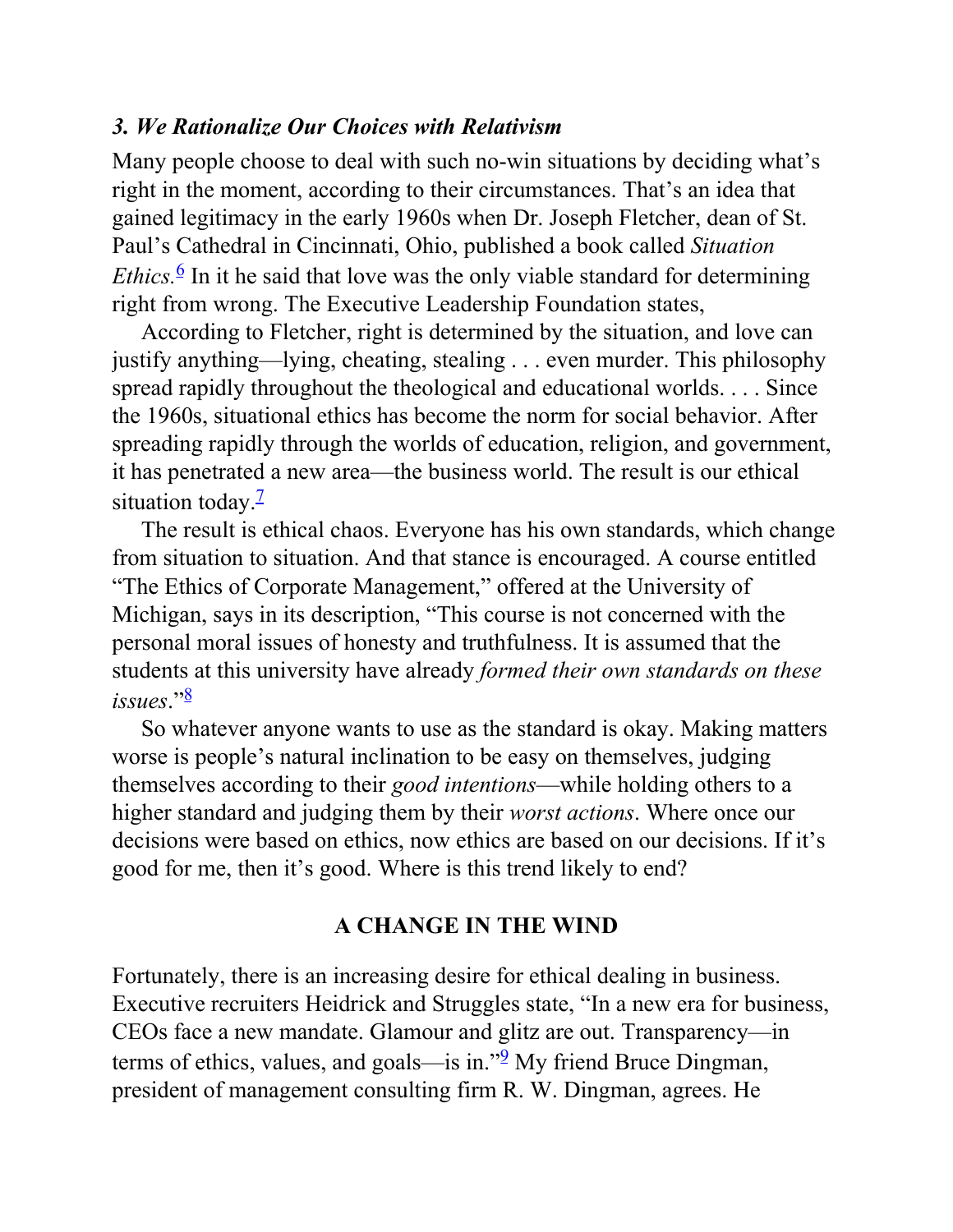recently sent me an e-mail:

Thought you might like to know what we are seeing in the marketplace. Changes in corporate values or strategies are often reflected in what our clients tell us they now seek in candidates. . . . Yes, they still want key executives who can make the company money, are willing to make tough decisions, and fit the management team, but now there is a stronger concern for integrity, not playing it quite as close to the edge, and taking a somewhat longer view in strategies and the setting of more realistic, more conservative goals.

And Jeremy Farmer, a seasoned recruiter at Bank One in Chicago, says that he and his colleagues are taking ethics into greater account when looking for potential employees: "We're asking the ethics-type questions, and we're doing behavioral interviewing."<sup>[10](#page-77-10)</sup>

It's good to know that there is a desire for change regarding ethics in our culture. The bad news is that most people don't know how to make that transition. Their situation is like that of a group of passengers in a corny joke I heard many years ago. The people were on an airplane during a crosscountry flight. About two hours into their journey they heard a voice say over the loudspeaker, "This is your pilot. We are currently cruising at 35,000 feet at an air speed of 700 knots. We have some bad news and some good news. The bad news is we're lost. The good news is we're making excellent time."

## **SOME CURRENT MARKETPLACE SOLUTIONS**

If you look at what's happening in the marketplace, you'll see that even though we desire honesty and plain dealing, we're still not winning the battle of ethics. Take a look at how people in our culture are currently trying to address the problem. They . . .

#### *Outsource Ethics Instruction*

According to Joan Ryan, columnist for the *San Francisco Chronicle,* companies are hiring firms to offer on-line ethics classes and engaging consultants to produce huge ethics manuals that Ryan says "often read like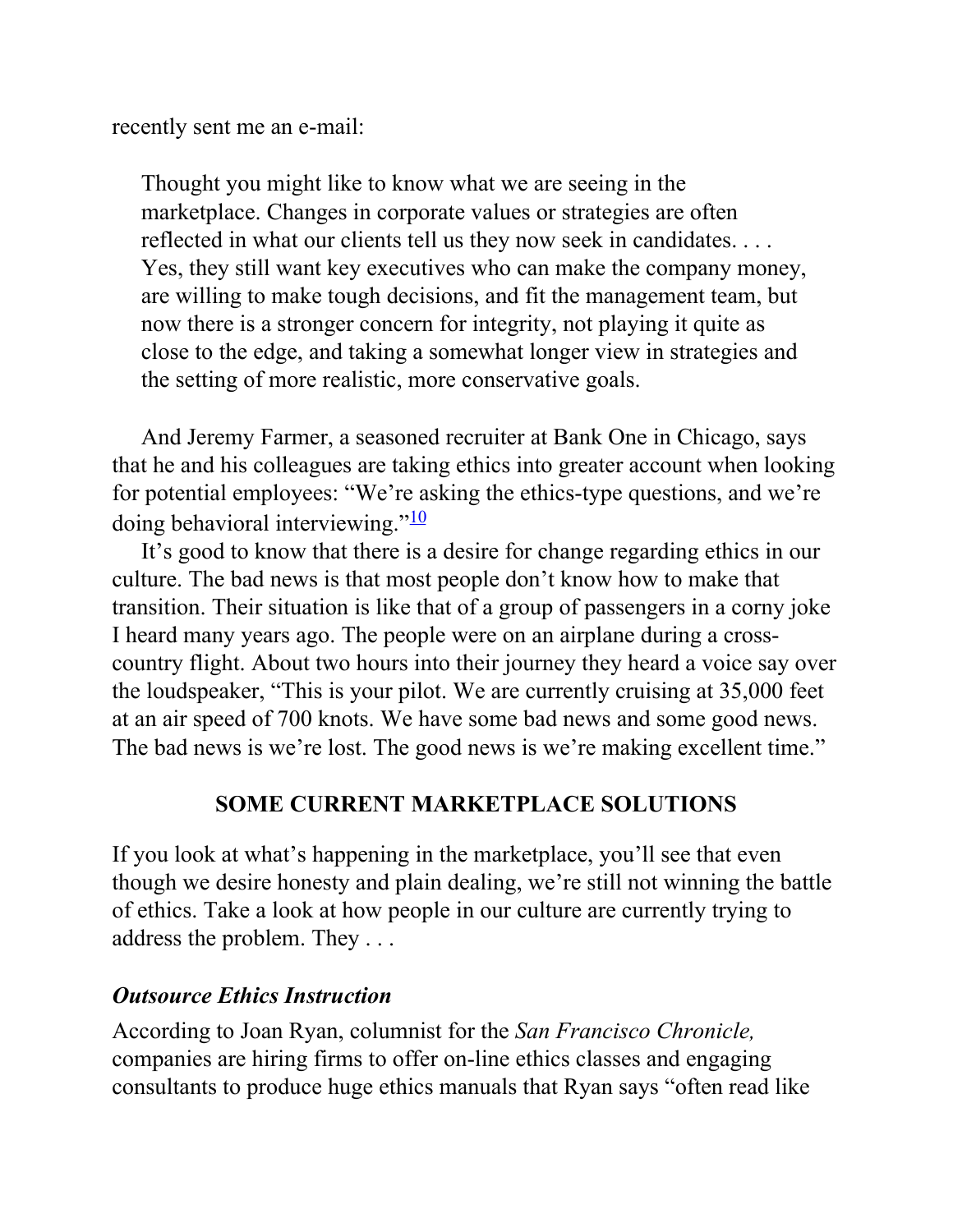tax codes, complete with loopholes and fine print." It's not helping. Worst of all, the desire of such companies often isn't to make their businesses more ethical. Ryan states, "It's about evading punishment. Under federal guidelines, companies that have ethics programs are eligible for reduced fines if convicted of wrongdoing."<sup>[11](#page-77-11)</sup>

# *Perform an Ethical Flea Dip*

Another approach is to "treat" ethical offenders when caught. Management consultant Frank J. Navran calls that an "ethical flea dip." $\frac{12}{2}$  $\frac{12}{2}$  $\frac{12}{2}$  The problem with this approach is that it is as effective as a flea dip when a dog's environment isn't changed. The fleas come right back. If the environment the systems and goals—of an organization encourage and reward unethical behavior, then merely addressing individual employees' actions will not improve the situation.

# *Rely on the Law*

Some companies have given up entirely on trying to figure out what's ethical and are instead using what's legal as their standard for decision making. The result is moral bankruptcy. When Kevin Rollins, president of the Dell Computer Corporation, was asked about the role of ethics in business, he paraphrased Russian dissident Aleksandr Solzhenitsyn, who said, "I've lived my life in a society where there was no rule of law. And that's a terrible existence. But a society where the rule of law is the only standard of ethical behavior is equally bad." Rollins asserts, "Solzhenitsyn said that if the United States only aspires to a legal standard of moral excellence, we will have missed the point. Man can do better. I thought that was a nice comment on the ethics of companies that say, 'Well, legally, it was just fine.' We believe you have to aspire to something higher than what's legal. Is what you're doing right?"<sup>[13](#page-78-0)</sup>

# **THIS TIME IT'S PERSONAL**

One of our problems is that ethics is never a business issue or a social issue or a political issue. It is always a personal issue. People say they want integrity. But at the same time, ironically, studies indicate that the majority of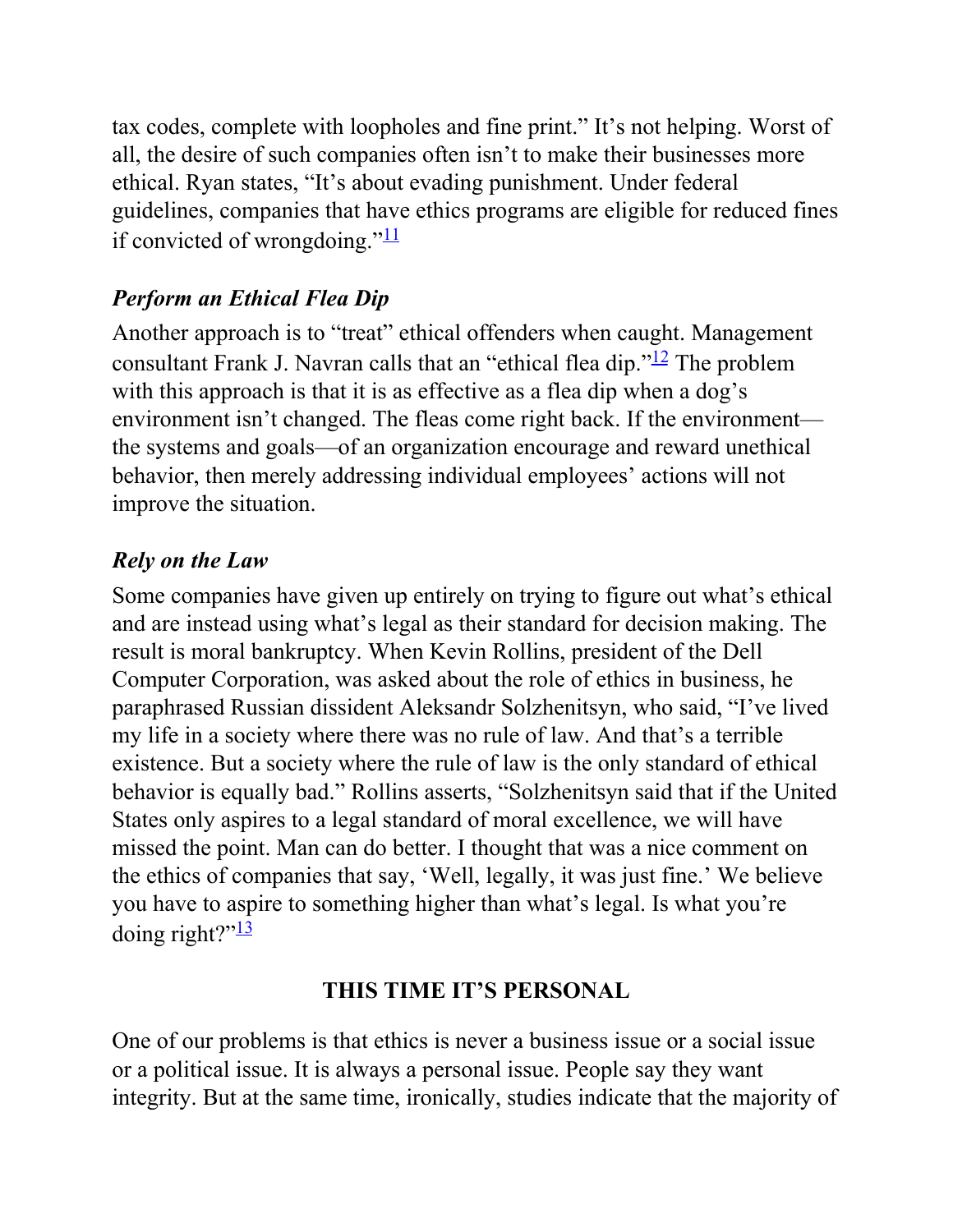people don't always act with the kind of integrity they request from others. Among college students, 84 percent believe the United States is experiencing a business crisis, and 77 percent believe CEOs should be held responsible for it. However, 59 percent of those same students admit to having cheated on a test.<sup>[14](#page-78-1)</sup> In the workplace, 43 percent of people admit to having engaged in at least one unethical act in the last year, and 75 percent have observed such an act and done nothing about it. $15$  The same person who cheats on his taxes or steals office supplies wants honesty and integrity from the corporation whose stock he buys, the politician he votes for, and the client he deals with in his own business.

THE SAME PERSON WHO CHEATS ON HIS TAXES OR STEALS OFFICE SUPPLIES WANTS HONESTY AND INTEGRITY FROM THE CORPORATION WHOSE STOCK HE BUYS, THE POLITICIAN HE VOTES FOR, AND THE CLIENT HE DEALS WITH IN HIS OWN BUSINESS.

It's easy to *discuss* ethics and even easier to be *disgusted* with people who fail the ethics test—especially when we have been violated by the wrongdoing of others. It's harder to make ethical choices in our own lives. When we are faced with unpleasant choices, what are we going to do? In the 1980s, former President Ronald Reagan quipped that when it comes to the economy, it's a recession when your neighbor loses his job, but it's a depression when you lose yours! Ethics is similar. It's always harder when I'm the one having to make the choice.

#### **THE BOTTOM LINE ON ETHICS**

I want to be ethical, and I believe that you do too. Furthermore, I know it really is possible to do what's right *and* succeed in business. In fact, according to the Ethics Resource Center in Washington, D.C., companies that are dedicated to doing the right thing, have a written commitment to social responsibility, and act on it consistently are more profitable than those who don't. James Burke, chairman of Johnson and Johnson, says, "If you invested \$30,000 in a composite of the Dow Jones thirty years ago, it would be worth \$134,000 today. If you had put that \$30,000 into these [socially and ethically responsible] firms—\$2,000 into each of the fifteen [in the study]—it would now be worth over \$1 million."<sup>[16](#page-78-3)</sup>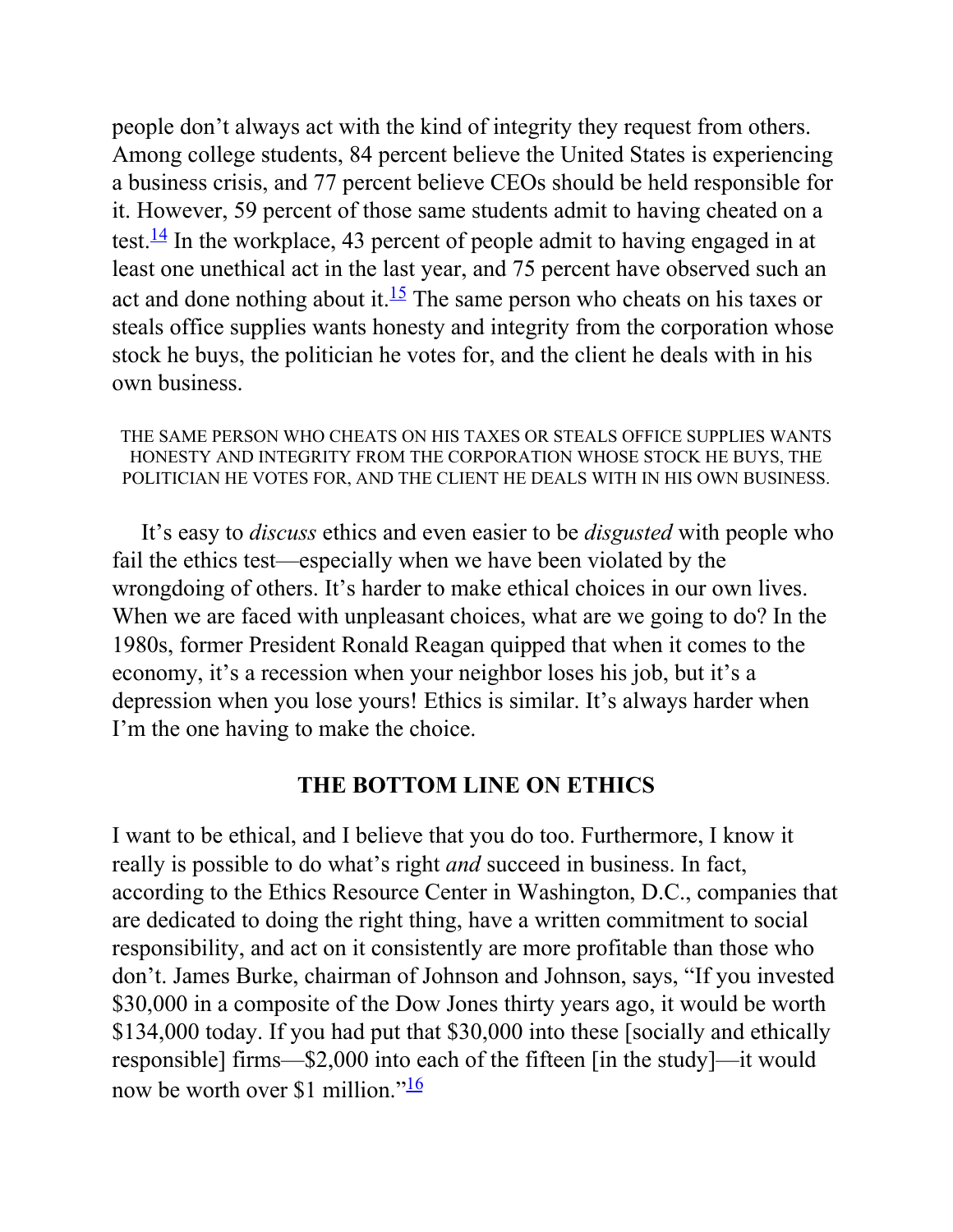#### COMPANIES THAT ARE DEDICATED TO DOING THE RIGHT THING, HAVE A WRITTEN COMMITMENT TO SOCIAL RESPONSIBILITY, AND ACT ON IT CONSISTENTLY ARE MORE PROFITABLE THAN THOSE WHO DON'T.

If you embrace ethical behavior, will it automatically make you rich and successful? Of course not. Can it pave the way for you to become successful? Absolutely! *Ethics + Competence* is a winning equation. In contrast, people who continually attempt to test the edge of ethics inevitably go over that edge. Shortcuts never pay off in the long run. It may be possible to fool people for a season, but in the long haul, their deeds will catch up with them because the truth does come out. In the short term, behaving ethically may look like a loss (just as one *can temporarily appear to win* by being unethical). However, in the long term, people *always lose* when they live without ethics. Have you ever met anyone who lived a life of shortcuts, deception, and cheating who finished well?

King Solomon of ancient Israel, reputed to be the wisest man who ever lived, said it this way:

The ways of right-living people glow with light; the longer they live, the brighter they shine. But the road of wrongdoing gets darker and darker travelers can't see a thing; they fall flat on their faces. $\frac{17}{1}$  $\frac{17}{1}$  $\frac{17}{1}$ 

U.S. representative and educational rights advocate Jabez L. M. Curry observed, "A state to prosper must be built on foundations of a moral character, and this character is the principal element of its strength, and the only guaranty of its permanence and prosperity." The same can be said of a business. Or of a family. Or of any endeavor you wish to see thrive and endure. However, that foundation cannot be built by the organization as a whole. It must be built beginning with each individual. And it must be done in the face of continuous pressure to perform at the expense of doing the right thing.

Let's go back to basics. How do you know what's right? How do you navigate even the most difficult of pressure-filled situations? Where can you find a standard that will work in every situation—a guide that will help you to sleep well at night, prosper in business, improve your marriage, and have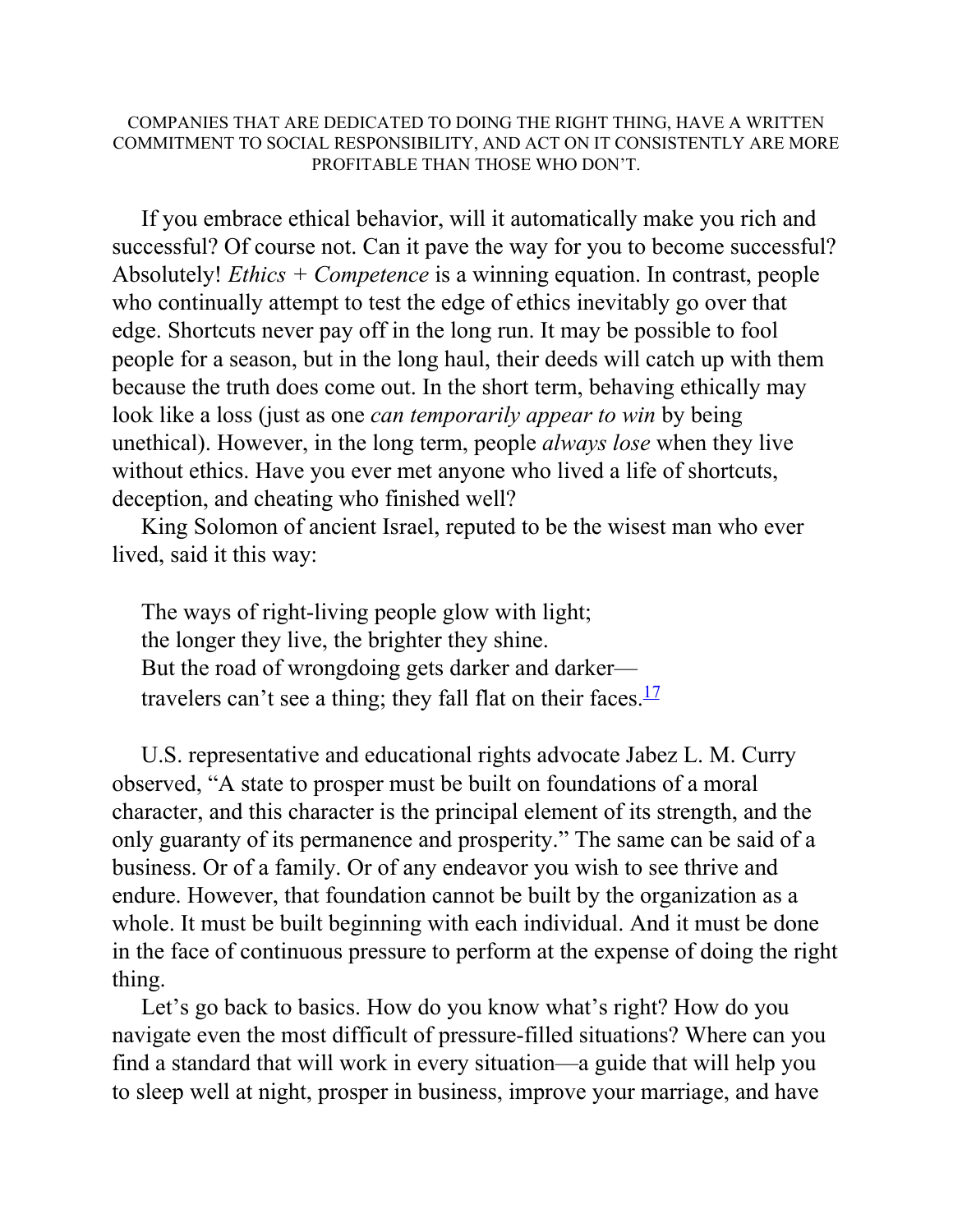confidence that you're doing all you can every time? I offer what I believe to be the best answer to those questions in the next chapter.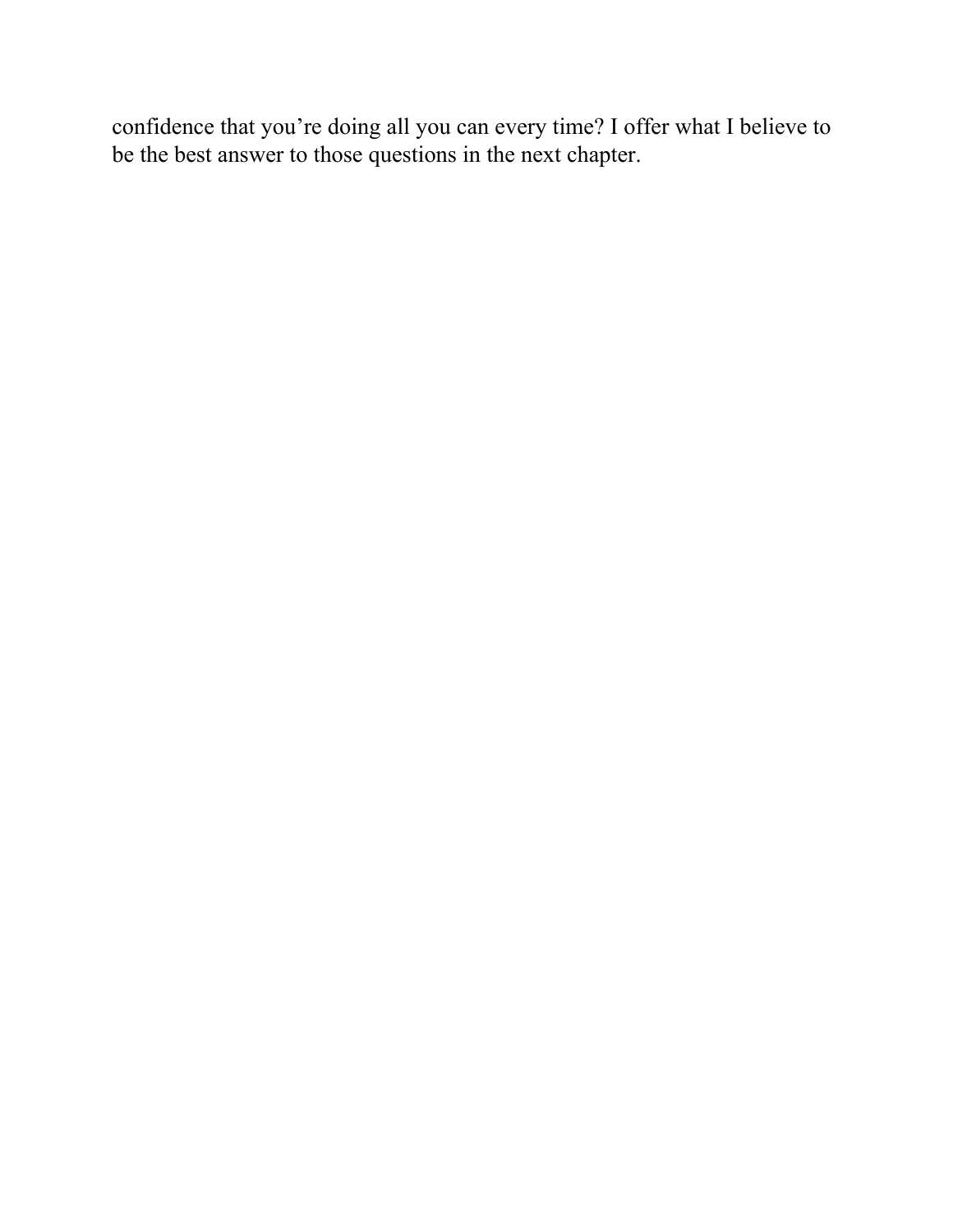[2](#page-1-3)

# Why This Rule Is Golden

<span id="page-14-0"></span>HOW DO YOU RATE YOURSELF WHEN IT COMES TO ETHICS? German-born industrial relations lecturer and clergyman William J. H. Boetcker observed, "Men must be honest with themselves before they can be honest with others. A man who is not honest with himself presents a hopeless case." $\frac{1}{1}$  $\frac{1}{1}$  $\frac{1}{1}$  I believe all people can be categorized using the following five statements.

- 1. I am always ethical.
- 2. I am mostly ethical.
- 3. I am somewhat ethical.
- 4. I am seldom ethical.
- 5. I am never ethical.

Which one best applies to you? How would you characterize yourself? Pause to reflect. Then go ahead and put a check mark next to the statement that best describes you.

## **ETHICS MATTERS**

Now that you've given that some thought, here are some observations I want to share with you related to how people look at ethics:

- 1. The majority of people place themselves in the first or second category. Most of us try to be ethical most of the time.
- 2. Most people who put themselves in the second category do so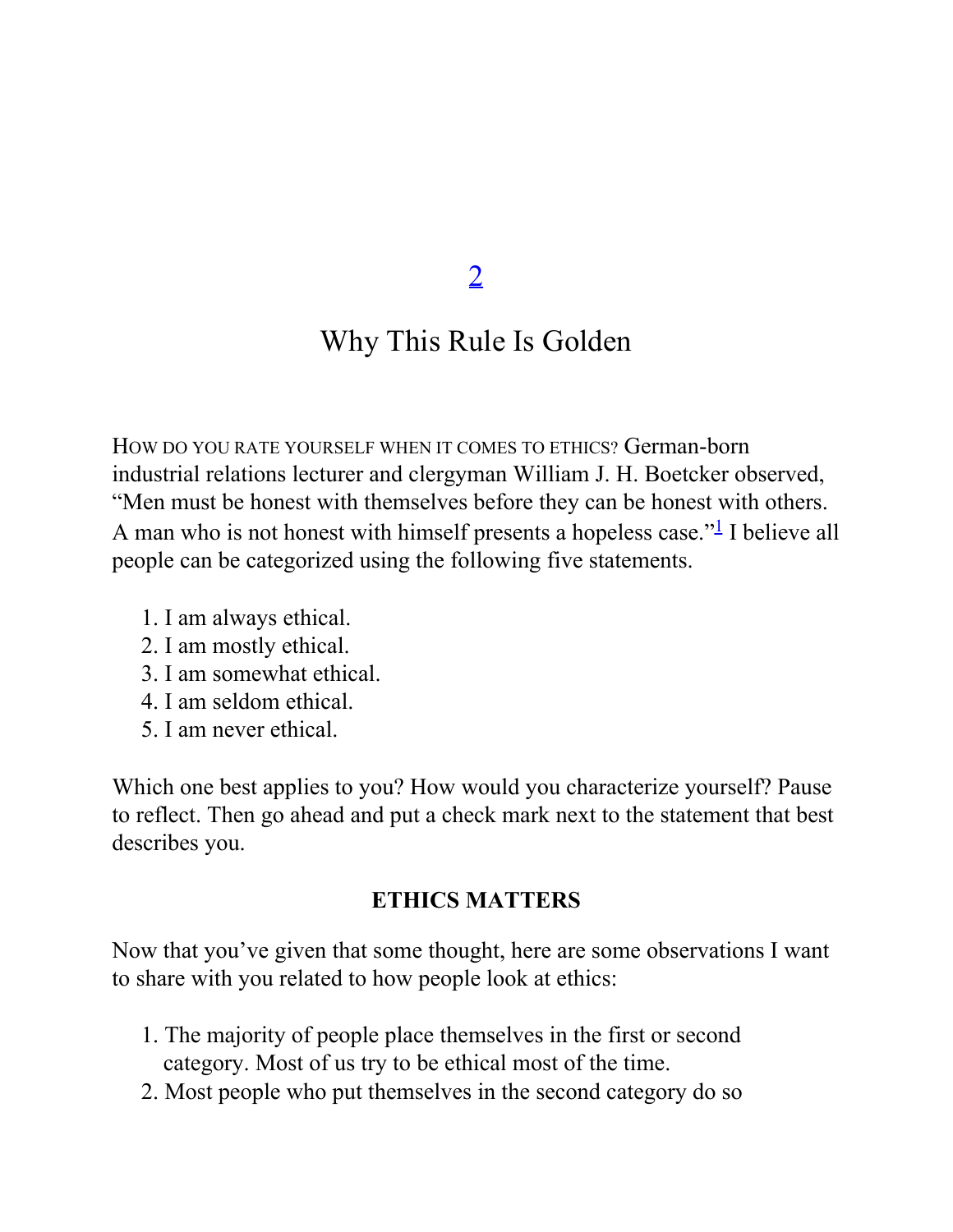because of personal convenience. Conflict is inconvenient. Practicing discipline is inconvenient. Losing is inconvenient. Paying a high price for success is inconvenient. Some people in category 2 are there because they don't want to deal with those inconveniences.

- 3. Most people think that being "mostly ethical" is fine—unless they are on the losing end of someone else's lapse in ethics.
- 4. One rule can help people move from "mostly ethical" to "always ethical" and close the gap between the first two categories.

In the preface of this book, I mentioned that educators, philosophers, theologians, and lawyers have made ethics an overly complex subject. Most people have been influenced by the view of those "experts." To see evidence of that fact, pay attention to your reaction to what I'm about to tell you: I believe you will be able to use one guideline to govern all your ethical decision making. It's based on the Golden Rule.

#### I BELIEVE YOU WILL BE ABLE TO USE ONE GUIDELINE TO GOVERN ALL YOUR ETHICAL DECISION MAKING. IT'S BASED ON THE GOLDEN RULE.

Did you scoff? Are you skeptical? Are you considering dismissing my assertion? If you are, then you may be caught in the quagmire of modern thinking on ethics. I'd like to ask you to bear with me as I explain the thesis of this book, which is:

Asking the question "How would I like to be treated in this situation?" is an integrity guideline for *any* situation.

Now, let me explain why I believe the Golden Rule can become your North Star when it comes to ethical navigation.

## **ONE RULE FOR EVERYONE**

One of the people who has mentored me in leadership is business consultant Fred Smith Sr. One day at lunch more than a decade ago, we got to talking about ethics, and we discussed the Golden Rule. "You know," Fred said, "a version of the Golden Rule exists in just about every culture."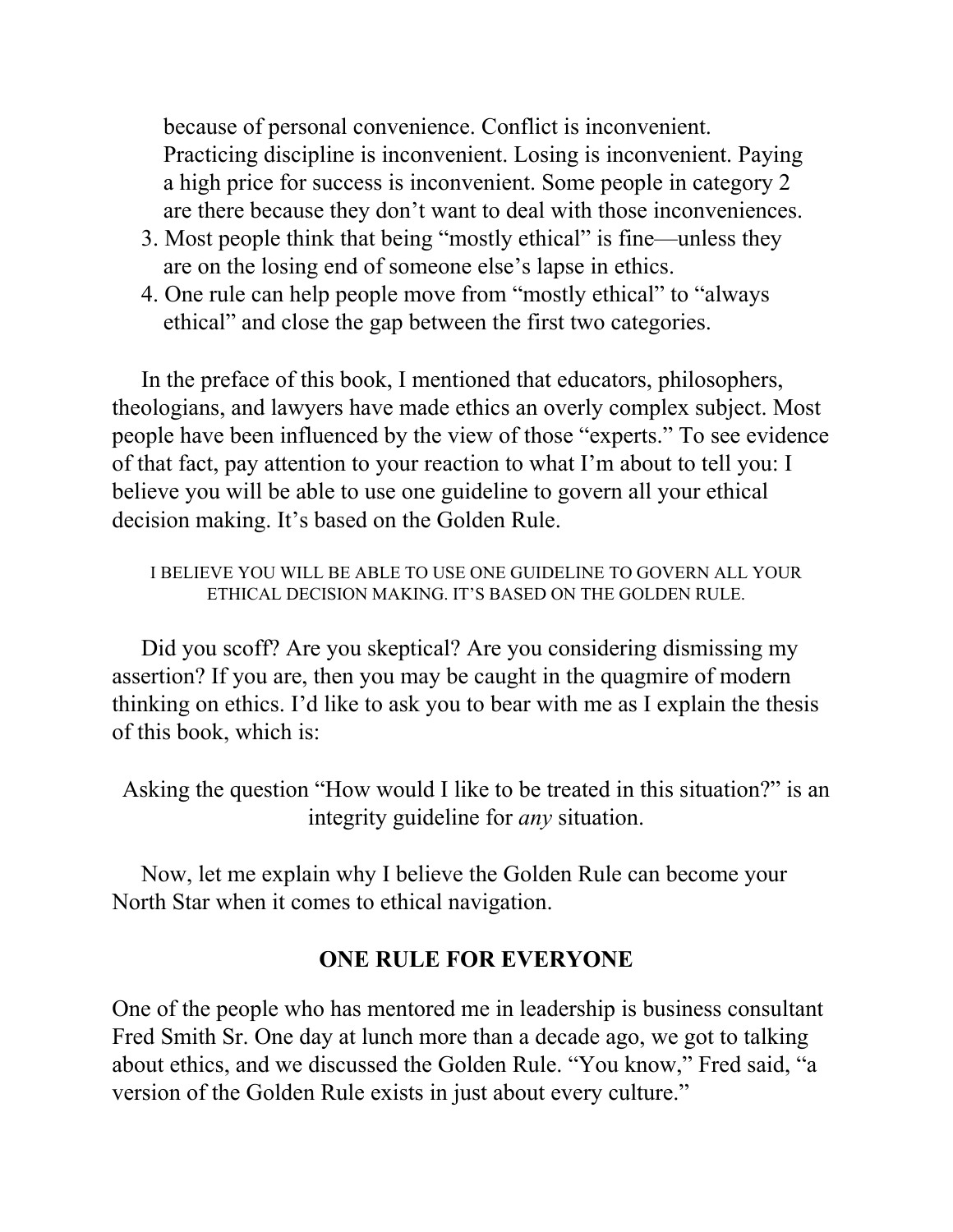That statement always stuck with me. In America's current relativistic culture—where everyone wants to use different standards and where every situation is supposed to require its own code of conduct—it's promising to hope that people from every culture desiring to live ethically can agree on one standard. Take a look at the results of some research that shows how many variations on the Golden Rule exist:

**Christianity:** "Whatever you want men to do to you, do also to them. $2^2$  $2^2$ 

- **Islam:** "No one of you is a believer until he loves for his neighbor what he loves for himself."<sup>[3](#page-78-7)</sup>
- **Judaism:** "What is hateful to you, do not do to your fellow man. This is the entire Law; all the rest is commentary." $\frac{4}{3}$  $\frac{4}{3}$  $\frac{4}{3}$
- **Buddhism:** "Hurt not others with that which pains yourself."<sup>[5](#page-78-9)</sup>
- **Hinduism:** "This is the sum of duty; do naught unto others what you would not have them do unto you."<sup>[6](#page-78-10)</sup>
- **Zoroastrianism:** "Whatever is disagreeable to yourself, do not do unto others."<sup>[7](#page-78-11)</sup>
- **Confucianism:** "What you do not want done to yourself, do not do to others."<sup>[8](#page-78-12)</sup>
- **Bahai:** "And if thine eyes be turned towards justice, choose thou for thy neighbour that which thou choosest for thyself." $\frac{1}{2}$
- **Jainism:** "A man should wander about treating all creatures as he himself would be treated."<sup>[10](#page-78-14)</sup>
- **Yoruba Proverb (Nigeria):** "One going to take a pointed stick to pinch a baby bird should first try it on himself to feel how it hurts." $\frac{11}{11}$  $\frac{11}{11}$  $\frac{11}{11}$

THERE ARE REALLY ONLY TWO IMPORTANT POINTS WHEN IT COMES TO ETHICS. THE FIRST IS A STANDARD TO FOLLOW. THE SECOND IS THE WILL TO FOLLOW IT.

It is clear that the Golden Rule cuts across cultural and religious boundaries and is embraced by people from nearly every part of the world. It's the closest thing to a universal guideline for ethics a person can find. There are really only two important points when it comes to ethics. The first is a standard to follow. The second is the will to follow it. The Josephson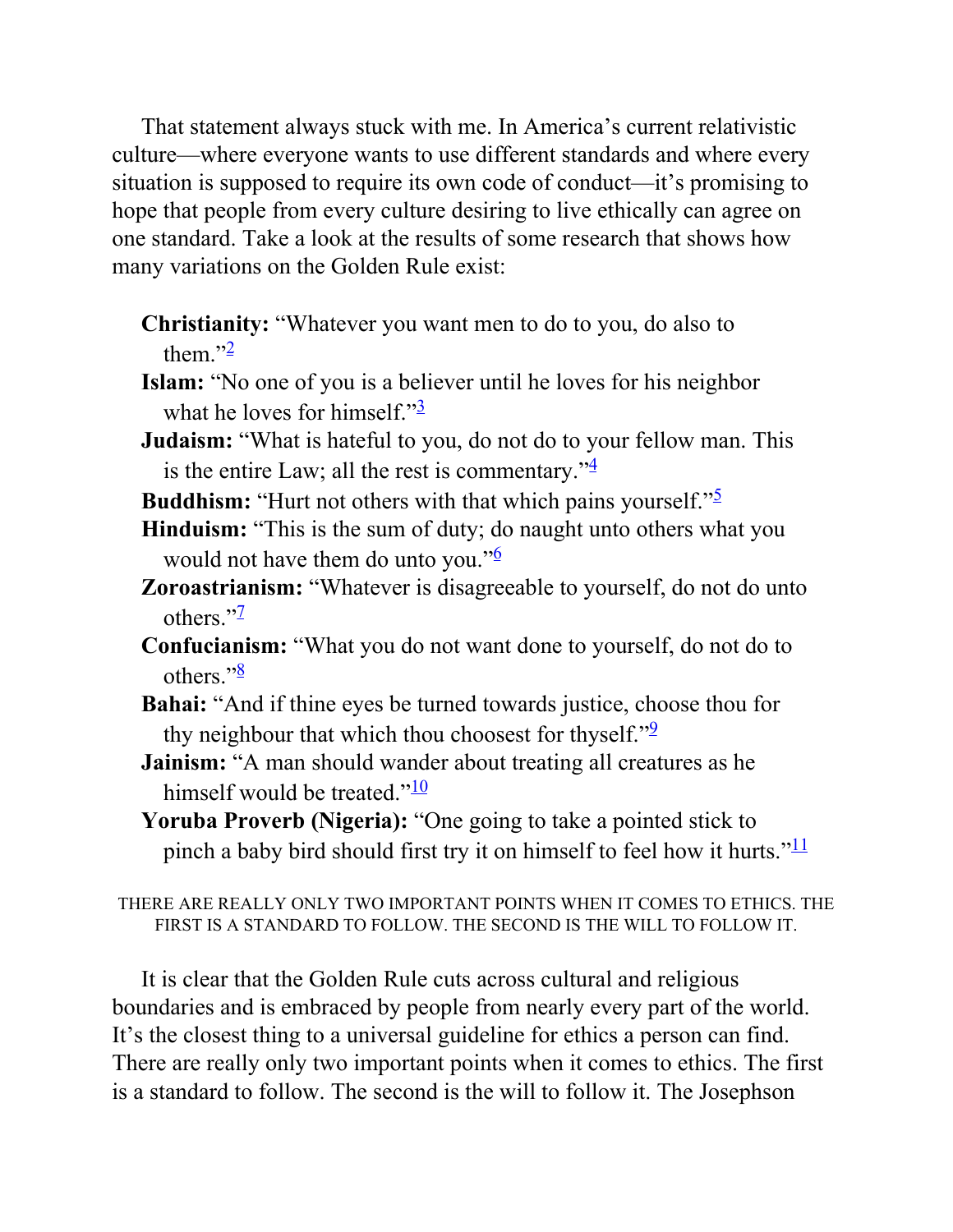Institute of Ethics, a nonpartisan, nonprofit organization that exists to improve the ethical quality of society, states it well when they say, "Ethics is about how we meet the challenge of doing the right thing when that will cost more than we want to pay. There are two aspects to ethics: The first involves the ability to discern right from wrong, good from evil, and propriety from impropriety. The second involves the commitment to do what is right, good and proper. Ethics entails action; it is not just a topic to mull or debate." $\frac{12}{2}$  $\frac{12}{2}$  $\frac{12}{2}$ 

# **WHY YOU AND I SHOULD ADOPT THE GOLDEN RULE**

I'm not naive. I know that not everyone is looking for a simple, practical, and applicable guideline to live ethically. Some people choose to lie, cheat, steal, and do worse. Others live to mull and debate ideas. (I took classes from some of them in graduate school!) But people who desire to find a good, honest standard of ethical behavior to live by can find it in the Golden Rule. Here is why I believe that:

"ETHICS IS ABOUT HOW WE MEET THE CHALLENGE OF DOING THE RIGHT THING WHEN THAT WILL COST MORE THAN WE WANT TO PAY."

—THE JOSEPHSON INSTITUTE OF ETHICS

## *1. The Golden Rule Is Accepted by Most People*

You already have an idea of how widely accepted the Golden Rule is. But if that isn't enough for you, a case can also be made for the Golden Rule based on common sense. Can you imagine someone saying, "Please treat me worse than I treat you"? No, everyone wants to be treated well. Even people who pursue unhealthy relationships or who engage in destructive behavior don't *desire* or consciously seek bad treatment from others. It is not unreasonable for any person to desire good treatment from others. Nor is it asking too much to expect people to treat others well.

It is very difficult for people to justify demanding better treatment from others than they give. What can they base it on? Wealth? If that's the case, then the person making \$100,000 a year who desires good treatment from someone making \$25,000 must agree to be treated poorly by those who make \$500,000!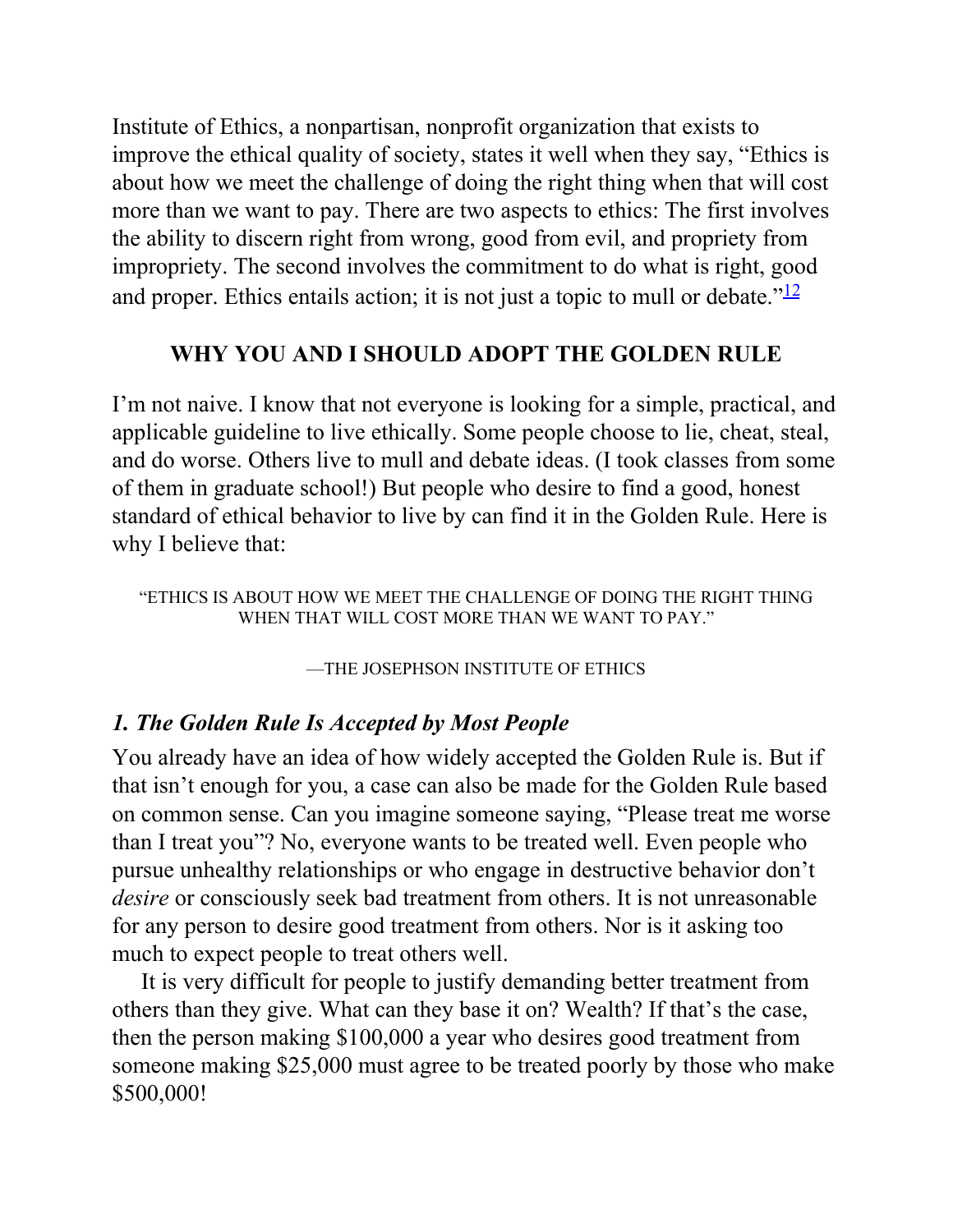What if people based treatment on talent? (That's what some of the divas in the music industry have been known to do, for example.) Should the more talented get better treatment than the less talented? Yes? Okay, then who should treat whom better: Whitney Houston or Yo Yo Ma? Do you determine treatment on the *amount* of natural talent or on what people *do* with their talent? How do you judge something as subjective as talent anyway? And what happens when a person with talent in one area meets someone with talent in another? Who deserves the better treatment: Tiger Woods or Bill Gates?

Or people could base treatment on political affiliation or personally held beliefs. Then members of the other party become inherently inferior, and if someone disagrees with your beliefs, they automatically deserve poorer treatment. But what if you later find out that *they* were actually right concerning an issue instead of you? The tables turn.

You can see where this can go. No matter what arbitrary criteria you can think of—whether it's wealth, talent, ideology, nationality, race, or something else—it cannot be logically supported. It eventually becomes like a game of king of the hill. Did you play that as a kid? One person climbs up onto a hill of dirt and tries to stay there while everyone else tries to knock him off. The only way to win is to be the biggest bully. And even if you *do* win, you get pretty beat up in the process.

One of the first rules in human relations is to seek common ground with others. That's a good guideline whether you are exploring a new friendship, meeting with a client, teaching a student, connecting with children, or arguing with your spouse. Comparing similar experiences and discovering shared beliefs can pave the way for successful relationships. The Golden Rule can be used to create common ground with any reasonable person.

THE GOLDEN RULE CAN BE USED TO CREATE COMMON GROUND WITH ANY REASONABLE PERSON.

#### *2. The Golden Rule Is Easy to Understand*

Former *Saturday Review of Literature* editor Norman Cousins, who taught at UCLA, observed:

The words "hard" and "soft" are generally used by medical students to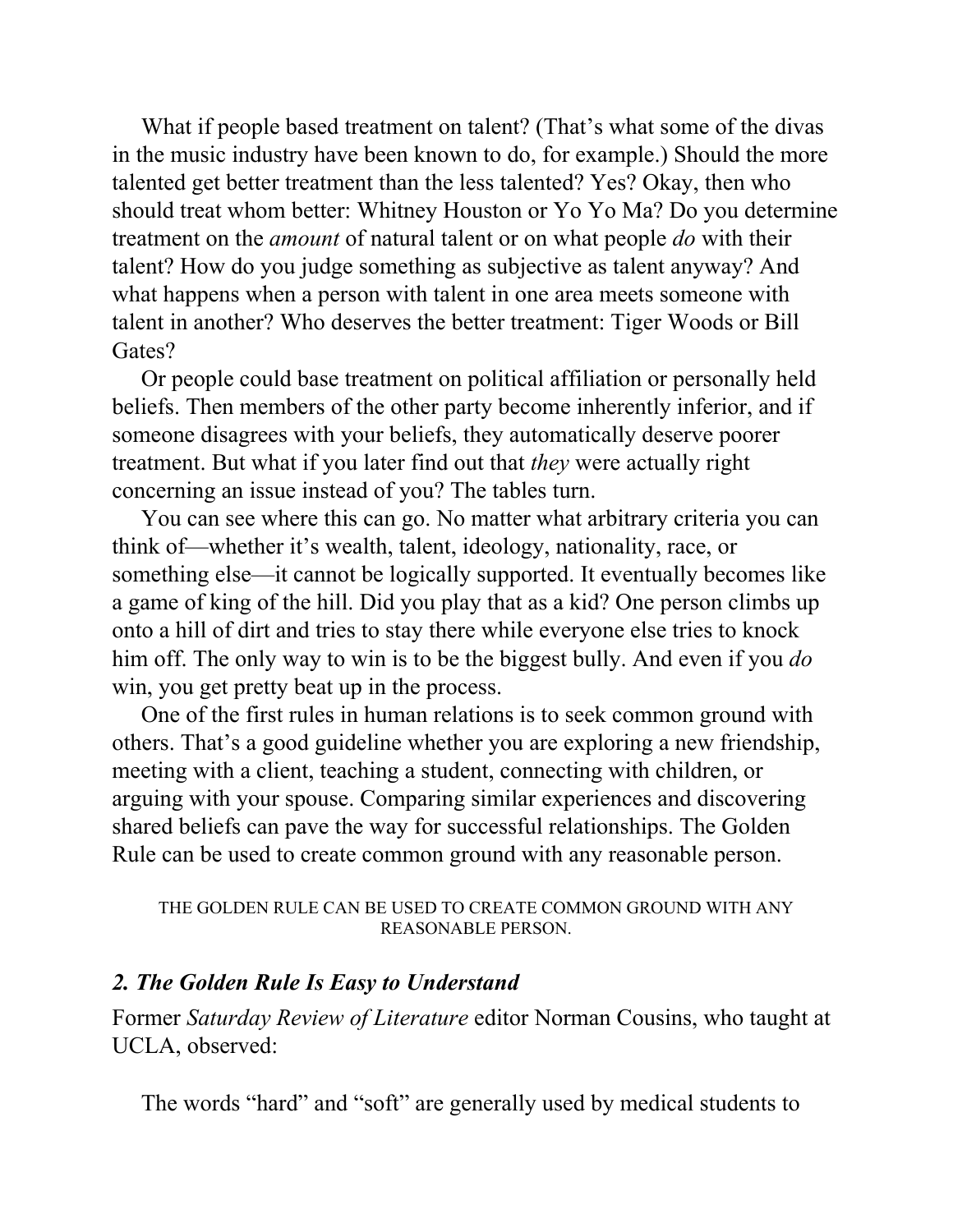describe the contrasting nature of courses. Courses like biochemistry, physics, pharmacology, anatomy, and pathology are anointed with the benediction of "hard," whereas subjects like medical ethics, philosophy, history, and patient-physician relationships tend to labor under the far less auspicious label "soft." . . . [But] a decade or two after graduation there tends to be an inversion. That which was supposed to be hard turns out to be soft, and vice versa. The knowledge base of medicine is constantly changing. . . . But the soft subjects especially those that have to do with intangibles—turn out to be of enduring value.<sup>[13](#page-78-17)</sup>

Cousins's remark sheds light on a problem with ethics. People often have difficulty getting a handle on the subject because it seems complex and intangible. One of the wonderful things about the Golden Rule is that it makes the intangible tangible. You don't need to know the law. You don't need to explore nuances of philosophy. You simply imagine yourself in the place of another person. Even a small child can get a handle on that. There are no complicated rules and no loopholes.

That's not to say every ethical situation can be solved instantly by using the Golden Rule. Sometimes the hardest part of asking "How would I like to be treated in this situation?" is identifying *who* might be affected by the situation and *how* they might be impacted. But even for complex issues, if a person gives the matter some thought, he or she can almost always figure it out.

## *3. The Golden Rule Is a Win-Win Philosophy*

Have you met people who believe that in order for them to be winners, other people must be made to lose? They see everyone as an enemy who must be crushed. Or they prey on the pain of others in order to win. That seems to be the idea behind a mutual fund that became available in September of 2002. It's called the Vice Fund and is offered by Mutuals.com, Inc. The managers of the fund tout it as an investment in "companies that derive a significant portion of their revenues from products often considered socially irresponsible," primarily in gambling, tobacco, alcohol, and defense weapons, industries they consider to be nearly "recession-proof."<sup>[14](#page-78-18)</sup>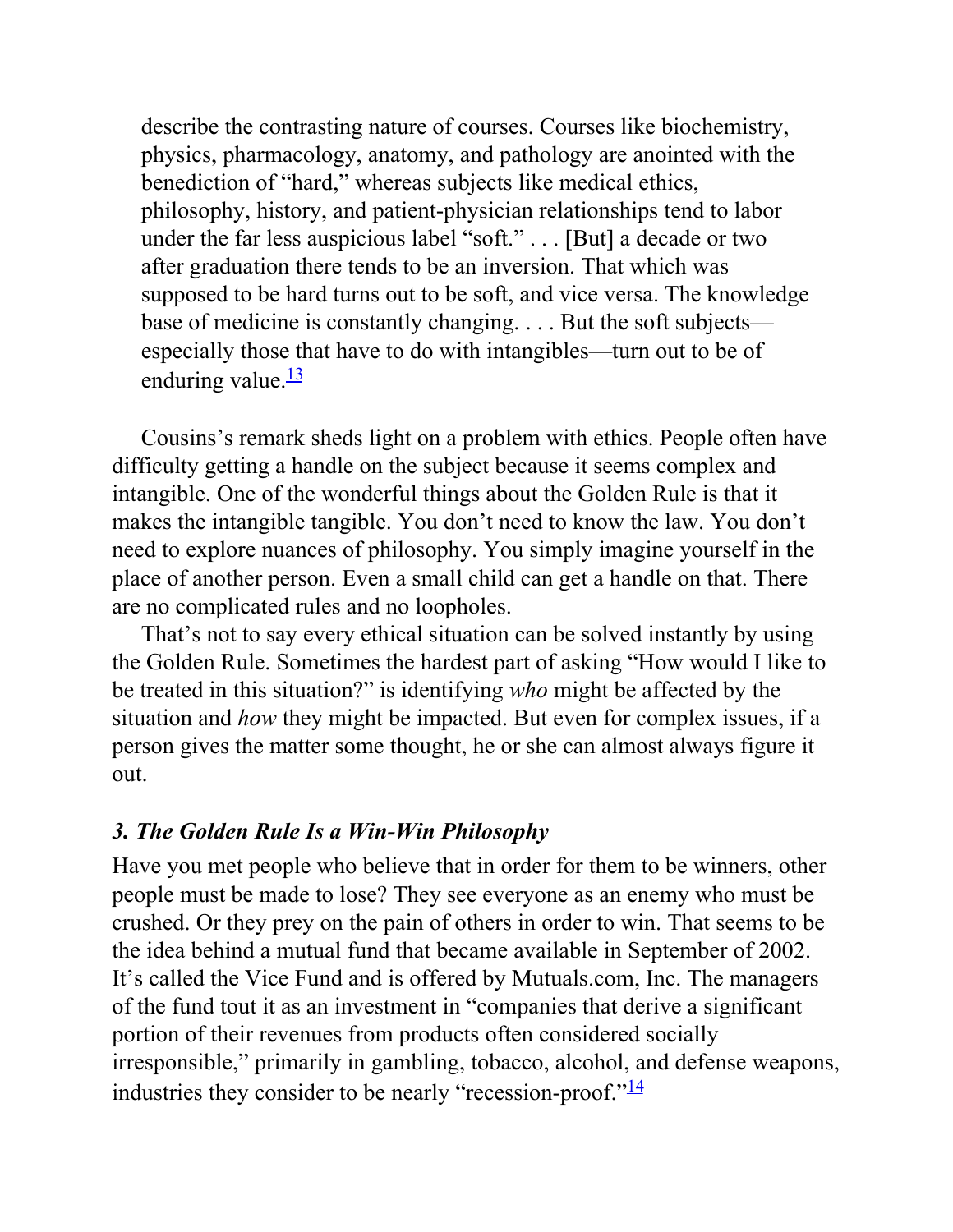Experts say that such "vice investing" doesn't work and isn't as profitable as investment in "socially responsible" companies.<sup>[15](#page-78-19)</sup> But it's clear even from the name that the appeal of the fund comes from the idea of the investor making money from someone else's weaknesses. I wonder how the fund manager would feel if he discovered people were working hard to exploit his personal flaws for their profit. When you live by the Golden Rule, everybody wins. If I treat you as well as I desire to be treated, you win. If you treat me likewise, I win. Where is the loser in that?

#### *4. The Golden Rule Is a Compass When You Need Direction*

The Golden Rule does more than just give people wins. It also has internal value for anyone who practices it. Television commentator Ted Koppel says, "There's harmony and inner peace to be found in following a moral compass that points in the same direction regardless of fashion or trend." In a world with much uncertainty, I think many people are seeking direction. The Golden Rule can provide that. It never changes, even as circumstances do. It gives solid, predictable direction every time it's used. And best of all, it actually *works.*

#### "THERE'S HARMONY AND INNER PEACE TO BE FOUND IN FOLLOWING A MORAL COMPASS THAT POINTS IN THE SAME DIRECTION REGARDLESS OF FASHION OR TREND."

#### —TED KOPPEL

#### **THE GOLDEN PLACE TO BE**

As I speak to corporations throughout the country, I meet a lot of interesting people and many excellent leaders. While on a book tour in 1998, I met someone who fits in both categories. Jim Blanchard is the CEO of Synovus Financial Corp., a holding company for thirty-eight banks in five states, and 80 percent owner of an electronic payment services provider (called TSYS). The company's Web site states that its name is "a combination of the words *synergy* and *novus—synergy,* meaning the interaction of separate components such that the result is greater than the sum of its parts; and *novus,* which means usually of superior quality and different from the others listed in the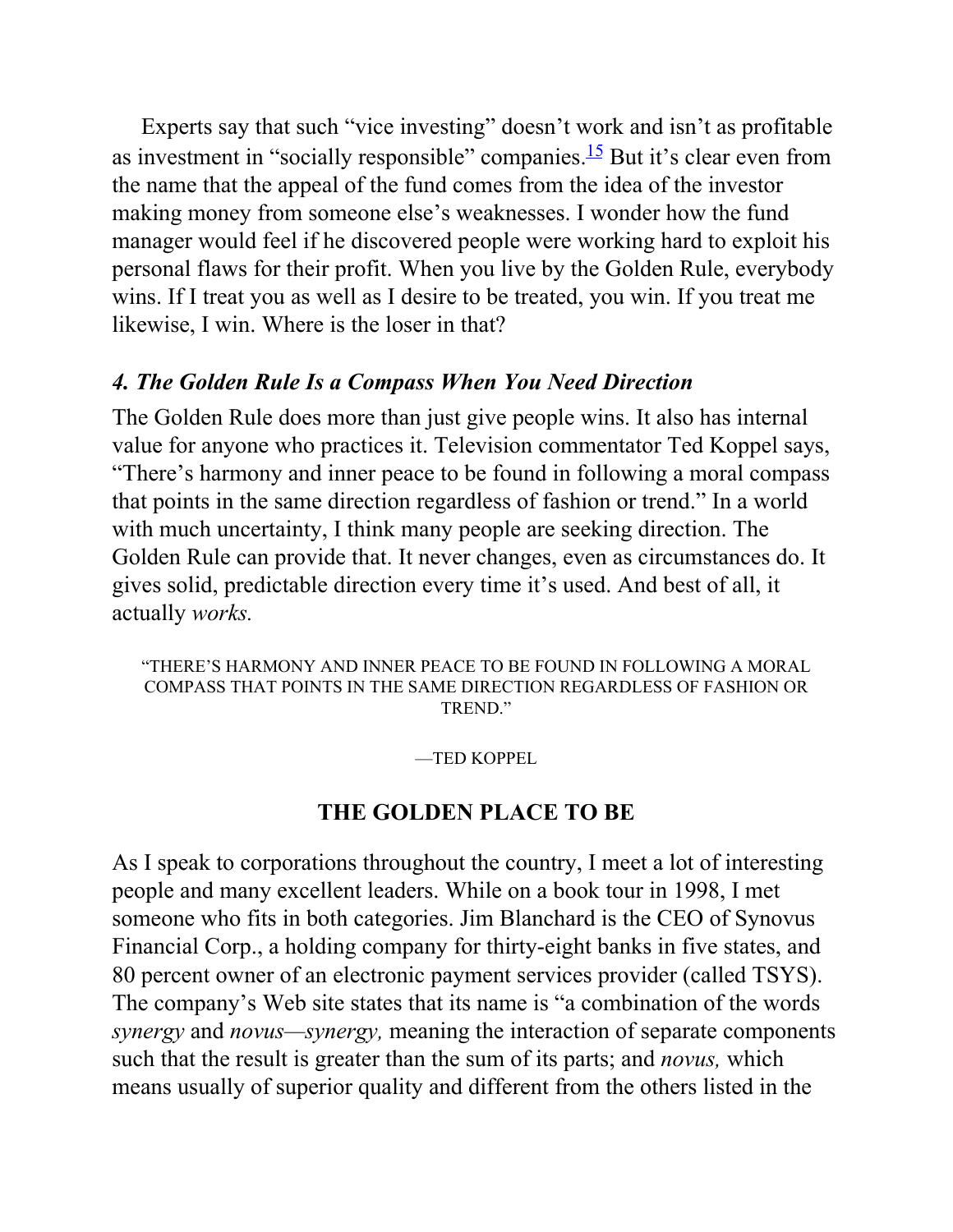same category." The organization possesses more than \$18 billion in assets, employs more than nine thousand people, and is a component of the Standard & Poor's 500 index (NYSE: SNV).<sup>[16](#page-79-0)</sup>

If you keep up with business news, you may have heard of Synovus. In 1998, *Fortune* magazine began publishing its list of the 100 Best Companies to Work For in America. In 1999, Synovus was ranked number one! The company has been on that list every year since its inception. (The list that came out in January of 2003 ranked Synovus ninth in the nation.)

As a business owner, I wanted to find out how one went about creating the best company to work for in the United States. So I talked to Jim. He told me that a few years after graduating from law school in 1965, at age twenty-nine, he was selected to head the Columbus Bank and Trust Company. Over the years, he built and expanded the business. But then in the 1990s, he realized that he wanted to make sure the ethical principles and values he had always used personally to conduct business would become part of the culture of the expanding organization. "We needed to institutionalize it, and we needed to enforce it and reinforce it," he said. And that meant making changes—big changes. Many policies that had developed over the years were dismantled, such as the promotion system, salary administration, and review process.

They also initiated what Jim calls a People Development Component, the core of which is a commitment to their workforce. Jim explained,

As leaders of Synovus, we said we were not going to allow a meanspirited, manipulative, commanding sort of leadership to exist in this company any longer. And we were going to remediate anybody who was like that—if they were willing to try. But if they couldn't or wouldn't change, then we would ask them to go somewhere else.

This is going to be a safe place to work. Employees are not going to be harassed. They are not going to be jerked around—we call it "salute the flag and kick the dog," meaning you say all the right things, but then you go back to your office and just beat up the folks. I stood up in a number of forums and said, "I'm writing you a blank check on this promise, and I want you to present it for payment. And if the check bounces, then you've got no reason to believe anything I tell you ever again."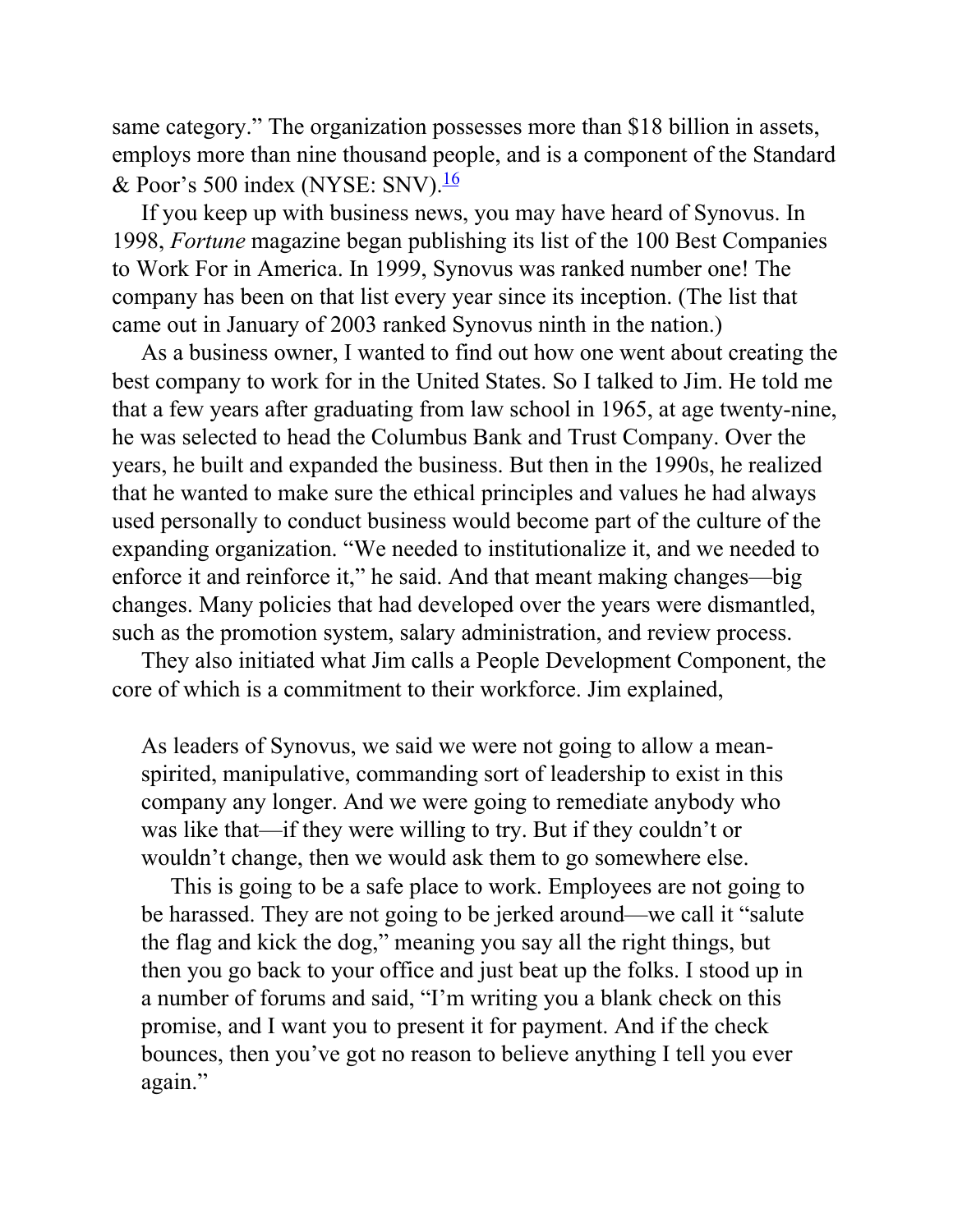#### "IF WE HAD ONLY ONE RULE IN THIS COMPANY, IT WOULD BE THE GOLDEN RULE. IF WE'VE GOT THAT ONE RIGHT, NO OTHER RULES ARE NECESSARY."—JIM BLANCHARD

Very quickly the light of day shone on the bad leaders. We've had two to three hundred of them transition out in the last six or eight years, because they wouldn't live up to the standard of treating folks right, with respect, admiration, appreciation, consideration. And basically we culminated all of this by saying that if we had only one rule in this company, it would be the Golden Rule. If we've got that one right, no other rules are necessary.<sup>[17](#page-79-1)</sup>

To many people, the Golden Rule sounds like a soft approach to business. But nothing could be farther from the truth. At Synovus, arrogance is not tolerated, but excellence is expected. Jim says, "Our policies are not a cover for lazy, average and mediocre. We're very demanding and competitive, but we don't jerk people around, either."<sup>[18](#page-79-2)</sup> When I asked him about the benefits of a Golden Rule approach to people, he said,

The tangible benefits are lower turnover, fewer EEOC claims, almost a disappearance of any kind of harassment issues. But intangible [benefits are that] you keep your best folks, your young emerging leaders want to stay, and people grow and flourish in an environment where they are not suppressed. So you're getting optimum and maximum growth at the highest level. . . . And when you've got people flourishing everywhere around you, then it's like drafting in a race car. It's pulling other people along and people aspire to achieve and accomplish like they see others doing. Following the Golden Rule is a win-win.<sup>[19](#page-79-3)</sup>

It really is a win for everybody! The Golden Rule is good for employees. It's good for clients. And it's good for investors. According to the Robinson-Humphrey Company, Synovus's stock has generated the second highest return of any stock traded on the New York Stock Exchange during the past twenty years!<sup>[20](#page-79-4)</sup> That's the kind of return everyone desires. The Golden Rule really does work. That's Ethics 101.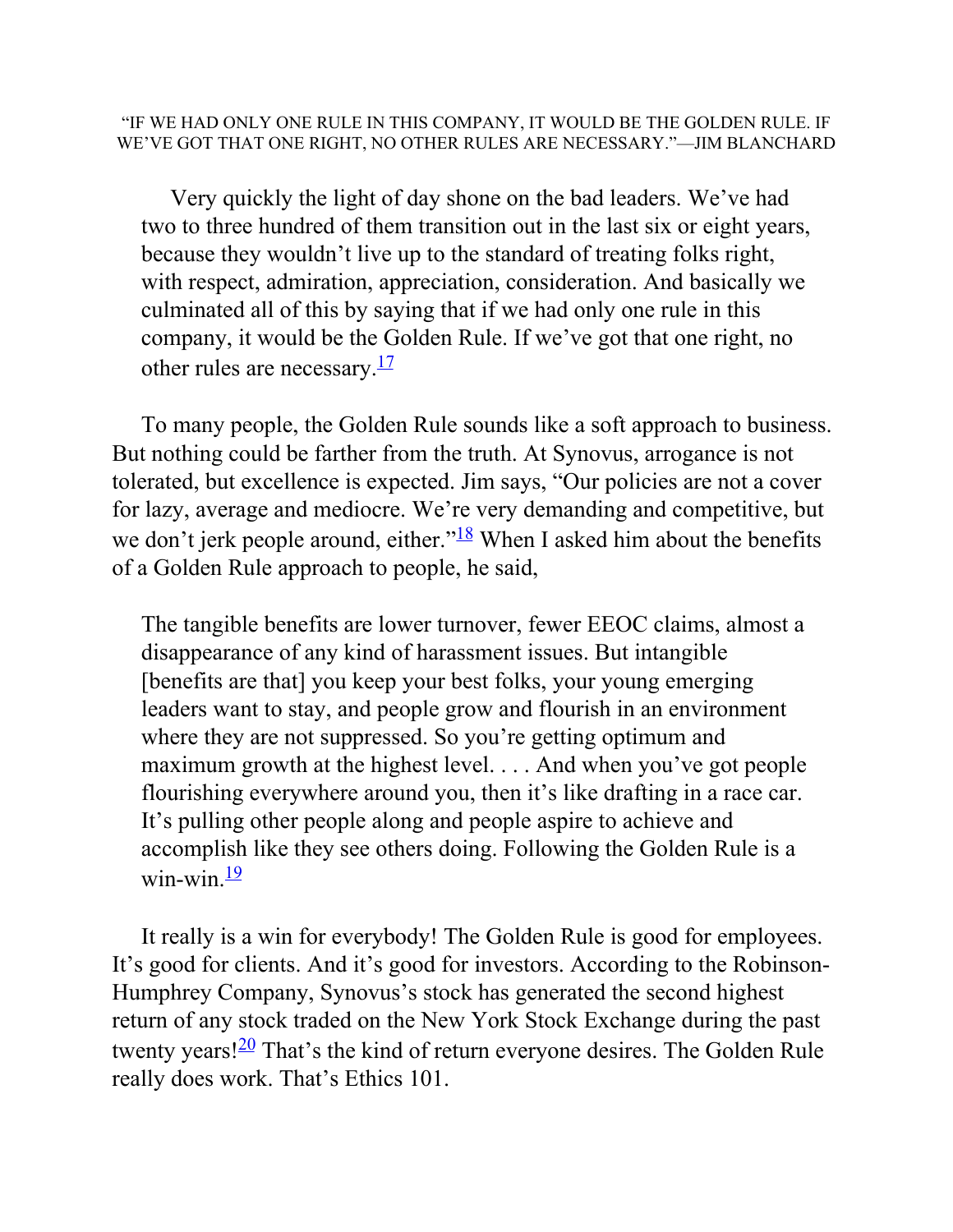[3](#page-1-4)

# <span id="page-23-0"></span>The Golden Rule Begins with You

AUTHOR AND SPEAKER ZIG ZIGLAR RECENTLY SENT A NOTE TO me after listening to a lesson I had done on the leadership of our nation's founding fathers. Zig and I have been good friends for years, and I always enjoy receiving his perspective and wisdom on leadership. Here's what he said:

I believe the reason we had so many outstanding leaders in the early part of our country's history is the fact that, according to the Thomas Jefferson Research Institute, in the days when the men you were mentioning were growing up, over 90 percent of the educational thrust was of a moral, ethical, religious nature. And yet, by the 1950s the percentage of that same educational thrust was so small it could not be measured. I wonder if that's the reason three million Americans in 1776 produced Washington, Madison, Jefferson, Hamilton, Adams, etc., and why in the year 2002 we have no one to equal the men of that caliber.<sup>[1](#page-79-5)</sup>

A strong moral education, such as Zig identified, empowers a person to make good ethical choices. However, since few people today have received such a foundation, how does one get started? How do you take something as broad as the Golden Rule and make it a part of your everyday thinking? I'm convinced the best way to get started is to think about what *you* want.

#### **HOW DO YOU WANT TO BE TREATED?**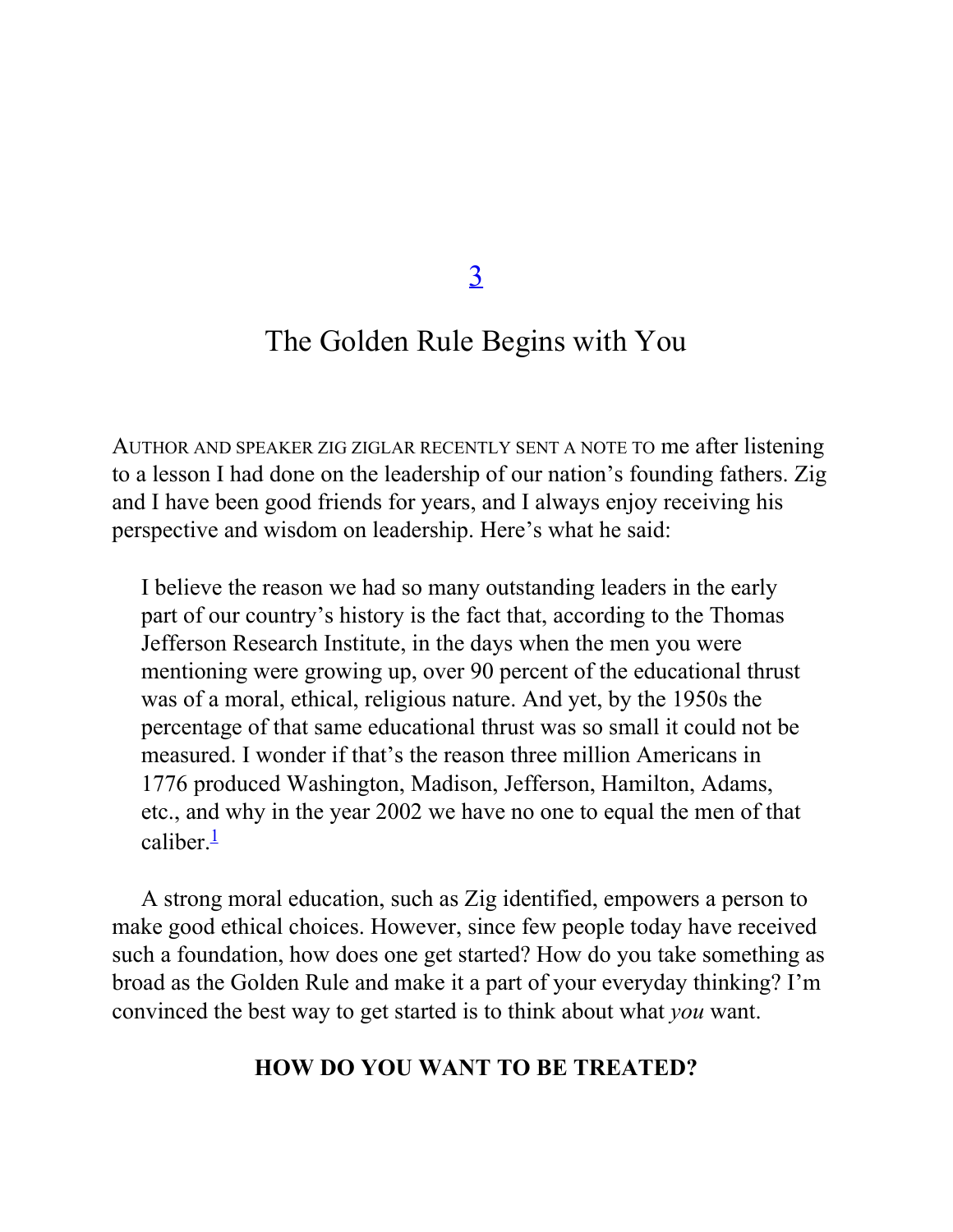I believe that all people, at their core, are very much alike. Talk to individuals of any age, gender, race, or nationality, and they have certain things in common. And once you identify those common characteristics, recognizing them first in yourself and then in others, you hold the key that unlocks the Golden Rule. Here is the short list of things that I believe all human beings have in common when it comes to how they want to be treated:

## *1. I Want to Be Valued*

Did you know that in the American marketplace today, 70 percent of the people who leave their jobs do so because they do not feel valued?<sup>[2](#page-79-6)</sup> That's an indictment of how poorly many businesspeople treat their employees. There isn't a person in the world who doesn't want to be valued by others. Don't you want others to accept you for who you are and show you through their actions that you matter?

IN THE AMERICAN MARKETPLACE TODAY, 70 PERCENT OF THE PEOPLE WHO LEAVE THEIR JOBS DO SO BECAUSE THEY DO NOT FEEL VALUED.

One business that excels at valuing its employees is Mission Controls, an Irvine, California, based company that designs and installs automated food and beverage systems. The organization works from contract to contract, so they sometimes experience down periods with relatively little work. Many similar companies simply lay off employees when business slows down. But not Mission Controls. Company founders Craig Nelson, Neal Vaoifi, and Scott Young decided when they started their business that they would personally go without pay before laying off any of their thirty-five employees.

The founders' desire to keep their best people and show that they valued them was a pretty idealistic goal. And their commitment to it was tested the company's first year in existence when they experienced a dry period that lasted eight months. But they stuck to their guns and went without salaries during that entire time.

Mission Controls' founders continue to stick with their commitment. Any time sales drop and cost cutting doesn't save enough, the comptroller of the company makes the call and puts the leaders' salary suspension plan into effect. During that time, employee pay and benefits remain unchanged. Once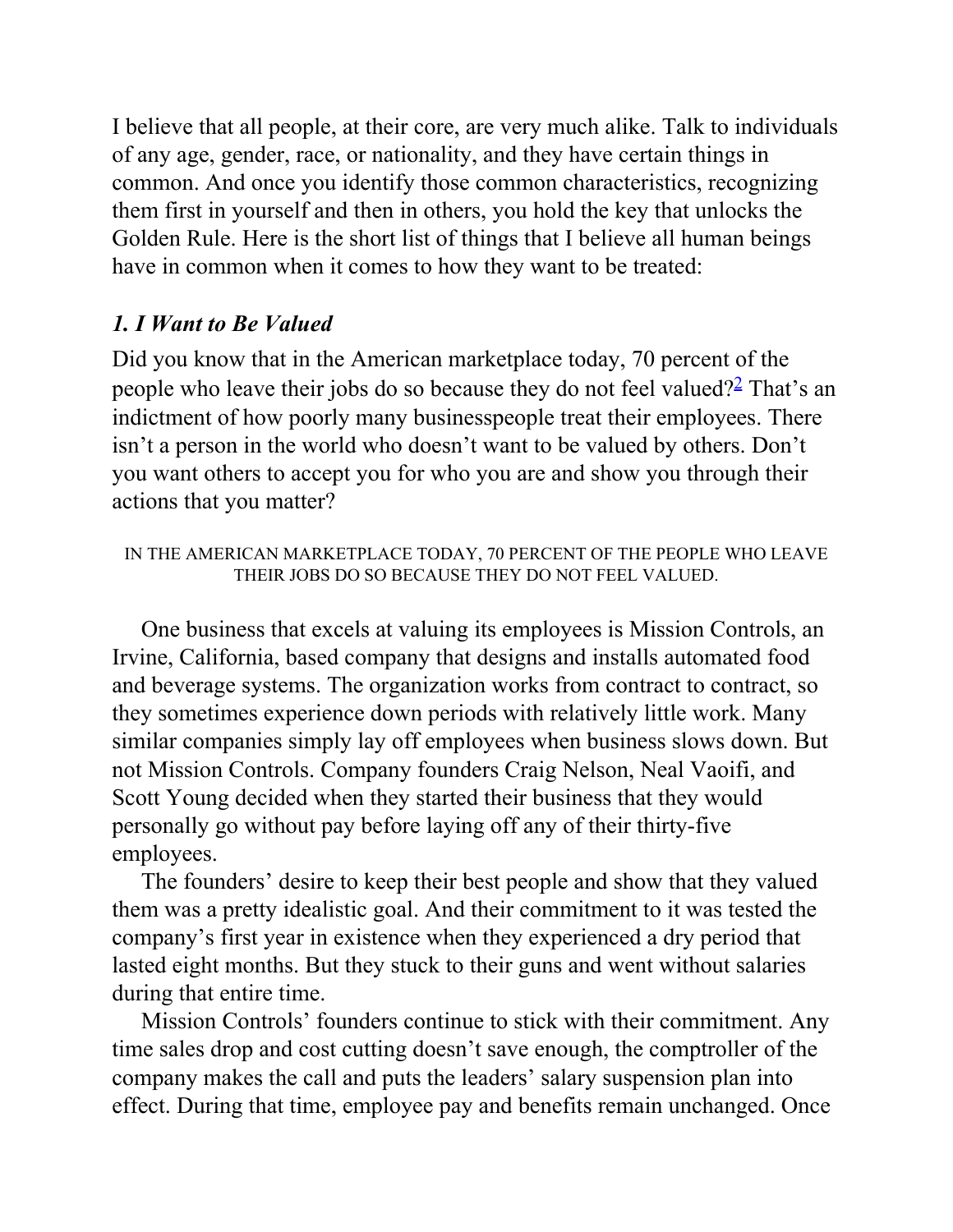the company reaches certain thresholds for cash flow and profitability, the executives start to receive a salary again. And in case you were wondering, they are *not* paid retroactively. Nelson observes, "It seems like companies will do whatever they need to in order to turn a profit but at the expense of people."<sup>[3](#page-79-7)</sup> Nelson, Vaoifi, and Young understand the importance of being valued, and they treat their employees in the way they would like to be treated.

Have you ever been made to feel worthless by another person? Maybe a parent told you that you had nothing to offer. Or a boss said that you or your department was nothing but a liability to the company. Or perhaps you've been publicly humiliated. If so, then you know how important it is to be valued by another human being. Encouragement is oxygen for the soul. Deep down, all people want to feel they matter simply for who they are.

Valuing others, not for what they can do but simply because they are human beings, is the foundation of the Golden Rule. If you can learn to think in those terms, then you've taken an important step in making the Golden Rule the ethical guideline for your life.

#### *2. I Want to Be Appreciated*

The desire to be loved and valued is perhaps the deepest need of every person. Closely related to that need is our desire to be appreciated for what we can do. Don't you possess a desire to excel and achieve? And don't you want to be appreciated for the skill and effort you bring to your work? Knowing that what you do matters builds your self-confidence and selfworth. The people who work with you and for you possess the same desire, even those who don't show it. Human relations expert and author Donald Laird asserted, "Always help people increase their own self-esteem. Develop your skill in making other people feel important. There is hardly a higher compliment you can pay an individual than helping him to be useful and to find satisfaction in his usefulness."

How can you do that? Begin by letting people know that you appreciate their efforts. Thank them at every opportunity. Give credit to others every time you can. And make it a point to praise people in the presence of those closest to them, such as family members. Broadway producer and entertainment entrepreneur Billy Rose shrewdly observed, "It's hard for a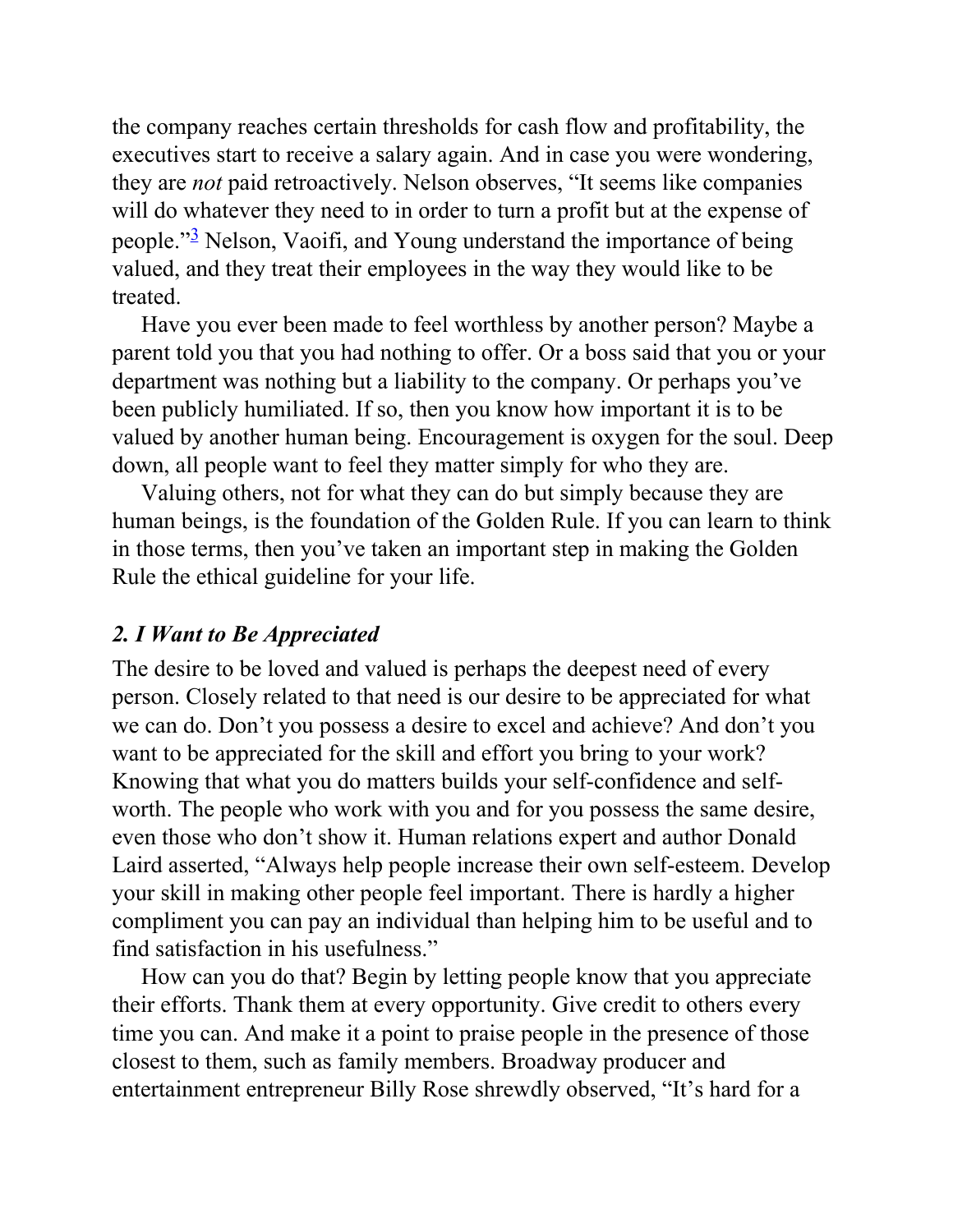fellow to keep a chip on his shoulder if you allow him to take a bow."

# *3. I Want to Be Trusted*

Victorian writer George MacDonald said, "To be trusted is a greater compliment than to be loved." The Law of Solid Ground in *The 21 Irrefutable Laws of Leadership* states that trust is the foundation of leadership. While that is true, it can also be said that trust is the foundation of *all* good relationships. Good marriages, good business relationships, and good friendships all require trust. If you don't have trust, there can be no open and honest interaction, and the relationship will be only temporary.

#### "TO BE TRUSTED IS A GREATER COMPLIMENT THAN TO BE LOVED."—GEORGE MACDONALD

Manchester Inc., a consulting firm in Philadelphia, used a survey of more than two hundred companies to discover the best ways to build trust with employees. They found that people who engender trust . . .

- Maintain integrity.
- Openly communicate vision and values.
- Show respect for employees as equal partners.
- Focus on shared goals rather than personal agendas.
- Do the right thing regardless of personal risk.
- Listen with an open mind.
- Demonstrate compassion.
- Maintain confidences.<sup>[4](#page-79-8)</sup>

While you cannot control whether people give you their trust, you can control your actions toward them. And you can determine to give them *your* trust. Former U.S. Secretary of State Henry L. Stimson remarked, "The chief lesson I have learned in a long life is that the only way you can make a man trustworthy is by trusting him; and the surest way to make him untrustworthy is to distrust him and show your distrust."

It takes a leap of faith to put your trust in another person, especially someone you don't know well. Yet that's what it takes to practice the Golden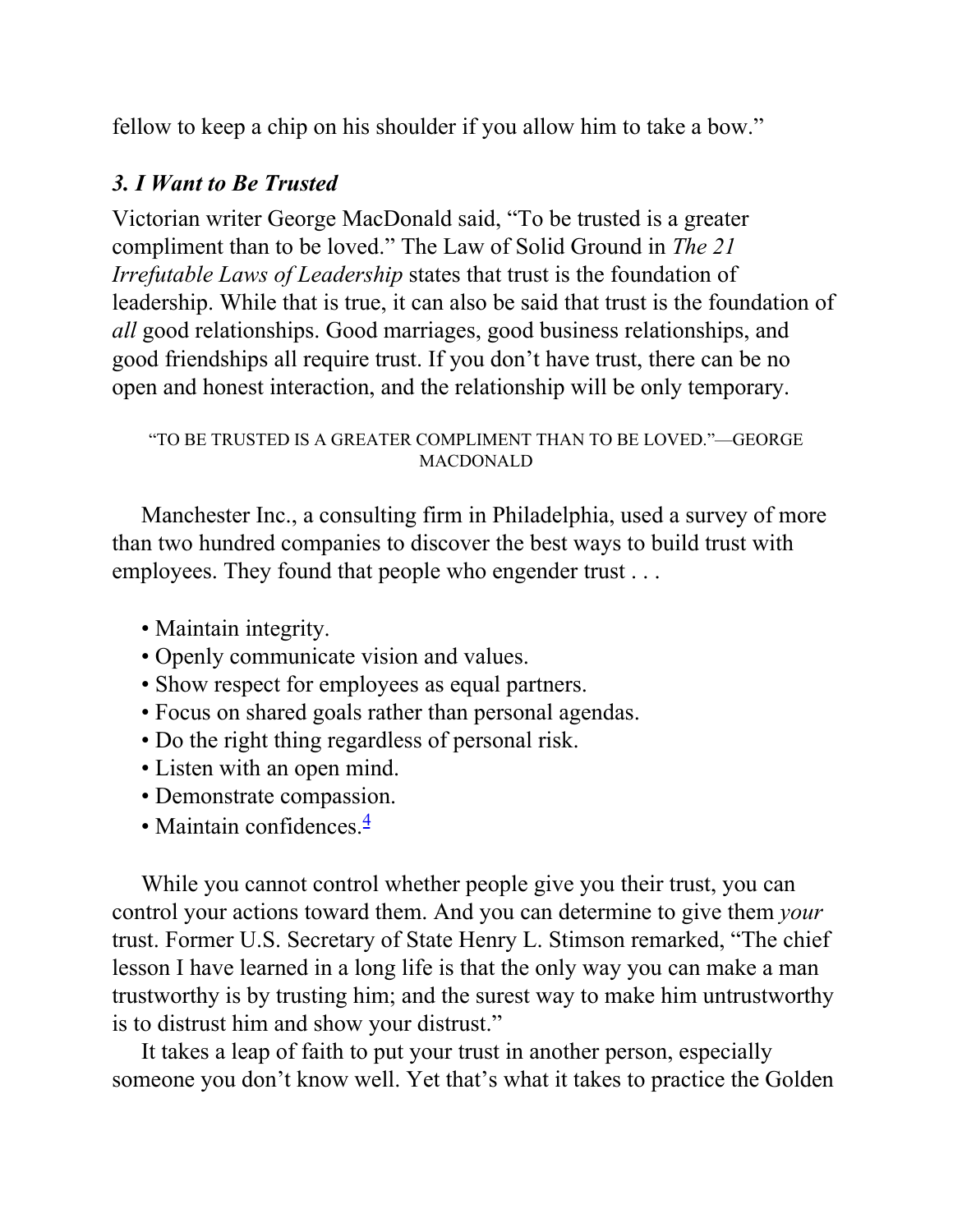Rule. As you strive to invest confidence in others in the same way you would like it invested in you, take comfort in the words of Camillo Benso di Cavour, who said, "The man who trusts men will make fewer mistakes than he who distrusts them."

## *4. I Want to Be Respected*

When others trust me, I receive responsibility and authority. When others respect me, it touches something deeper within me. It gives me dignity, and it builds my confidence. Indian general and onetime Olympic athlete Dalip Singh observed, "A man who does not respect his own life and that of others robs himself of his dignity as a human being."

Not long ago I read an article about a young man who, at age twentythree, went to work as the senior pastor of his first church. He found the experience very intimidating because he was to be the spiritual leader of people who had children and grandchildren older than he was. His story intrigued me because I faced a very similar situation early in my career. How did he handle it? By showing his people respect and asking them to treat him in kind. To make his standard clear to everyone, he shared ten rules for respect that he promised to live by, and he asked his people to do the same. Here are his rules:

- 1. If you have a problem with me, come to me (privately).
- 2. If I have a problem with you, I'll come to you (privately).
- 3. If someone has a problem with me and comes to you, send them to me. (I'll do the same for you.)
- 4. If someone consistently will not come to me, say, "Let's go see him together. I am sure he will see us about this." (I will do the same for you.)
- 5. Be careful how you interpret me—I'd rather do that. On matters that are unclear, do not feel pressured to interpret my feelings or thoughts. It is easy to misinterpret intentions.
- 6. I will be careful how I interpret you.
- 7. If it's confidential, don't tell. If you or anyone else comes to me in confidence, I won't tell unless (a) the person is going to harm himself/herself, (b) the person is going to physically harm someone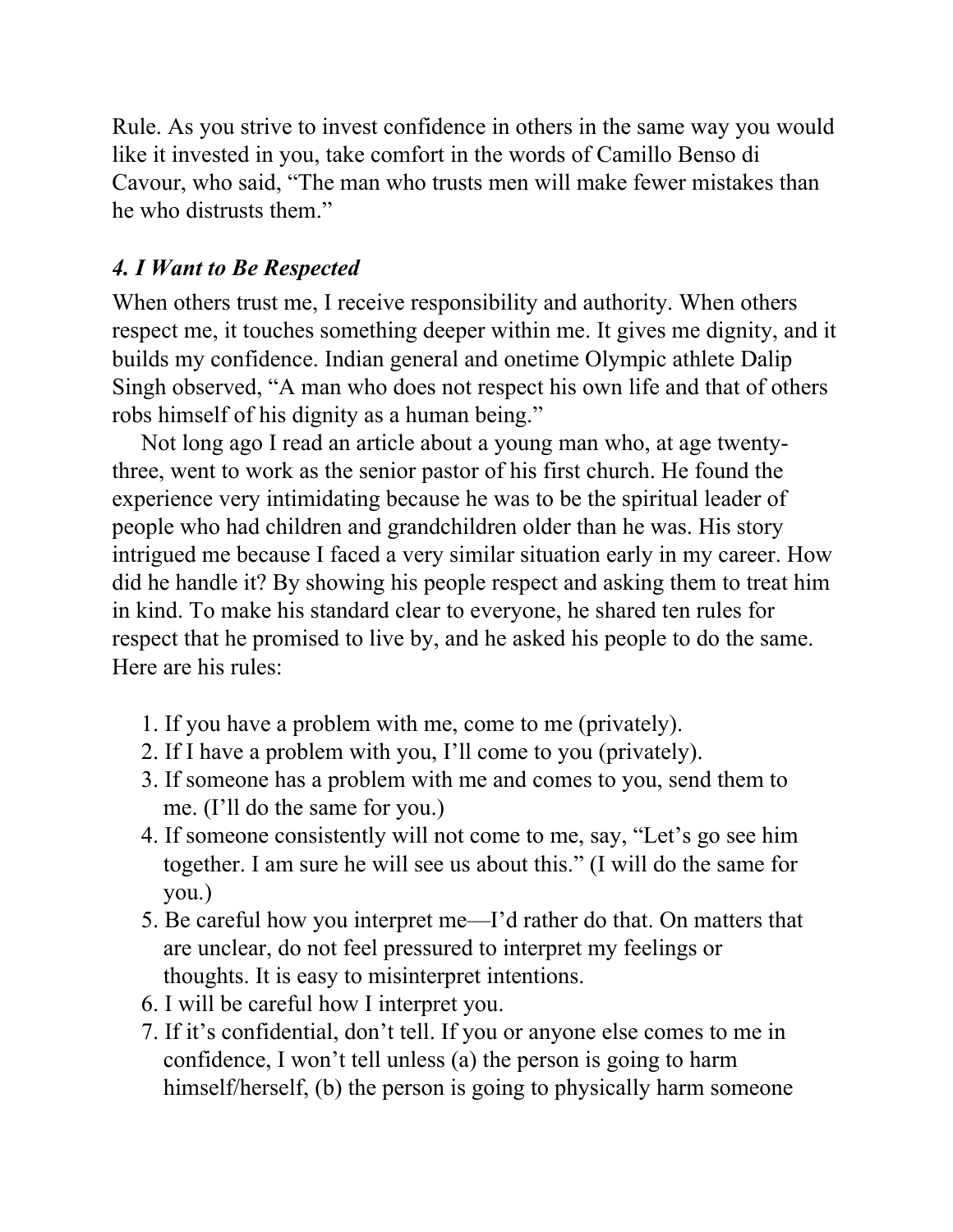else, (c) a child has been physically or sexually abused. I expect the same from you.

- 8. I do not read unsigned letters or notes.
- 9. I do not manipulate; I will not be manipulated; do not let others manipulate you. Do not let others try to manipulate me through you.
- 10. When in doubt, just say it. If I can answer it without misrepresenting something or breaking a confidence, I will.<sup>[5](#page-79-9)</sup>

Author Arnold Glasow said, "The respect of those you respect is worth more than the applause of the multitude." Most people greatly desire the respect of the people they work for. And when employers give it freely, it creates a very positive working environment. An employer who models that is Mitchell Burman, CEO of the consulting firm Analytics Operations Engineering in Boston. He shows his employees the kind of respect every responsible person desires. The ten consultants he employs are regarded as professionals and treated as partners—which they can eventually become by purchasing shares of stock in the company after working there a year. But even before then, they are allowed to make choices mere employees rarely get to make. They choose which projects they work on, when they work, where they work, and even how much vacation they take.

#### "THE RESPECT OF THOSE YOU RESPECT IS WORTH MORE THAN THE APPLAUSE OF THE MULTITUDE."—ARNOLD GLASOW

"I judge an employee's value by what they create," says Burman. "It doesn't matter to me where they do it or even if they do it from Timbuktu." His main concern is that each consultant be able to bill at least \$100,000 a year and that each dollar billed be divided this way: 30 percent to the one who does the work, 15 percent to the person who sells it, 10 percent to whoever manages it, 5 percent to taxes, 20 percent to overhead, and 20 percent to profit.<sup>[6](#page-79-10)</sup>

The kind of respect employees receive gives them the freedom to perform at their best and the incentive to work with excellence. And not only does it honor the person, but it's good for business. James Howell said, "Respect a man, and he will do the more."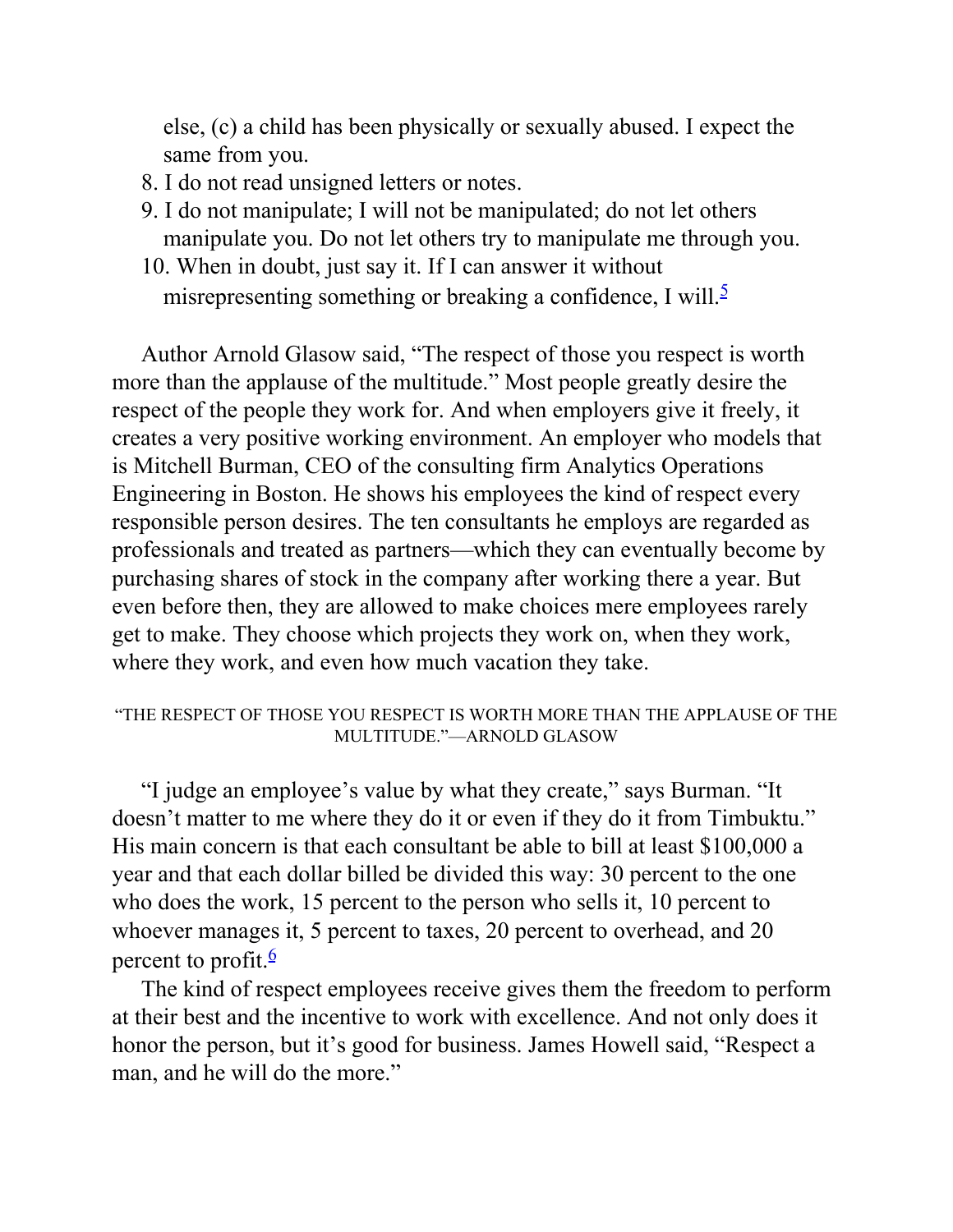## *5. I Want to Be Understood*

I once read about a group of teachers who conducted a survey of two thousand employers, asking them to identify the last three persons they let go and the reason for it. What the teachers discovered was that in two out of three cases, the employees lost their job because they could not get along with others.

Sometimes people problems are caused by an individual's callousness or indifference. But more often the difficulty comes from a lack of understanding. We can be quick to find fault with others when they don't conform to the patterns or standards we hold. But if we make the effort to get to know them, we often discover that their way isn't the wrong way—it's just a different way. We may find they respond differently because they haven't had the advantages we have. Or we realize they may be reacting to conditions or actions that are beyond their control. Once we get beyond those conditions, we can connect with others emotionally, which is what understanding is really all about. We can't expect people to act like machines. We are all creatures of emotion.

When dealing with others, seek first to understand, then to be understood. That requires an attitude of flexibility and teachability. Theologian Hans Küng observed, "Understanding someone properly involves learning from him, and learning from someone properly involves changing oneself." Understanding other people means extending yourself to them and meeting them on their level, putting the burden of making a connection on yourself, not on them. And it is wise to remember the words of inventor Charles Kettering, who said, "There is a great difference between knowing and understanding: You can know a lot about something and not really understand it." The same is true about people.

WHEN DEALING WITH OTHERS, SEEK FIRST TO UNDERSTAND, THEN TO BE UNDERSTOOD.

## *6. I Do Not Want Others to Take Advantage of Me*

When it comes to how others treat me, more than anything else I don't want anyone to take advantage of me. That's really the bottom line regarding ethical behavior. Most of us don't need to sort out complicated philosophical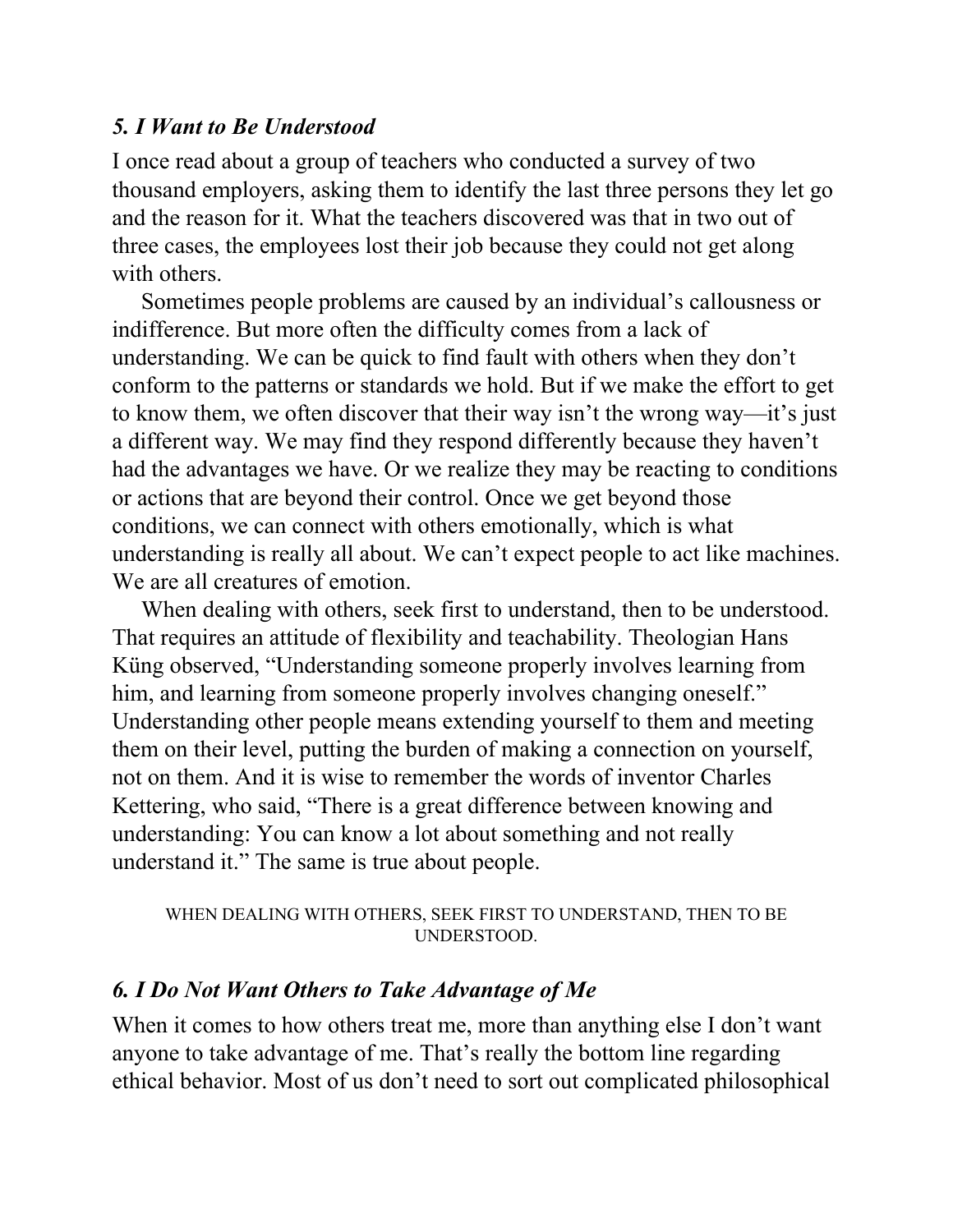issues or ethical conundrums. If people could construe that I am taking advantage of them (even after I've had a chance to explain my motives) then my actions are probably a bad idea.

In January of 2003, Marvin Bower died. He was the longtime leader of McKinsey & Company, which has been called the founder of professional management consulting. Bower joined the organization in 1933. He became its managing director in 1950 and held that position for seventeen years, then worked as a director and partner until his retirement in 1992. Bower had a profound impact on the company from the time he began working for it. He instilled the value of putting others first. "He insisted that client interests be placed before the firm's," says a company publication, "and that engagements be undertaken only when our value to the client was expected to exceed our fees."<sup>[7](#page-79-11)</sup>

That wasn't just lip service. In the 1950s, Bower was asked by billionaire Howard Hughes to help him with Paramount Pictures. Bower went out to Los Angeles and met with Hughes, and he was received with royal treatment. Hughes himself took him around and even gave Bower a personal tour of the *Spruce Goose,* the wooden plane Hughes built that became the largest winged aircraft ever to have flown. But after examining Paramount's problems and considering Hughes's unorthodox approach to business, Bower concluded that he wouldn't be able to help him. So he declined the offer. Values mattered more to him than money. $\frac{8}{3}$  $\frac{8}{3}$  $\frac{8}{3}$  He would not take advantage of another person. That's the way someone who is guided by the Golden Rule lives!

It would have been easy for Marvin Bower to rationalize taking money from Howard Hughes and giving nothing of value back to him. After all, Hughes was worth billions of dollars; he would never have missed it. But that's not the point. It doesn't matter whether you're talking about lying to your neighbor or defrauding a big corporation; any action ultimately impacts individual people—for better or worse. And if that action devalues or takes advantage of them, it hurts them in a way we would not like to be hurt.

IT DOESN'T MATTER WHETHER YOU'RE TALKING ABOUT LYING TO YOUR NEIGHBOR OR DEFRAUDING A BIG CORPORATION, ANY ACTION ULTIMATELY IMPACTS INDIVIDUAL PEOPLE—FOR BETTER OR WORSE.

#### **BACK TO PEOPLE**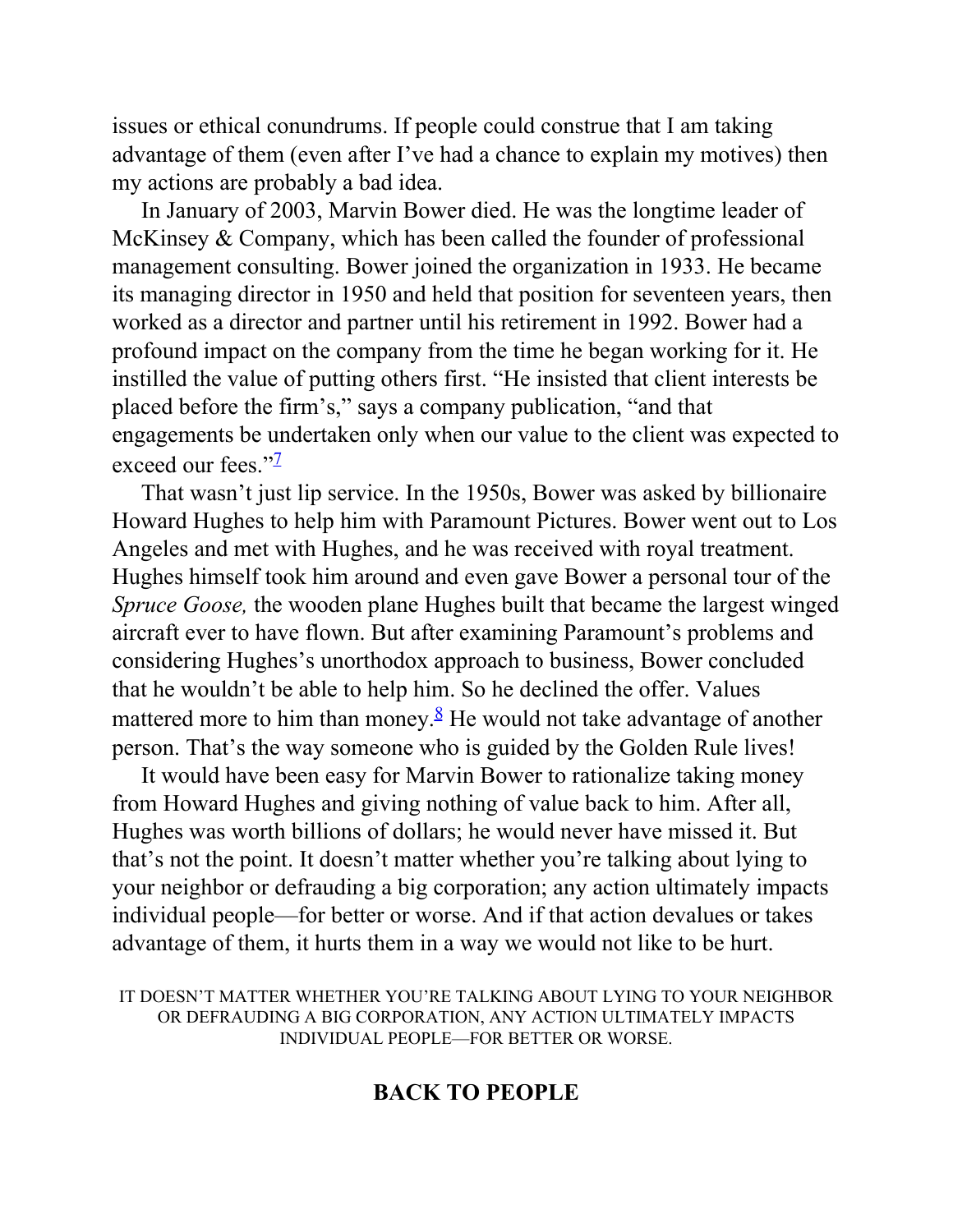Some companies in the United States are relearning this lesson. They are rediscovering the value of valuing people, and they are making changes to promote the good treatment of their employees. One such company is HomeBanc, a mortgage company based in Atlanta that employs more than one thousand people. After searching for more than a year and a half (and placing national full-page ads costing more than \$50,000), the company found what it was looking for: a chief people officer.

HomeBanc chairman Patrick Flood says, "There's been some significant gaps in character that's been displayed in leadership in corporate and government roles. CEOs have gotten way too full of themselves believing they're the success of the business. The fact is, we play a real role, but the real success are the people who do the heavy lifting—the workers."<sup>[9](#page-79-13)</sup> To help the company remain focused on its people while expanding by 50 percent in two years, they hired Dr. Dwight "Ike" Reighard, a pastor who has spent twenty-eight years working with people. Ike, who happens to be a friend of mine, holds the responsibility of shepherding the company's corporate culture and honing its ethical standards of leadership. It's a perfect fit for him.

And what will he do to help Homebanc continue to put its people first? That's simple. He'll remind everyone to treat others as they want to be treated. When a person has a good sense of how he wants to be treated—with dignity, respect, understanding, and trust—then he can easily figure out how to treat others.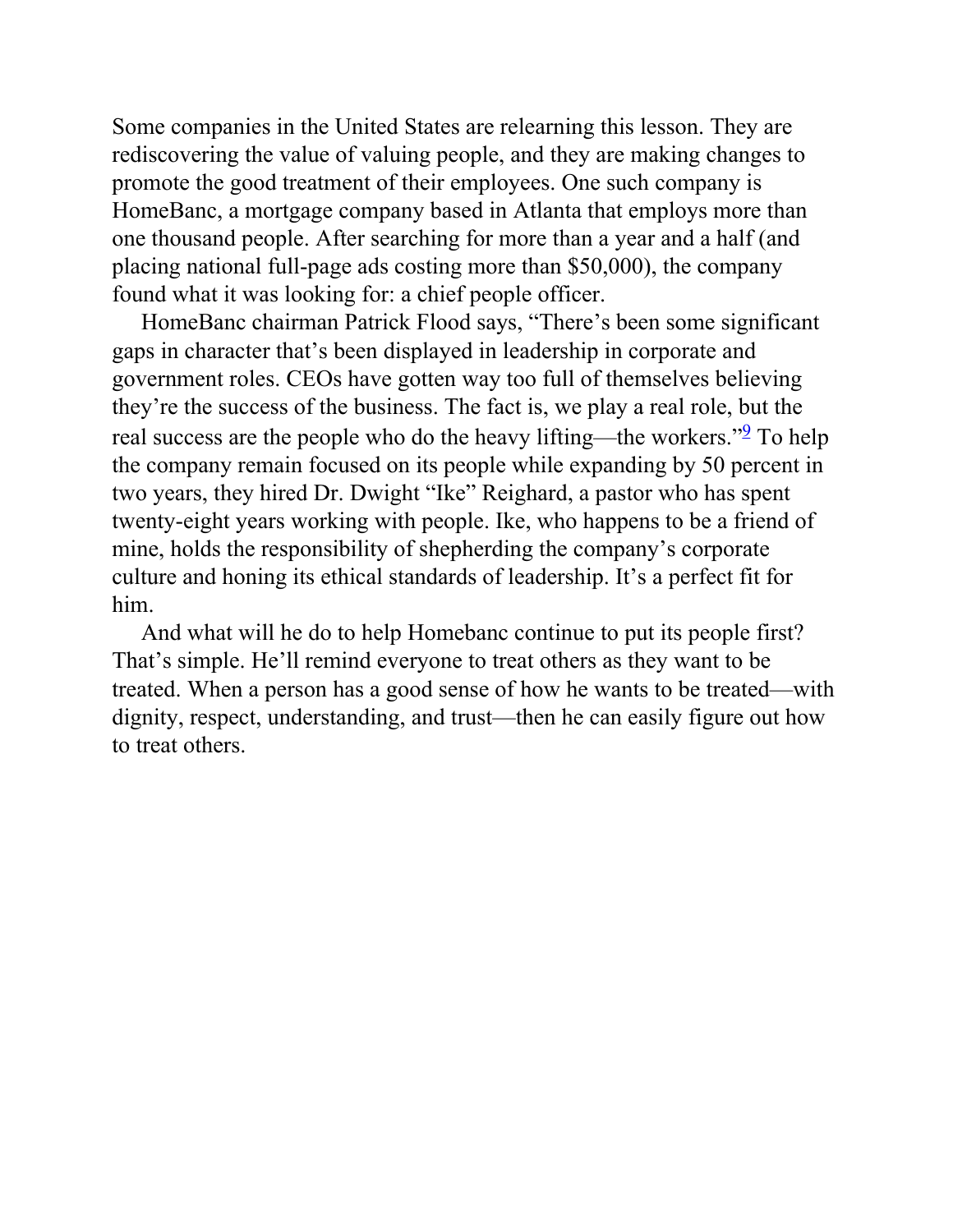[4](#page-1-5)

# <span id="page-32-0"></span>Living a 24-Karat-Gold Life

WHEN YOU THINK ABOUT COLLEGE ATHLETICS PROGRAMS IN the U.S., what comes to mind? Fans, alumni, and boosters rabidly screaming for their teams' success? Players more concerned with exploiting their personal privileges on campus than their opponents' weaknesses during games? Coaches with winat-all-costs attitudes obsessed with obtaining a championship? If that's what you picture, then you need to know about Coach Mark Richt of the University of Georgia.

When Richt was hired by the University of Georgia in December of 2000, he was obviously expected to make a positive impact on the team. Like most men who become head coaches of large NCAA football programs, Richt had a history of success. Despite being only forty years old, he had fifteen years of experience, including seven years at Florida State University as the coordinator of one of the nation's most potent offenses. (While Richt was offensive coordinator, FSU's offense ranked in the top five in the nation five of seven years.) And he turned the University of Georgia's team around quickly. In two seasons, Richt not only won a division championship (the first in twenty years) but he took Georgia's Bulldogs to a ranking of third in the nation. More remarkable than the team's progress was how he did it. Richt's focus wasn't and isn't on championships. It's on character.

#### **A DIFFERENT KIND OF EDUCATION**

"If you have good character, you're a diligent worker and you do what your coaches ask you to do," says Richt. "All of our players are talented, but the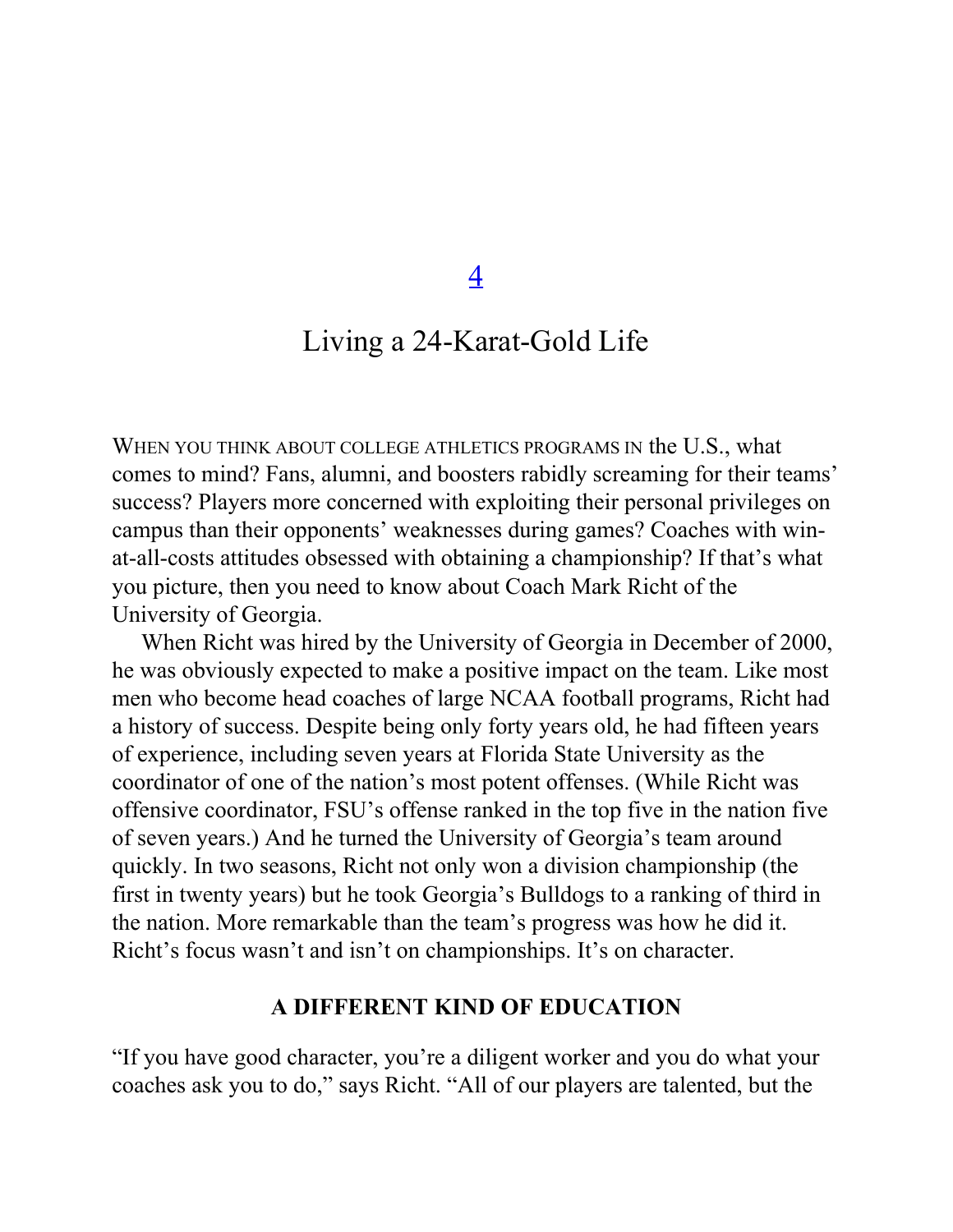ones who don't have extra baggage of being in trouble academically, socially, or something else seem to rise to the top."

To focus on building the character in his athletes, Richt has introduced something into the football program at Georgia that's quite unusual. It's a fifteen-minute class several times a week called "Men of Character Between the Hedges." (The team's stadium is surrounded by hedges—thus the name.) The curriculum was brought to Georgia by Bobby Lankford, a former pro scout, who sometimes works with the players as a kind of character coach. Last season, the program was required of all freshmen. Eventually, all football players will take it. In fact, the course on character is so important that Georgia athletic director Vince Dooley would like to see an endowment created so that all Georgia athletes could be enrolled in it—someday maybe even for credit toward graduation.

Richt has gained the respect of his players not only through his coaching, but because of his own good character. That became evident to everyone following a game against Auburn his first year at Georgia. When he made a bad call in the remaining seconds of the game, his team lost. Richt didn't make excuses or place the blame on others. He apologized to the team for his mistake. Quarterback David Greene commented, "As a player you have respect for somebody who can come in and say he felt like he made a mistake. It's tough for anybody to admit a mistake, much less a football coach."<sup>[1](#page-79-14)</sup>

Richt sees his role as that of improving others' lives, not just filling up the university's trophy case. That's something he seems to have a knack for. One sportswriter commented, "It's tough to find someone who has crossed Richt's path in the last 15 years who doesn't feel their way has been brightened by the convergence." $\frac{2}{3}$  $\frac{2}{3}$  $\frac{2}{3}$ 

In the future, when his players make mistakes—as they almost certainly will—his decisions will be based on character.

"Years from now," explains Richt, "if all these players are better men because they went to Georgia, I'd be thrilled. If a guy comes back and says he is a better man or better husband or father, or better citizen because of going through our program, that would mean more to me than a National Championship or high public opinion."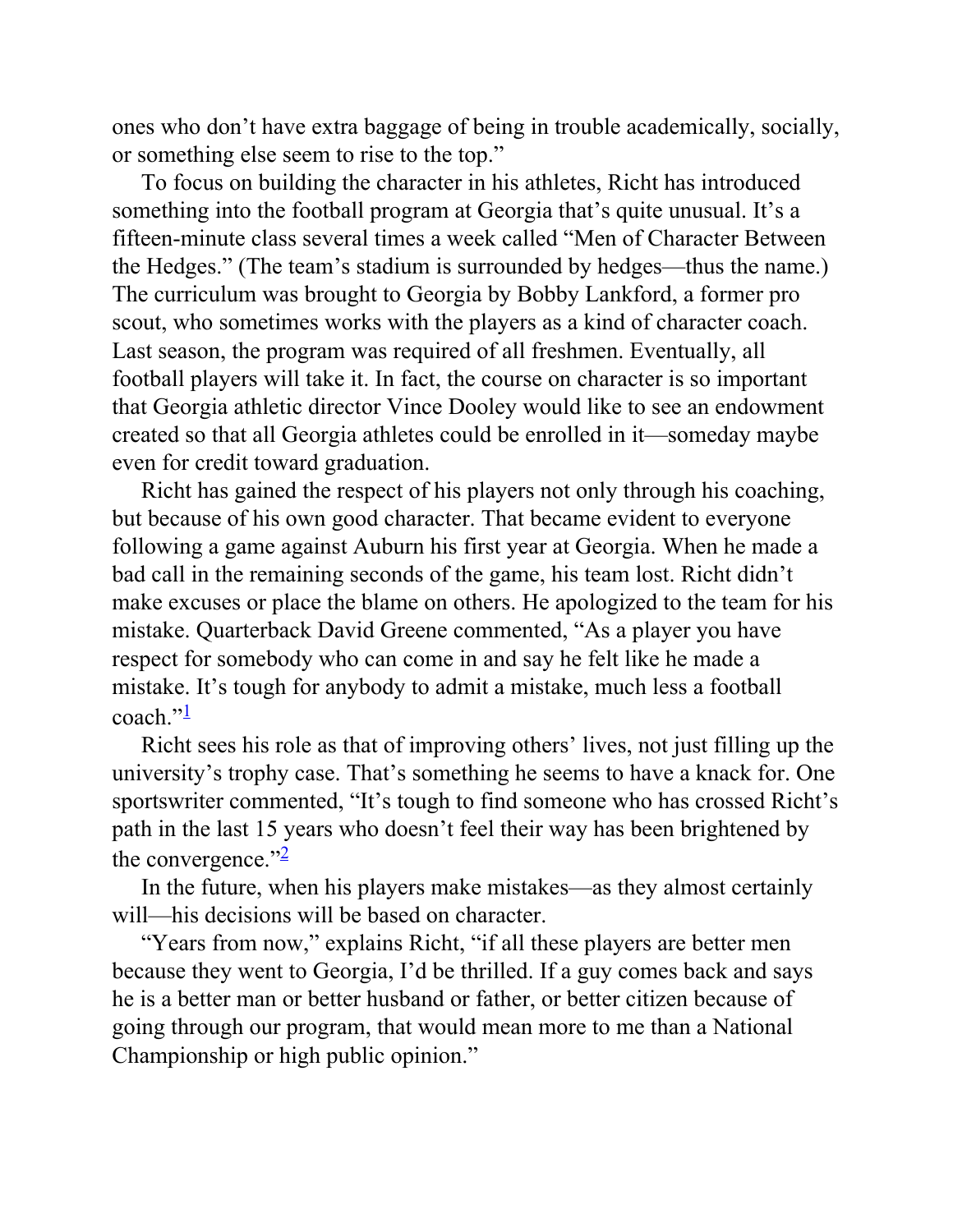## **CHARACTER COUNTS**

Recently I had the opportunity to meet Mark Richt and spend some time with him. I found him to be a man of strong character. He says his life turned around when he stopped focusing on himself. He brings consistent excellence to everything he does, but his focus is on helping people. Truly, he lives by the Golden Rule.

Only a person of character can impact others as Richt does. Character is the key to living a life of integrity and ethical excellence.

- **Character Is More Than Talk:** Many people talk about doing the right thing, but action is the true measure of character. Dennis Kozlowski, the CEO of Tyco, often touted the frugal way he conducted business and talked about the spartan offices the company maintained. However, anyone who watched his actions closely could have seen that his talk and walk didn't line up.
- **Talent Is a Gift—Character Is a Choice:** There are a lot of things in life a person doesn't get to choose, such as where you're born, who your parents are, and how tall you are. But there are some critical things every person does choose. We choose our faith, our attitude, and our character.
- **Character Brings Lasting Success with People:** Trust is essential when working with people. Character engenders trust. The people surrounding Mark Richt—his fellow coaches, players, family, and friends—know they can depend on him.
- **People Cannot Rise Above the Limitations of Their Character:** There are really only three kinds of people. Those who don't succeed, those who achieve success temporarily, and those who become and remain successful. Having character is the only way to sustain success. No matter how talented or rich or attractive people are, they will not be able to outrun their character.

If you desire to live a life of character that exhibits ethical excellence, then follow these guidelines. They will help you to weave the Golden Rule into the fabric of your life: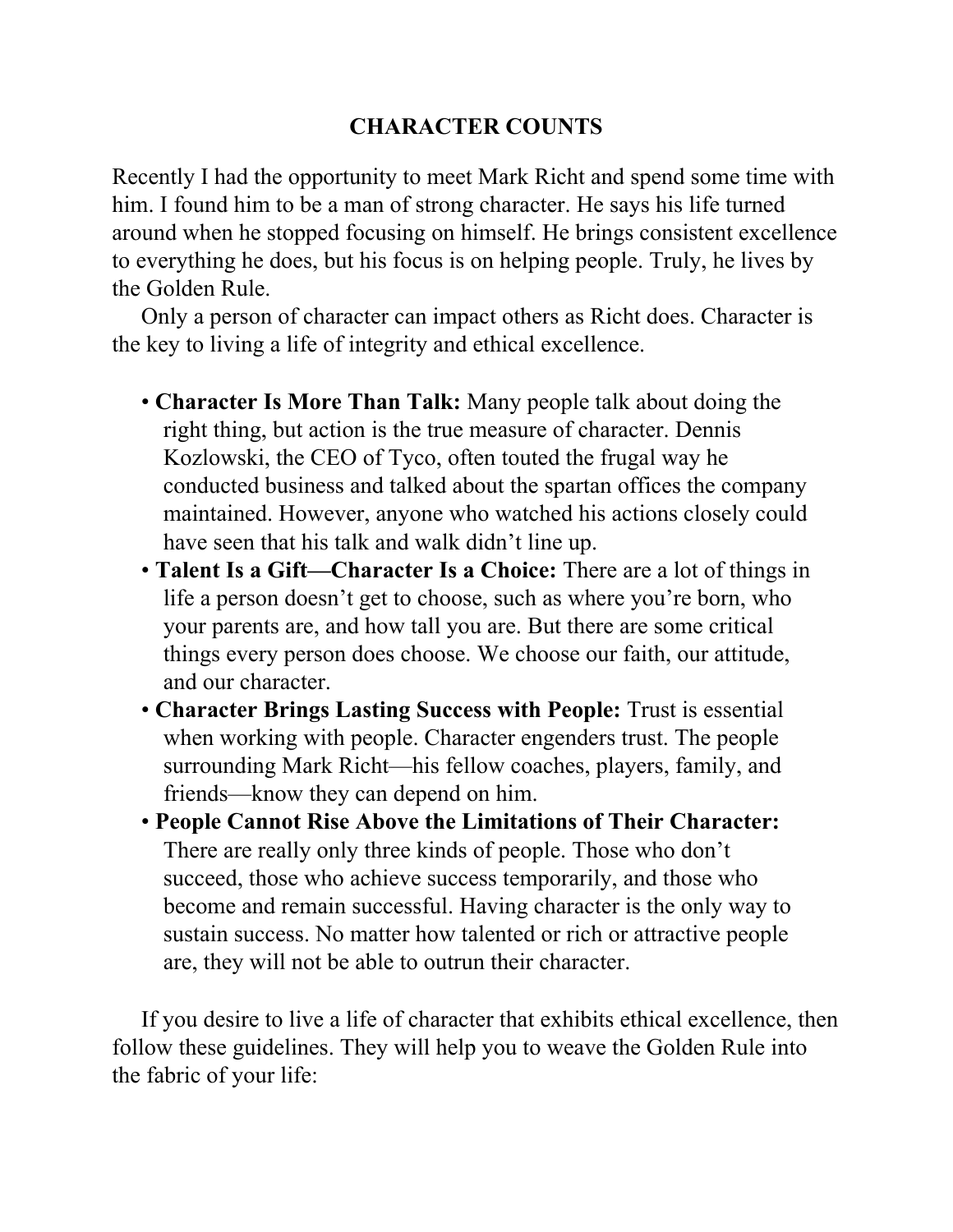THERE ARE REALLY ONLY THREE KINDS OF PEOPLE. THOSE WHO DON'T SUCCEED, THOSE WHO ACHIEVE SUCCESS TEMPORARILY, AND THOSE WHO BECOME AND REMAIN SUCCESSFUL. CHARACTER IS THE ONLY WAY TO SUSTAIN SUCCESS.

## *1. Adopt the Golden Rule as the Integrity Guideline for Your Life*

Swiss philosopher Henri Frederic Amiel stated, "He who floats with the current, who does not guide himself according to higher principles, who has no ideal, no convictions—such a man is a mere article of the world's furniture—a thing moved, instead of a living and moving being—an echo, not a voice." No one wants to be an echo, to live a shadow of a life. Yet that is often the fate of people without convictions. If you desire for your life to have meaning, then you must choose *some* principle to live by.

I've already made a case for the Golden Rule. *As I've said, asking the question "How would I like to be treated in this situation?" is an ef ective integrity guideline for* any *situation.* It works in the boardroom, on the ball field, in the classroom, and in the living room. It works with employees, employers, family, and peers. It works whether you're managing a paper route or a Fortune 500 company. As Henry Ford observed, "We have always found that if our principles were right, the area over which they were applied did not matter. Size is only a matter of the multiplication table."

If you believe the Golden Rule is right and it works, then you need to adopt it as the integrity guideline for your life. Every day, whenever the issue of ethical behavior confronts you, ask this question: "How would I like to be treated in this situation?" Then take the advice of nineteenth-century novelist George Eliot, who said, "Keep true, never be ashamed of doing right, decide on what you think is right and stick to it."

EVERY DAY, WHENEVER THE ISSUE OF ETHICAL BEHAVIOR CONFRONTS YOU, ASK THIS QUESTION: "HOW WOULD I LIKE TO BE TREATED IN THIS SITUATION?"

## *2. Make Your Decisions Based on This Integrity Guideline*

Most people make only a few key decisions in life and then manage those decisions on a day-to-day basis. Once you decide to make the Golden Rule the integrity guideline for your life, you may have to rethink some of those decisions. How will the Golden Rule change your goals? Will you interact differently with your family? Will you need to change the way you approach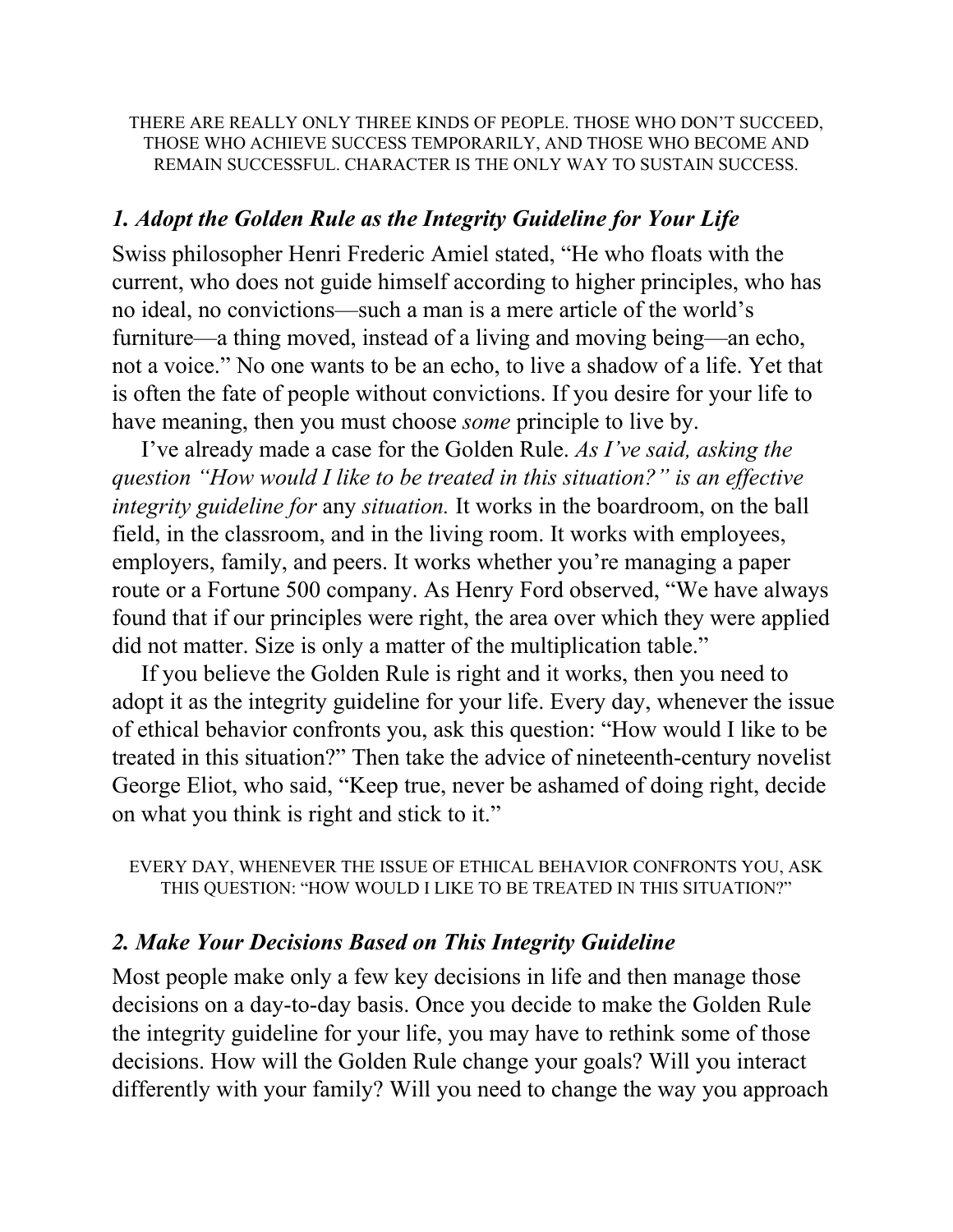your career? (Some people feel compelled to change jobs because their working environment is adverse to Golden Rule living.) Confucius asserted, "To know what is right and not do it is the worst cowardice." The bigger the decision, the more courage it may require.

Doing what's right when it hurts is no small thing. But the rewards are great. Horace Mann, former president of Antioch College, observed, "In vain do they talk of happiness who never subdued an impulse in obedience to a principle. He who never sacrificed a present to a future good, or a personal to a general one, can speak of happiness only as the blind speak of color."

As you apply the Golden Rule to your life and make decisions according to it, remember this:

- **Decisions, Not Conditions, Determine Your Ethics:** People of poor character tend to blame their choices on circumstances. Ethical people make good choices regardless of circumstances. If they make enough good choices, they begin to *create* better conditions for themselves.
- **Wrong Decisions Leave Scars:** Every time people make wrong decisions, there is an impact, even if they don't immediately notice it. My wife, Margaret, says that her grandmother used to tell her about a father who was trying to teach his son the consequences of bad decisions. Each time the boy made a poor decision, his father asked him to hammer a nail into a post. Each day that he made good choices, he was asked to remove a nail. In time, after much hammering and much pulling of nails, there came a day when the wood was nail-free. That's when the boy noticed that the post was covered with holes.
- **The More People Involved, the Greater the Pressure for Conformity:** Ethical decisions made in private have their own pressure, because one may be tempted to believe that a private indiscretion will never become public knowledge. Public decisions involving other people carry a different kind of pressure—that of conformity. No matter how much pressure there is, you can't allow others to force you into making unethical decisions.
- **Inaction Is Also a Decision:** Some people's reaction to ethical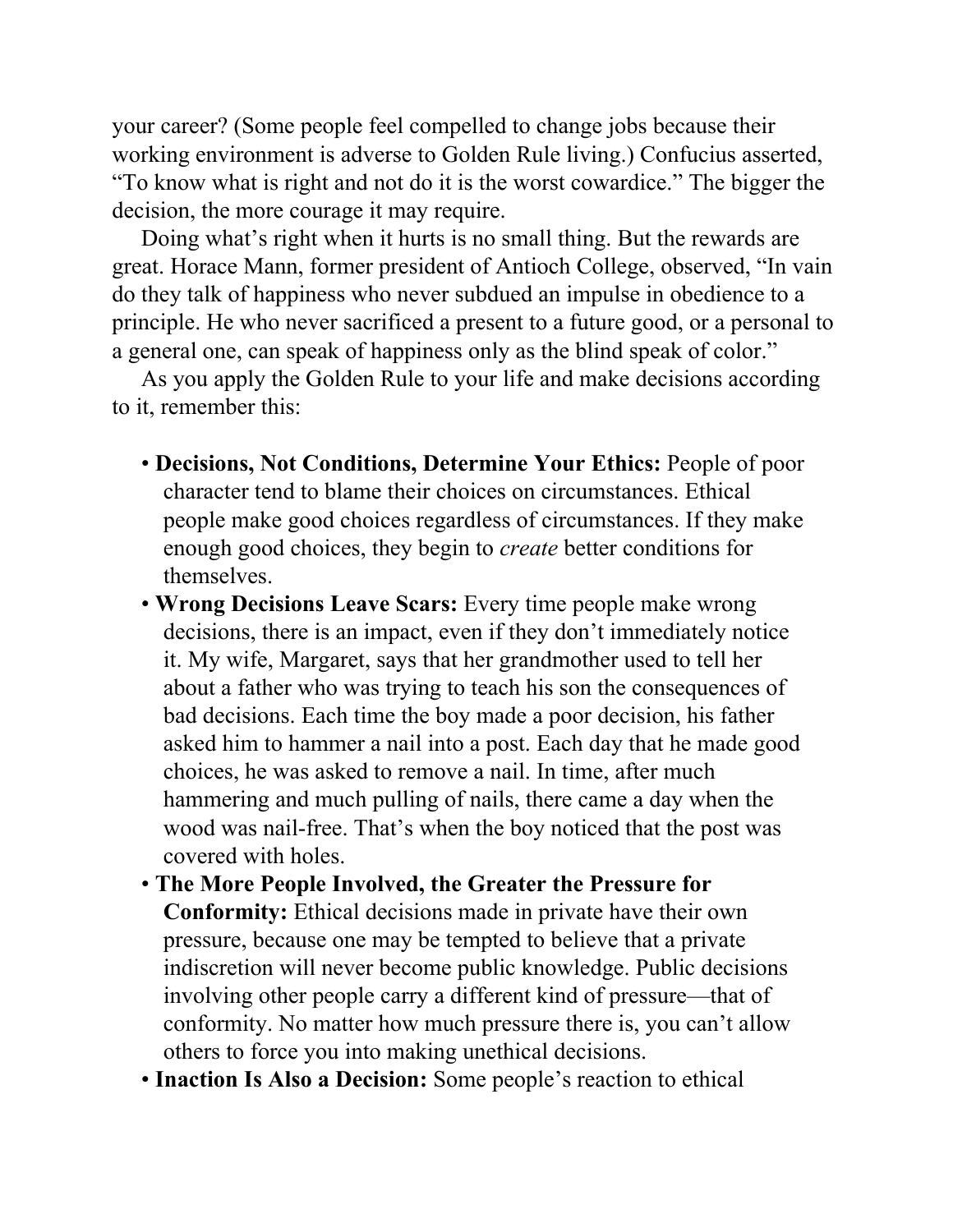decision making is to avoid taking action. However, it's important to remember that inaction is also a decision. But for every Cynthia Cooper, who stepped forward and told WorldCom's board about the company's shady accounting practices, there are thousands of people who choose every day not to act when they see their employers cut corners or compromise ethics—and who ultimately will live with the consequences.

To live an ethical life, you must hold to your principles as you make tough decisions. Edward R. Lyman stated, "Principle—particularly moral principle —can never be a weather vane, spinning around this way and that with the shifting winds of expediency. Moral principle is a compass forever fixed and forever true—and that is as important in business as it is in the classroom."

### *3. Manage Your Decisions Based on This Integrity Guideline*

Carole Black, the president and CEO of Lifetime Entertainment Services, the company that owns Lifetime Television, had to manage a tough decision in the spring of 2002. The company had made a commitment to a campaign called Stop Violence Against Women. All of the company's original programming was dedicated to supporting it. Going into Feb-ruary ratings sweeps, however, Black was convinced that Lifetime's ratings would suffer for it. She had to decide whether to change the network's programming or maintain the organization's commitment. She didn't falter.

"I warned top management that we were going to make this commitment," she recalls, "and that we'd probably get hurt in the ratings." To her surprise, Lifetime had their best February ever. "It's just like my grandmother taught me," says Black. "If you do the right thing, you'll be rewarded."<sup>[3](#page-79-0)</sup>

When it comes to ethics, sometimes it's easy to make the big decisions. Most people don't have a tough time deciding *not* to commit murder. Few people are tempted to steal a car or break into someone's house. However, the little things can be harder to manage. There's an old saying, "God is in the details." You could also say ethics is in the details.

When I was just beginning to work on this book, I talked to my friend Ken Blanchard. He wrote a book with Norman Vincent Peale called *The Power of Ethical Management,* in which they ask three core questions for ethical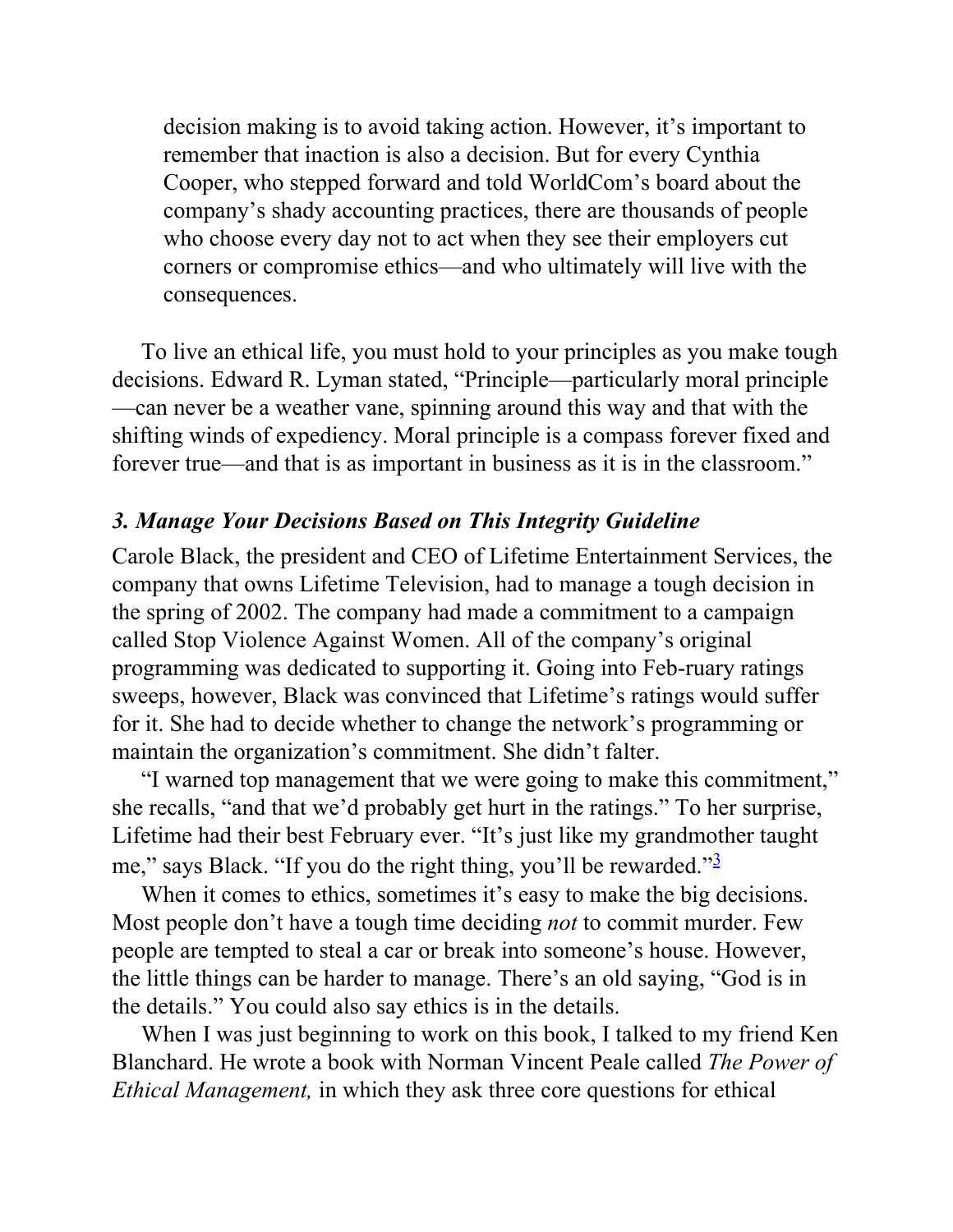decision making: Is it legal? Is it balanced? How will it make me feel about myself? I have a lot of respect for Ken. He told me a story that illustrates how critical it is to manage your decisions based on the Golden Rule:

One day an employee in Ken's company said to him, "I have a problem with your airfare."

"What's that?" he responded.

"You spoke for a client in Chicago last month, but you had already been flown there because of another commitment. When they signed the contract, they agreed to pay for a round-trip ticket. How am I to charge this client?"

What would you do in that situation? Would you ask for the entire fare since the client agreed to pay it? Or would you bill them only for the charge incurred? Ken chose to treat the clients as he would have liked to be treated in the same situation. He billed each client for half.

To be accounted trustworthy, a person must be predictable. When you manage your life and all the little decisions by one guideline—the Golden Rule—you create an ethical predictability in your life. People will have confidence in you, knowing that you consistently do the right thing.

WHEN YOU MANAGE YOUR LIFE AND ALL THE LITTLE DECISIONS BY ONE GUIDELINE —THE GOLDEN RULE—YOU CREATE AN ETHICAL PREDICTABILITY IN YOUR LIFE.

## *4. Ask Others to Hold You Accountable for Your Actions*

Has someone ever stood looking over your shoulder as you worked on a project or task? If so, chances are you didn't like it. Most people don't. And they like it even less when someone checks up on them to make sure they're being honest and responsible. Yet, that is what I'm suggesting you invite people to do if you want to live by the Golden Rule—because nothing helps to keep a person honest like accountability.

It's ironic. We don't like to be reminded of our shortcomings, and we don't like our shortcomings exposed to others either. But if we want to grow, we need to face the pain of exposing our actions to others. Integrity is the foundation of a person's life, and accountability is the cornerstone. It gives teeth to our pledge to live by high ethical standards.

In the U.S. Navy, officers are held accountable by their superiors. But former navy captain Mike Abrashoff, author of *It's Your Ship,* says that he held himself to a standard beyond even that required of him in the service.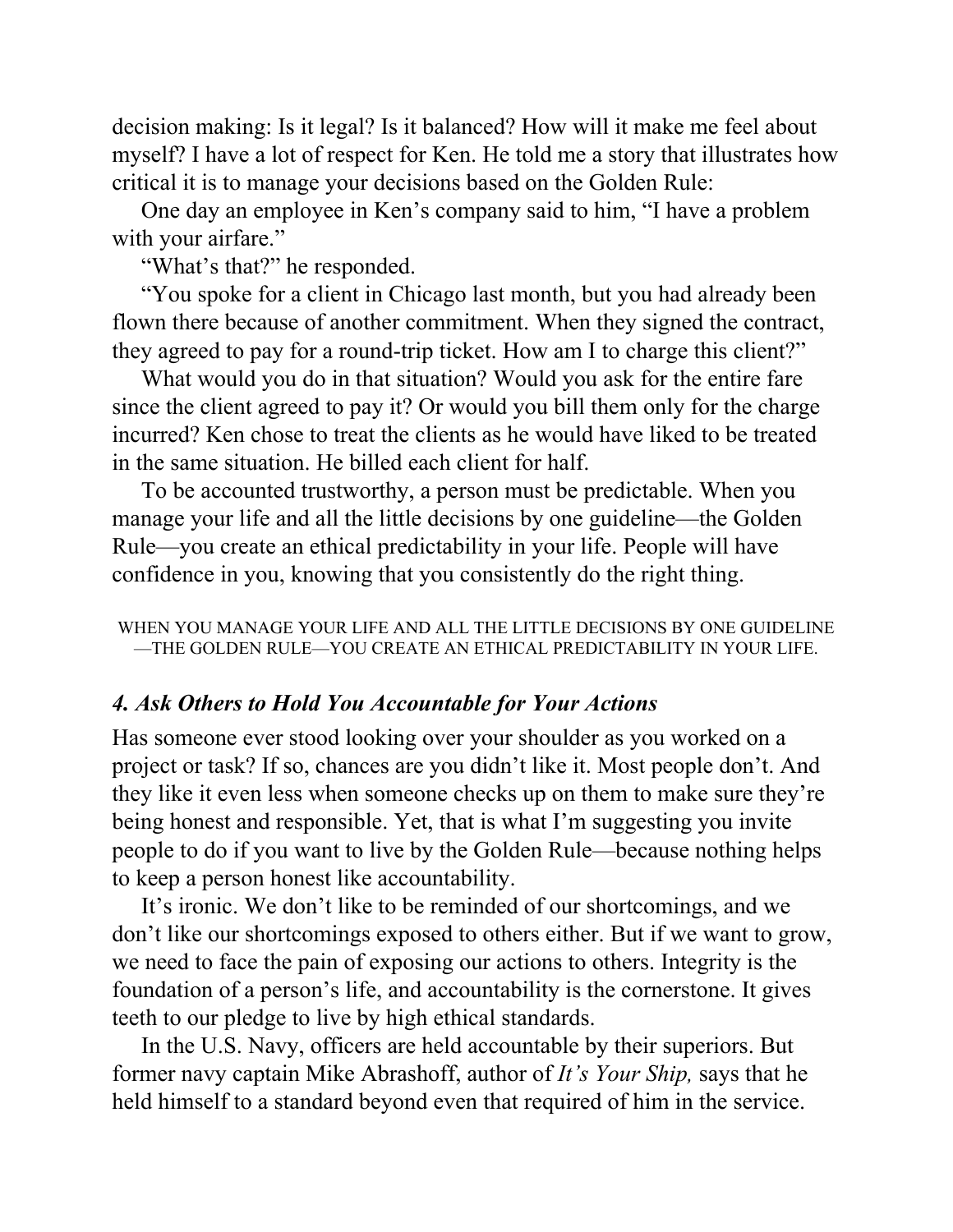During his career, he continually subjected himself to the *Washington Post* test. He said that he wouldn't do anything he would not be proud to read about in the newspaper the next day. What a wonderful idea!

#### **TRADING ON THE GOLDEN RULE**

When you read about the lives of great men and women, you can tell when one of them lived a 24-karat-gold life. One of my favorites is the story of J. C. Penney, the founder of the department stores that bear his name. The son of a farmer, Penney grew up in Missouri. His father began forging Penney's character early, teaching him industry, self-reliance, and the Golden Rule. For example, beginning when Penney was eight years old, he was required to earn enough money to buy his own clothes.

To make money, Penney worked and scraped together \$2.50 to buy a young pig. Then he did chores for neighbors in order to gather slops for the animal and fattened it up. When he sold it during slaughtering season, he made a nice profit. Seeing the benefits of such an arrangement, he bought a dozen piglets the next season, and he gathered corn from the farm's rows after the huskers were finished harvesting. The pigs were growing nicely, and Penney expected to make a great profit in the fall. But then one day his father made him sell them because the neighbors were complaining about the smell. Penney commented, "It was the off season for pork . . . but my father lived by the Golden Rule in relation to his neighbors, and it was important to him for me to see that I should too." $\frac{4}{3}$  $\frac{4}{3}$  $\frac{4}{3}$ 

As Penney got older, he found that he had a knack for trading, and he continually worked at it. Meanwhile, his father encouraged him and made sure he was always scrupulously honest. He also helped his son get his first job in a dry goods store in Hamilton, Missouri. There J. C. Penney learned his trade. In time he moved on to other stores, always working hard and treating others as he wanted to be treated. At one store, when he discovered that the same socks were priced several different ways in order to take advantage of unwitting customers, he resigned. Eventually he got on with a store in which he was invited to become a partner. He was so good at his trade, the men offered him a partnership in additional stores they intended to open. And when the original owners wanted to leave the business in 1907, Penney bought them out.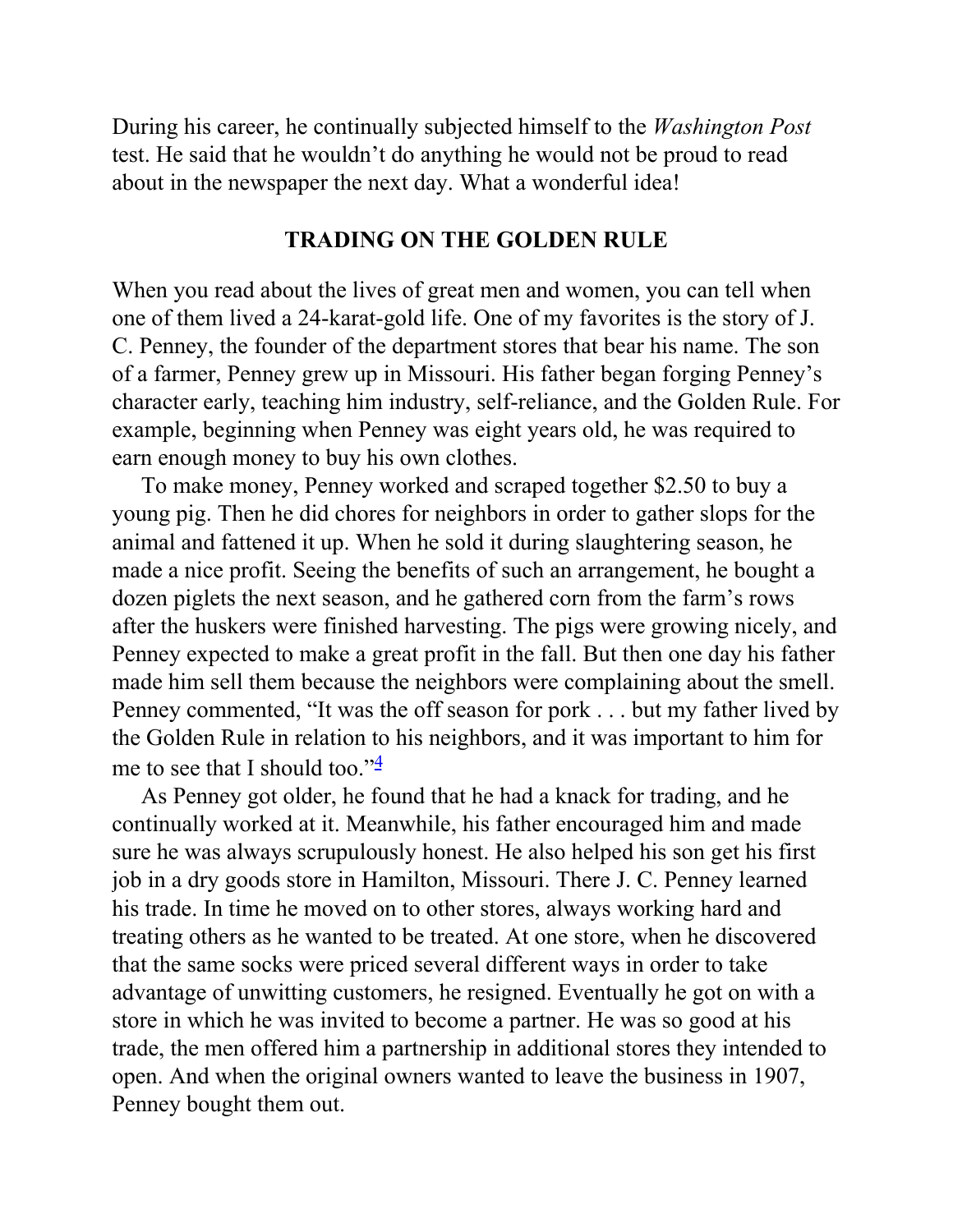Penney had a vision for a chain of stores all across the western United States. His method was to find honest, industrious men and teach them his method of business. And if they succeeded in managing their store well and turned around and trained another man to do the same, he would offer them partnership in a new store, just as it had been offered to him. "I think, if we pick the right kind of men and train them the right way, they will all catch the spirit of partnership idea," he told the first manager he invited to become part owner of a store.<sup>[5](#page-80-1)</sup>

And what were those original stores called? He named them for his philosophy of business. They were called the Golden Rule stores. "Hence," explained Penney, "in setting up a business under the name and meaning of the Golden Rule, I was publicly binding myself, in my business relations, to a principle which had been a real and intimate part of my family upbringing. To me the sign on the store was much more than a trade name." $\frac{6}{5}$  $\frac{6}{5}$  $\frac{6}{5}$ 

Though Penney later changed the names on the stores when his organization incorporated during expansion, he never stopped living—and working—by the Golden Rule, putting partnership ahead of profits. He stated his philosophy succinctly: "Money is properly the byproduct of building men as partners."<sup>[7](#page-80-3)</sup>

Penney continued to work and create partners for many years. He finally turned the business over to one of the people he'd made a partner—a man who'd worked for him in one of the first stores. Penney lived a 24-karat-gold life, treating others with respect, giving them value in business, and providing the best merchandise he could procure. He lived to be ninety-five years old.

There's an old saying that when you get squeezed, whatever is in you will come out. I believe that is true. But I also know that a person cannot develop a 24-karat-gold life overnight. Penney was fortunate. His parents trained him in the Golden Rule from infancy, and he embraced it all his life. If you've had that kind of upbringing, thank your parents. If you haven't, it's still not too late to change. Thomas Addington and Stephen Graves, editors of *Life@Work* magazine, observe, "We cannot grow character through a crashcourse weekend seminar when one day we suddenly realize we need some. It's impossible. We can't become an astronaut, or a world-class fly fisherman, or an expert brick mason in a microwave weekend of learning." $8$ Begin today by adopting the Golden Rule as your integrity guideline and then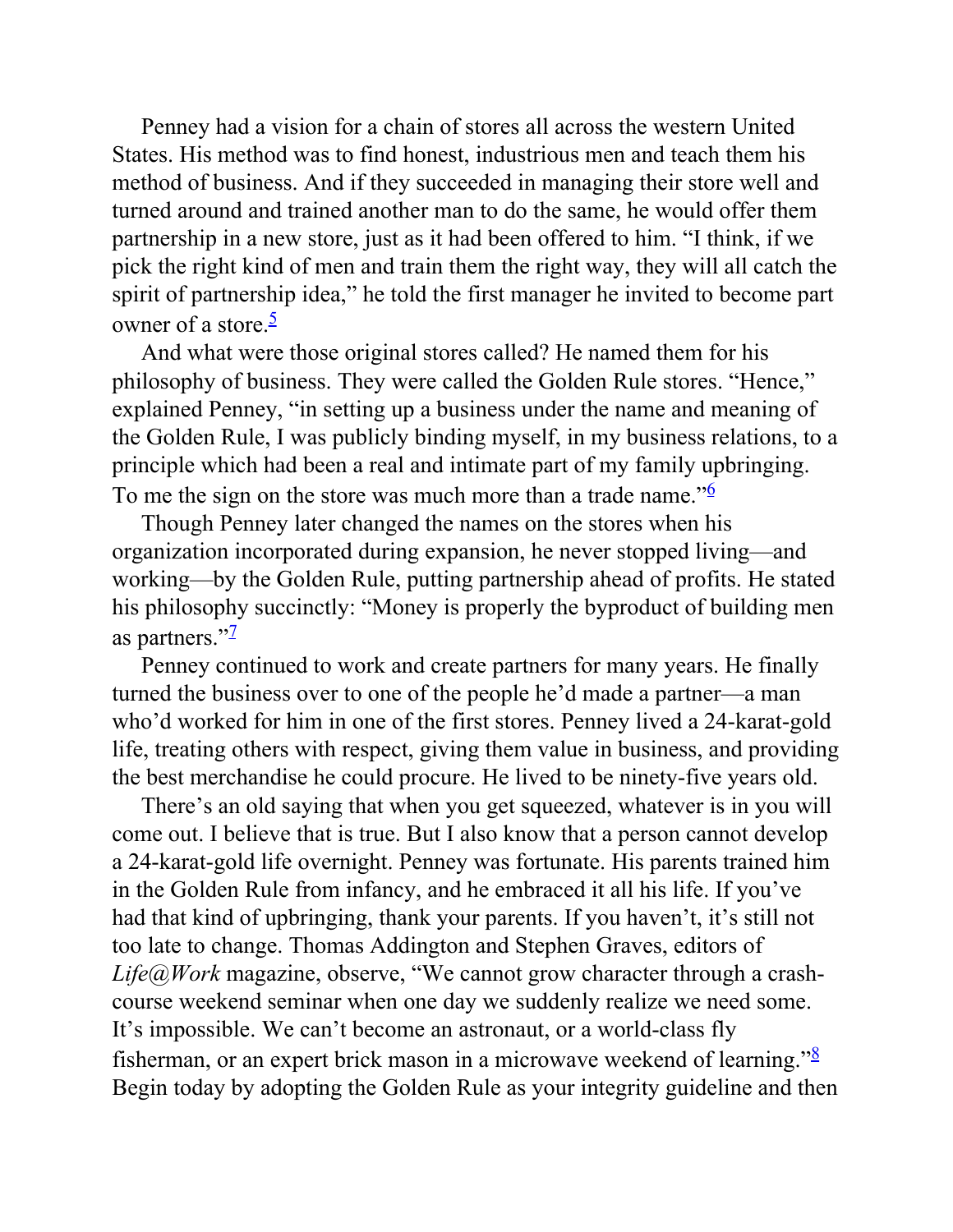manage your decisions by it. And you, too, will be able to live a 24-karatg o l d l i fe.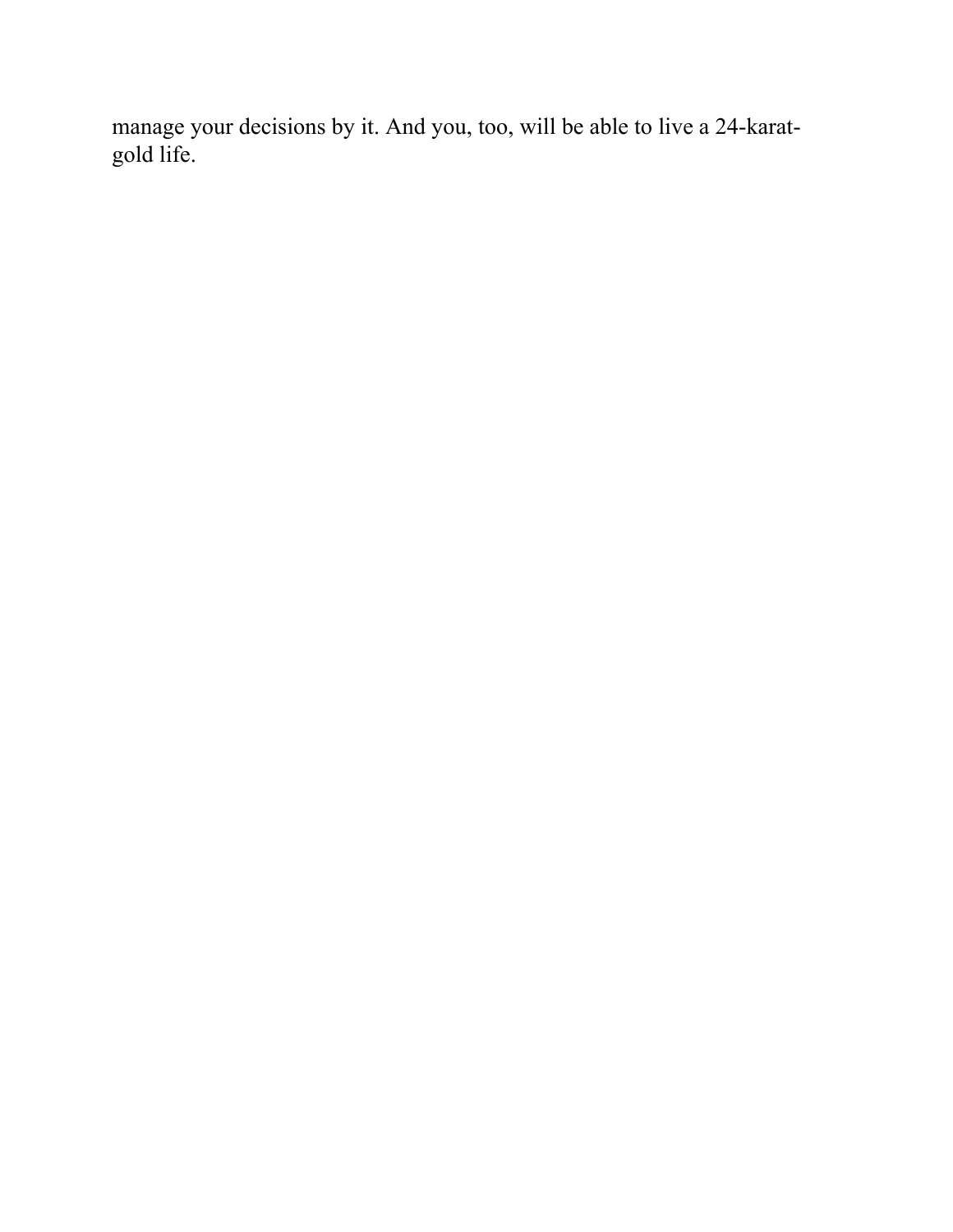[5](#page-1-0)

# Five Factors That Can "Tarnish" the Golden Rule

IN CHAPTER 4 I TOLD YOU ABOUT MARK RICHT AND HOW HIS focus on character building has paid off in the Georgia Bulldogs' success and a high national ranking. But sometimes ethical decisions don't have that kind of happy ending. That was the case for Mike Slaughter, head football coach of Marquette Catholic High School in Alton, Illinois.

During the 2002 season, Slaughter had what he called a "once in a lifetime team." Their record was 10-0, and they were on track to earn the school's first state championship. Slaughter was living out every coach's dream. But then one night, sixteen of his players—all starters—were arrested for underage drinking at a party. And the group included Slaughter's own son. The coach had always told his players that if they got in trouble with alcohol, tobacco, or drugs, he would suspend them from the team. So he had a decision to make.

He suspended the players. "It boils down to accountability," explained Slaughter. "They broke the rules." And he told his son, whom he picked up from the sheriff's office, "Son, all I can tell you is you messed up. I'll always love you, but you need to learn from this."

The suspended players did learn, and when the big game came, they suited up and sat on the bench to encourage their teammates. And did the secondand third-string players step up and win the big game for their ethical coach and go on to capture the state championship? No. Marquette lost 63-0. But Slaughter has no regrets about his decision. In years past, he had received calls telling him someone he knew had been killed while driving drunk. He knows he made the right decision and says, "It's strange that we get this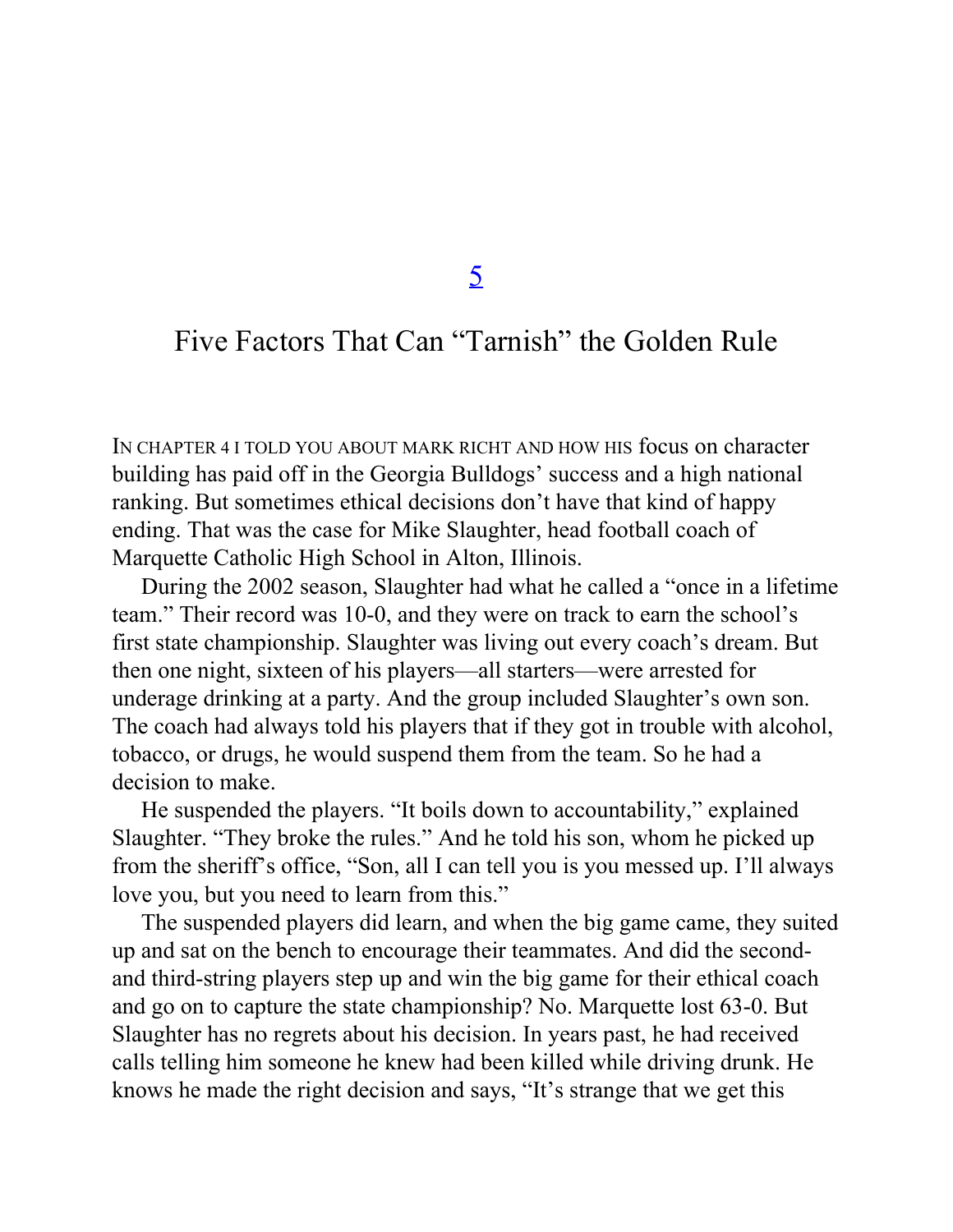much publicity for doing what we consider the right thing."<sup>[1](#page-80-5)</sup>

# **UNDERMINING THE GOLDEN RULE**

Doing the right thing does get a lot of attention these days. Why is that? Because it's news when someone practices the Golden Rule, experiences negative consequences for it, and is content that he did the right thing.

Let's face it, there are lots of things that entice people to cross an ethical line. As I've worked with people and led organizations for more than thirtyfive years, I have unfortunately seen many people compromise their standards. And I can tell you that having worked with people in just about every socioeconomic group in more than a dozen countries around the world, I believe it usually boils down to five things. These are the five factors that most often come into play when someone compromises his ethics:

# *1. Pressure*

Many of the ethical violations that keep emerging in corporate America today are due to executives' "cooking the books." They do it to make their organizations appear more successful than they are. That was apparently the case at Enron. Cynthia Harkness, an Enron lawyer, recounted that CFO Andrew Fastow introduced her to the concept of monetization in which future revenue is booked immediately. She told him, "Andy, it seems to me that if you do a 10-year deal, and suck all the earnings out in one year, you will then have to keep the profit coming through years 4, 5, 6, and all the way to 10, by doing more of these deals. . . . How are you going to do that if the market changes? Book more deals?"

"Yes," she says he responded, "you have to keep doing more of these deals each year."<sup>[2](#page-80-6)</sup> And with each deal, the pressure to book more deals would continue to build. That had to end somewhere—and it did: with Enron's implosion.

According to Linda Treviño, professor of organizational behavior at Penn State's Smeal College of Business Administration, "Ethical breaches are often the result of the corporate culture or pressure from management, pressure that can emerge when a company finds itself unable to live up to financial forecasts or expectations and tries to bend the rules to achieve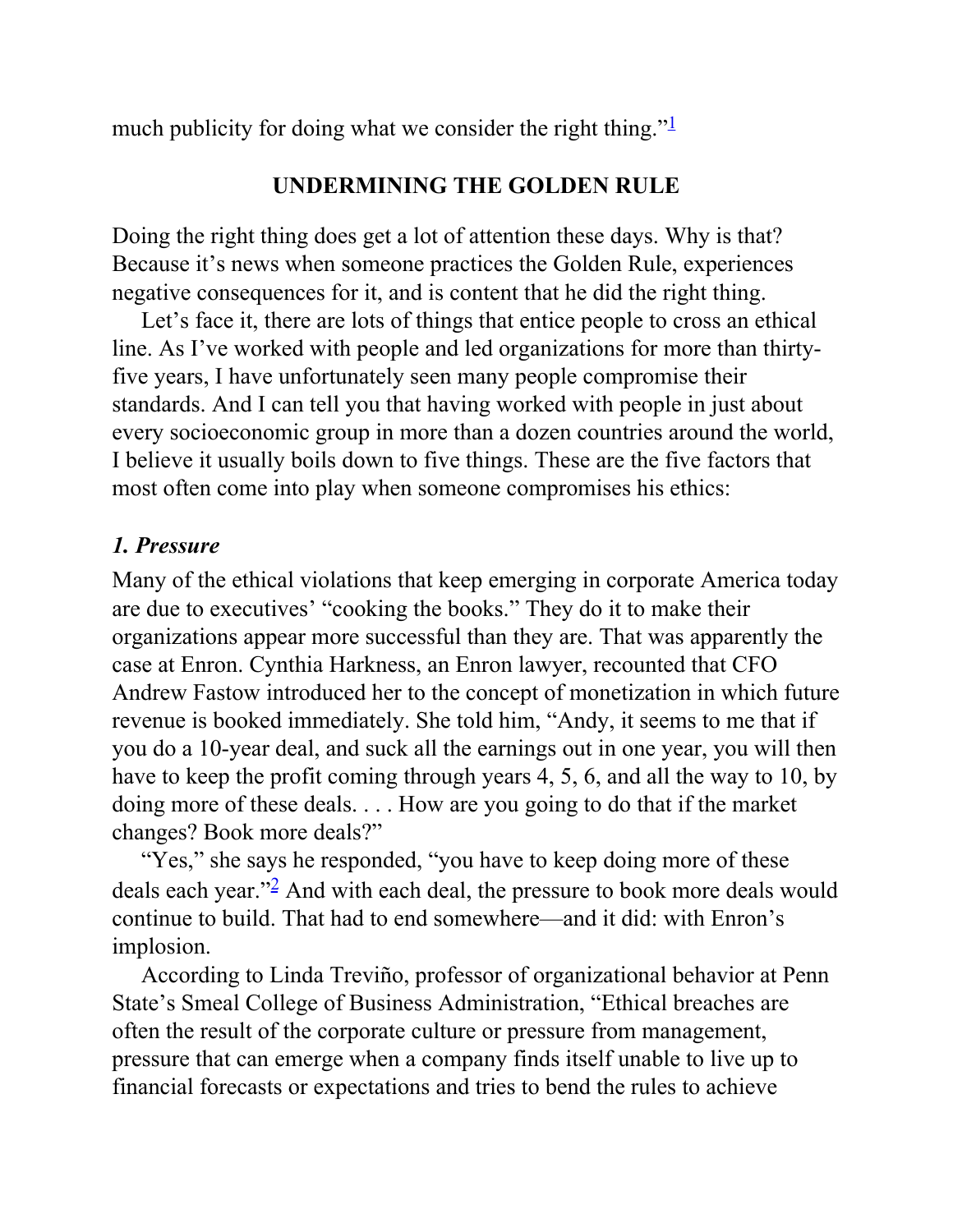them. $\frac{3}{2}$  $\frac{3}{2}$  $\frac{3}{2}$ 

In our fast-paced culture, I think just about everyone feels some kind of pressure. And with pressure comes the temptation to cut corners or bend the truth. Corporate executives feel pressure to increase stock value. Salespeople feel pressure to make more sales. Students feel pressure to get higher grades. No one escapes pressure. So the question is: How are you going to deal with it?

As you face pressure, beware of how you might be tempted to compromise your values, and ask yourself some tough questions:

- **Am I Going to Make Rash Emotional Decisions?** Pressure creates tension, and tension can make for some emotional moments. Some people have a hard time in such situations, and they make poor decisions that impact themselves or others. How can I guard against that?
- **Am I Going to Compromise the Truth?** Some people find it almost impossible to admit making a mistake. Am I willing to stick with the truth even when I don't like it?
- **Am I Going to Take Shortcuts?** Someone once said that the longest distance between two points is a shortcut. While that may be true, pressure tempts us to consider shortcuts when we otherwise wouldn't. Am I willing to fight to do what's right?
- **Am I Going to Keep My Commitments?** Molière said, "Men are alike in their promises. It is only in their deeds that they differ." Am I going to keep my word and follow through, even when it hurts?
- **Am I Going to Bow to Others' Opinions?** Some people are especially susceptible to the opinions of others. That was true of me the first five years of my career. Will I do what I know is right, even when it's unpopular?
- **Am I Going to Make Promises I Can't Keep?** Samuel Johnson said, "We ought not to raise expectations which it is not in our power to satisfy. It is more pleasing to see smoke brightening into flame, than flame sinking into smoke." How am I going to keep my promises from going up in smoke?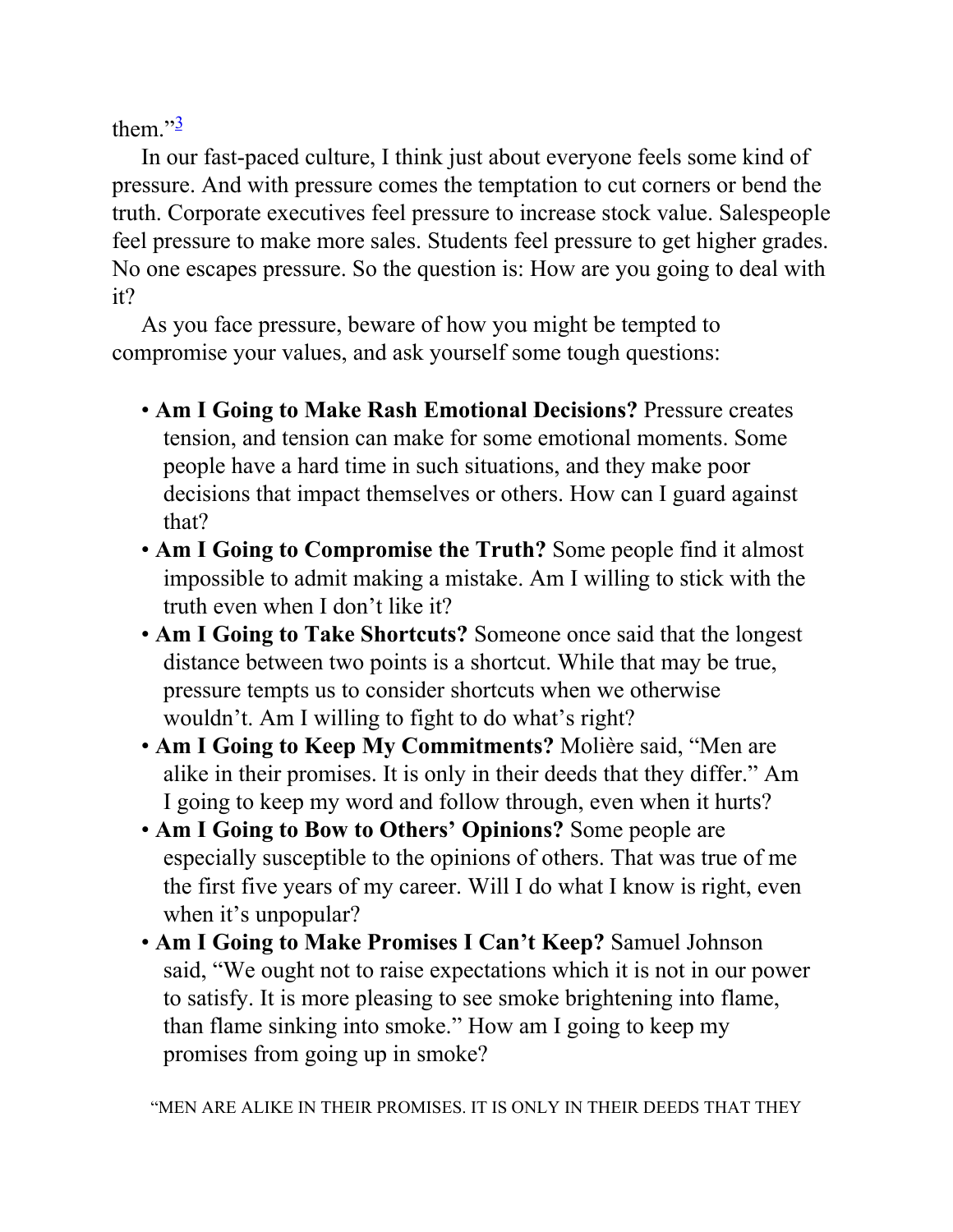In order for me to make good decisions under pressure, I need reminders of what's at stake. First, I'm accountable to God. Second, I'm accountable to my family. And I keep reminders of that around me all the time. In my office I have pictures of Margaret along with my children and grandchildren so I'll never forget that people are depending on me to do right. One of my definitions of success is for those closest to me to love and respect me the most.

Reminders are valuable, but they are not enough. I also need systems to keep me on track. For example, if I must make a decision under pressure, I will take the time to write out the problem and solution so I won't act rashly. I write down promises I make so I cannot easily forget them. I also ask my assistant, Linda Eggers, to follow up with me on decisions and promises so they don't slip through the cracks. I suggest that you do similar kinds of things. Do whatever you must to hold up under pressure.

#### *2. Pleasure*

In *The Road Less Traveled,* psychiatrist M. Scott Peck tells a story about how he received a new bicycle when he was nine years old. One of the things he discovered was the thrill of riding his bike fast down a hill. But he soon learned that unchecked thrill-seeking can lead to pain. On one occasion, as he zoomed down the hill he decided that he would try to take the curve at the bottom of the incline without slowing down. He experienced a terrible crash. He says, "I had been unwilling to suffer the pain of giving up my ecstatic speed in the interest of maintaining my balance around the corner.<sup> $\frac{34}{4}$  $\frac{34}{4}$  $\frac{34}{4}$ </sup>

Peck's childhood experience isn't much different from how many adults live their entire lives. Let's face it, we live in a hedonistic society. For decades, people in America were encouraged by the words "If it feels good, do it." But that attitude has left us with a terrible legacy: runaway debt and bankruptcy, divorce, and drug addiction. The desire for pleasure can be a terrible master. The fact is that the pleasures most of us pursue are short-lived and leave us unfulfilled. The things that tempt us rarely deliver on what they promise. Poet Robert Browning Hamilton gave insight into that truth when he wrote these words: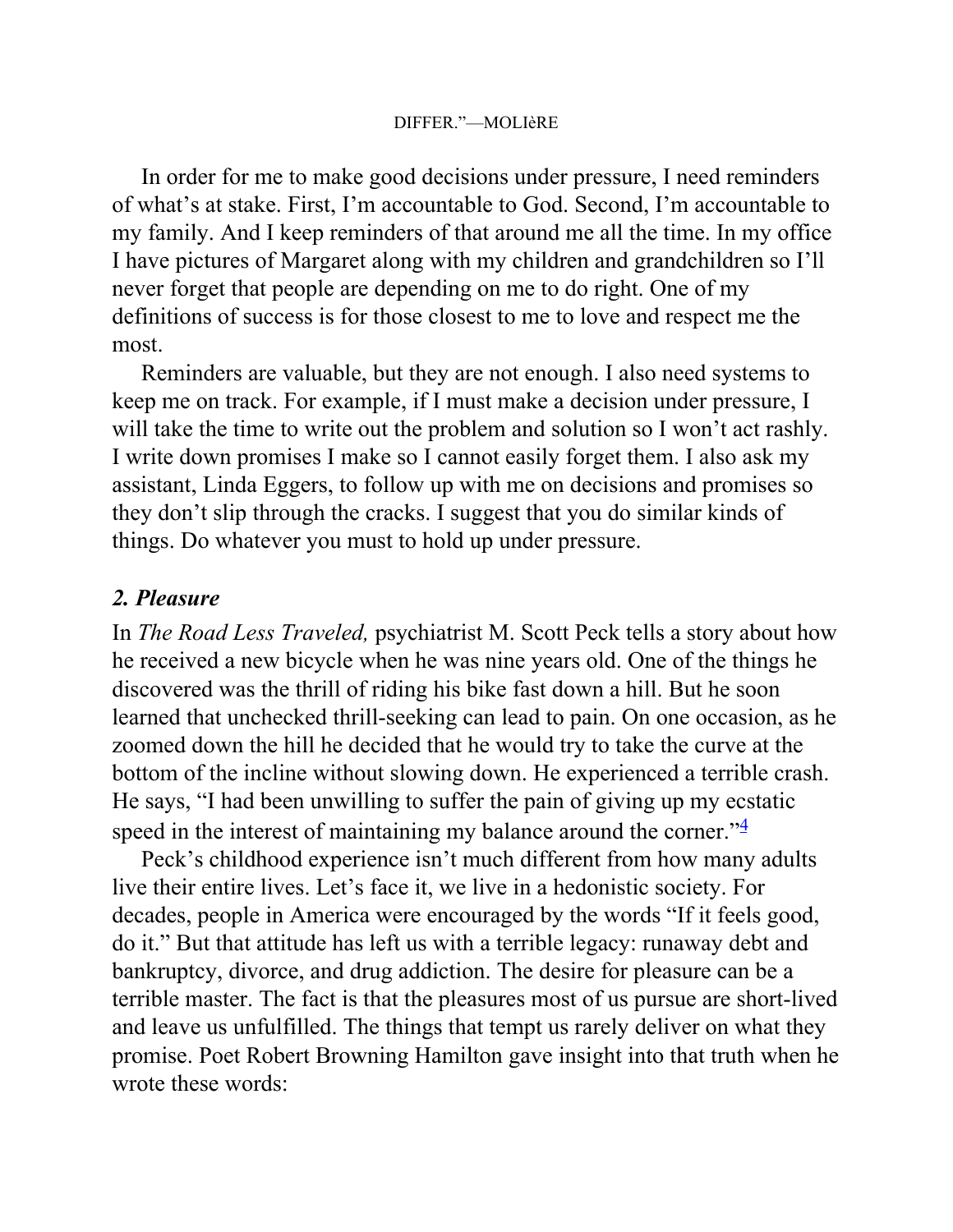I walked a mile with Pleasure, She chattered all the way, But she left me none the wiser, For all she had to say. I walked a mile with Sorrow, And ne'er a word said she; But, oh, the things I learned from her When Sorrow walked with me!<sup>[5](#page-80-9)</sup>

If we allow it to, the desire for pleasure (or comfort) will talk us into doing things we will regret afterward.

What is the answer to the lure of pleasure? The first is to run from temptation. In *Following the Equator* Mark Twain observed, "There are several good precautions against temptation, but the surest is cowardice." If you know you are especially susceptible to a pleasure that would tempt you to cross an ethical line, put yourself out of harm's way. When you see it coming, cross to the other side of the street. The best way to avoid temptation is to prevent it.

The second key is to develop discipline. In *Reasons to Be Glad,* author Richard Foster writes,

The disciplined person is the person who can do what needs to be done when it needs to be done. The disciplined person is the person who can live in the appropriateness of the hour. The extreme ascetic and the glutton have exactly the same problem: they cannot live appropriately; they cannot do what needs to be done when it needs to be done. The disciplined person is the free person.<sup>[6](#page-80-10)</sup>

```
"THE DISCIPLINED PERSON IS THE PERSON WHO CAN DO WHAT NEEDS TO BE DONE
 WHEN IT NEEDS TO BE DONE."—RICHARD FOSTER
```
It's ironic, but to gain freedom, you need to contain your emotions with discipline. That takes character. One of the best ways to develop discipline is to delay gratification.

Our generation does not do that well. We are microwave people; we want everything now. My parents' generation, who survived the Great Depression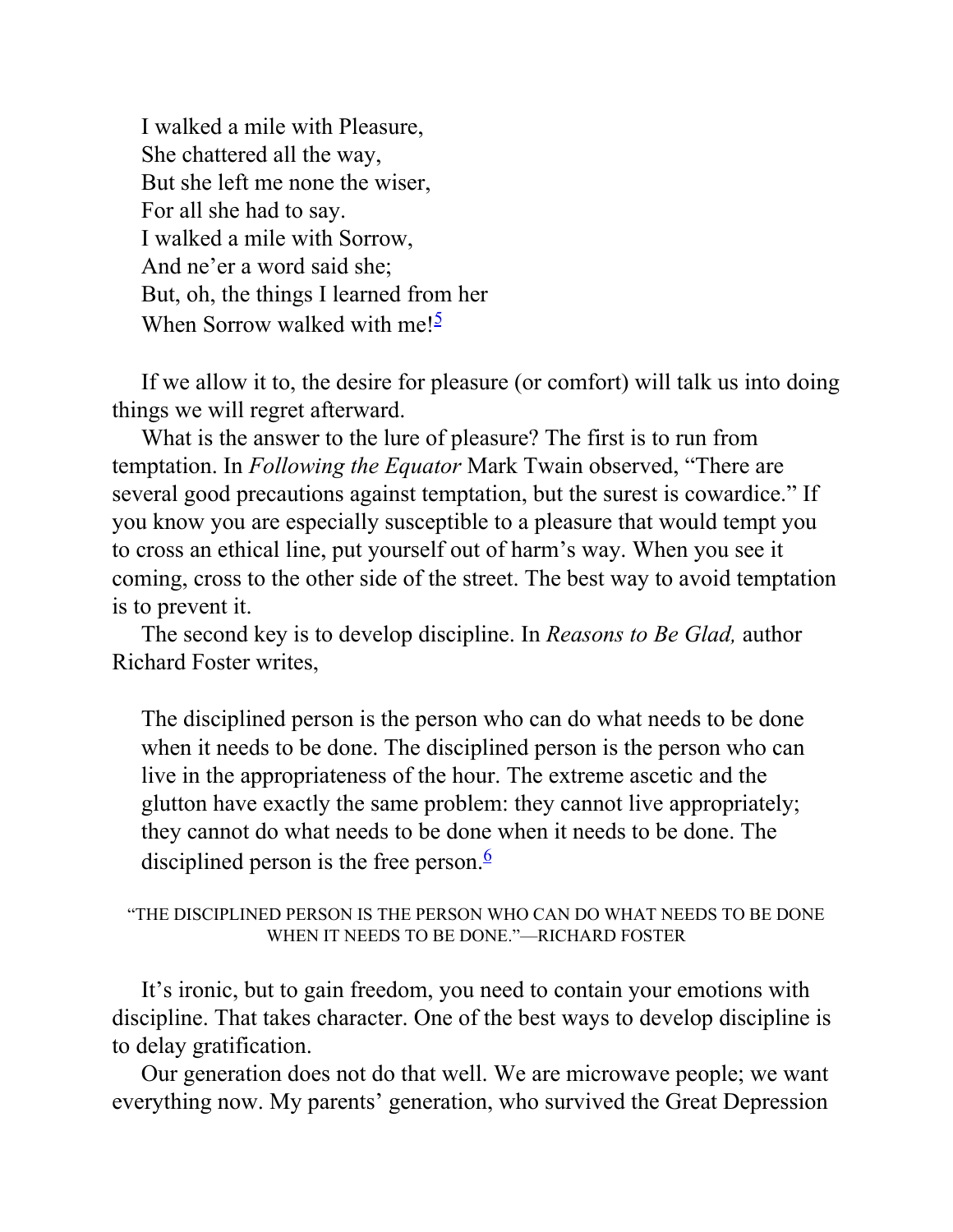and fought World War II, seems more disciplined. David Callahan, in *Kindred Spirits: Harvard Business School's Extraordinary Class of 1949,* examined one postwar class of graduates that was comprised of 91 percent veterans. He compared those graduates, who went on to lead many major corporations, such as Johnson & Johnson and Capital Cities/ABC, with average chief executives today. "Now," writes Callahan, "there's very little sense of sacrifice, of having to defer gratification. It's more about getting something for themselves."<sup>[7](#page-80-11)</sup>

Business leaders who have lost their hearts to pleasure and possessions regrettably make themselves untrustworthy to their followers. Anyone who loves pleasure more than truth is headed for trouble—and will take others with him.

## *3. Power*

Many of the recent scandals in American business have developed because executives abused the power of their positions. They began to think that the assets of the publicly traded companies they led could be treated as their personal property. Unfortunately, for many people, having power is like drinking salt water. The more you drink, the thirstier you get. The founding fathers of our country recognized this and created a government with three branches so there would be checks and balances on power. For, as U.S. President John Adams said, "No man is wise enough or good enough to be trusted with unlimited power."

```
HAVING POWER IS LIKE DRINKING SALT WATER. THE MORE YOU DRINK, THE
            THIRSTIER YOU GET.
```
Harriet Rubin, the author of two books on power, calls self-centered bosses who thrive on power "executive narcissists." She describes them in this way: "They do the boozing, and you get the headache. . . . They never say thank you, and they use people like Kleenex."<sup>[8](#page-80-12)</sup> Leadership expert and psychoanalyst Abraham Zaleznik says that many executives develop a sense of entitlement. Such an executive "comes to believe that he and the institution are one. So  $\dots$  that he can take what he wants when he wants it."<sup>2</sup>

Bruce Horovitz of *USA Today* has a humorous take on this kind of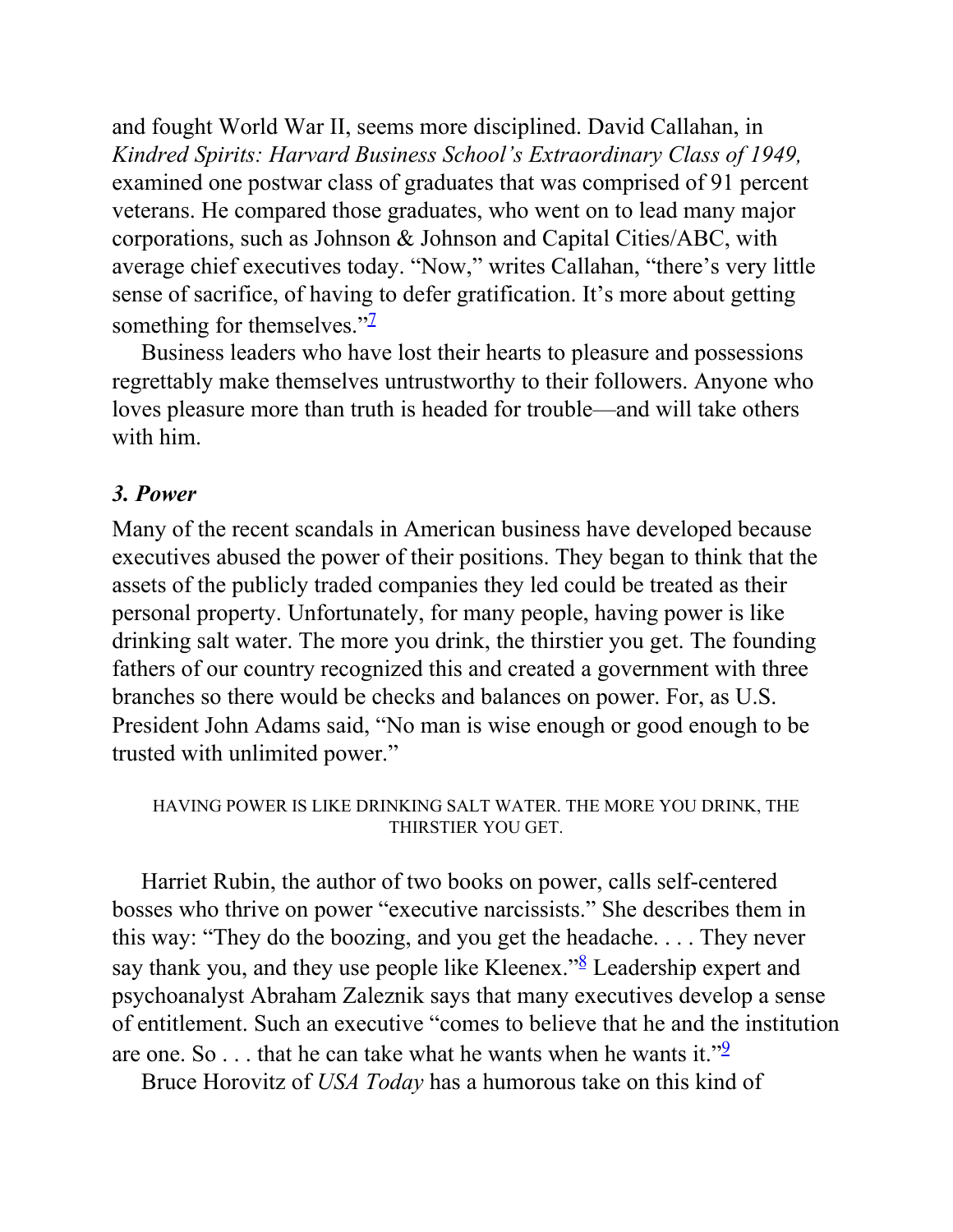behavior. He calls what's happening in corporate America the "*Yertle the* Turtle syndrome."<sup>[10](#page-80-14)</sup> In the book of that title by Dr. Seuss, Yertle, the king turtle who is master of all he can see, enlarges his kingdom by ordering all his subjects to stack themselves into a tower with him at the top. But the whole thing comes crashing down in the end.

People who are especially susceptible to power issues typically experience a cycle that follows this pattern:

- **The Reception of Power:** Power itself is neutral, like money. It's a tool that can be used for good or ill. But it can be dangerous, especially for people who achieve success quickly and easily and receive power before they are ready for it.
- **The Abuse of Power:** One of the dangers of power is that those who are entrusted with it begin to make its preservation their primary concern. They don't understand that the power they have been given —whether it's in business, government, ministry, or relationships has been bestowed on them for the purpose of service. Those who want most to keep their power at all costs are most likely to compromise standard ethical behavior to keep it.
- **The Loss of Power:** Inevitably, anyone who abuses power loses power. Abusive CEOs, like dictators, are living on borrowed time.

Abusers of power see things in much the way Robert Greene, author of *The 48 Laws of Power,* sees them. He recommends a course of action that runs a different direction from the Golden Rule. He writes,

Keep people off-balance and in the dark by never revealing the purpose behind your actions. If they have no clue what you are up to, they cannot prepare a defense. Guide them far enough down the wrong path, envelop them in smoke, and by the time they realize your intentions, it will be too late. . . . Reputation is the cornerstone of power. Through reputation alone you can intimidate and win; once it slips, however, you are vulnerable, and will be attacked on all sides. Make your reputation unassailable.<sup>[11](#page-80-15)</sup>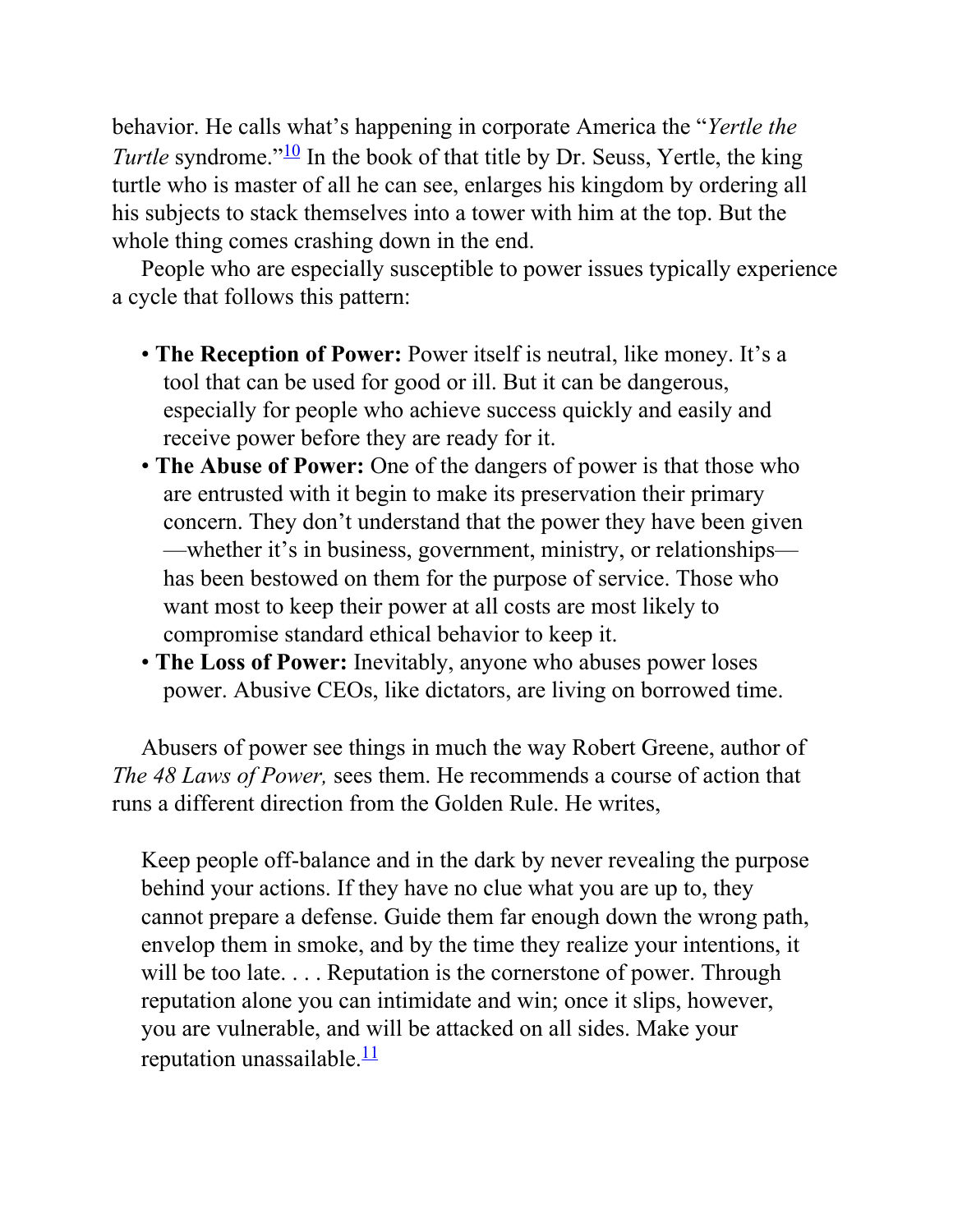A person's image, which Greene describes as "reputation," is like a shadow, but character is the actual substance of the person. To achieve long-term success and live an ethical life, don't worry about creating a good image. You would be better off working to make your *character* unassailable.

Power is like a mighty river. As long as it keeps its course, it is a useful thing of beauty. But when it floods its banks, it brings great destruction. How does one keep power in its banks? Take the advice of U.S. President Harry Truman. He recommended, "If a man can accept a situation in a place of power with the thought that it's only temporary, he comes out all right. But when he thinks he is the *cause* of the power, that can be his ruination." Anyone who realizes that he's guarding his power too much had better start examining himself for breaches of ethics. Power can be terribly seductive.

"IF A MAN CAN ACCEPT A SITUATION IN A PLACE OF POWER WITH THE THOUGHT THAT IT'S ONLY TEMPORARY, HE COMES OUT ALL RIGHT. BUT WHEN HE THINKS HE IS THE CAUSE OF THE POWER, THAT CAN BE HIS RUINATION." —HARRY TRUMAN

#### *4. Pride*

You may not automatically think of pride as a potential pitfall that can undermine ethics and work against the practice of the Golden Rule. After all, aren't people exhorted to take pride in their work? Don't we reward our children's good behavior by telling them how proud we are of them? Aren't students encouraged to develop pride in their school?

Having a sense of worth because of who you are is a good thing. So is having confidence in what you can do. However, having an exaggerated sense of self-worth can be highly destructive. Wisdom literature is filled with warnings concerning pride and its negative impact. Take a look at these statements about pride—taken from just the book of Proverbs:

#### "PRIDE IS AT THE BOTTOM OF ALL GREAT MISTAKES." —JOHN RUSKIN

- Pride goes before destruction.<sup>[12](#page-81-0)</sup>
- When pride comes, then comes disgrace.<sup>[13](#page-81-1)</sup>
- Pride only breeds quarrels.<sup>[14](#page-81-2)</sup>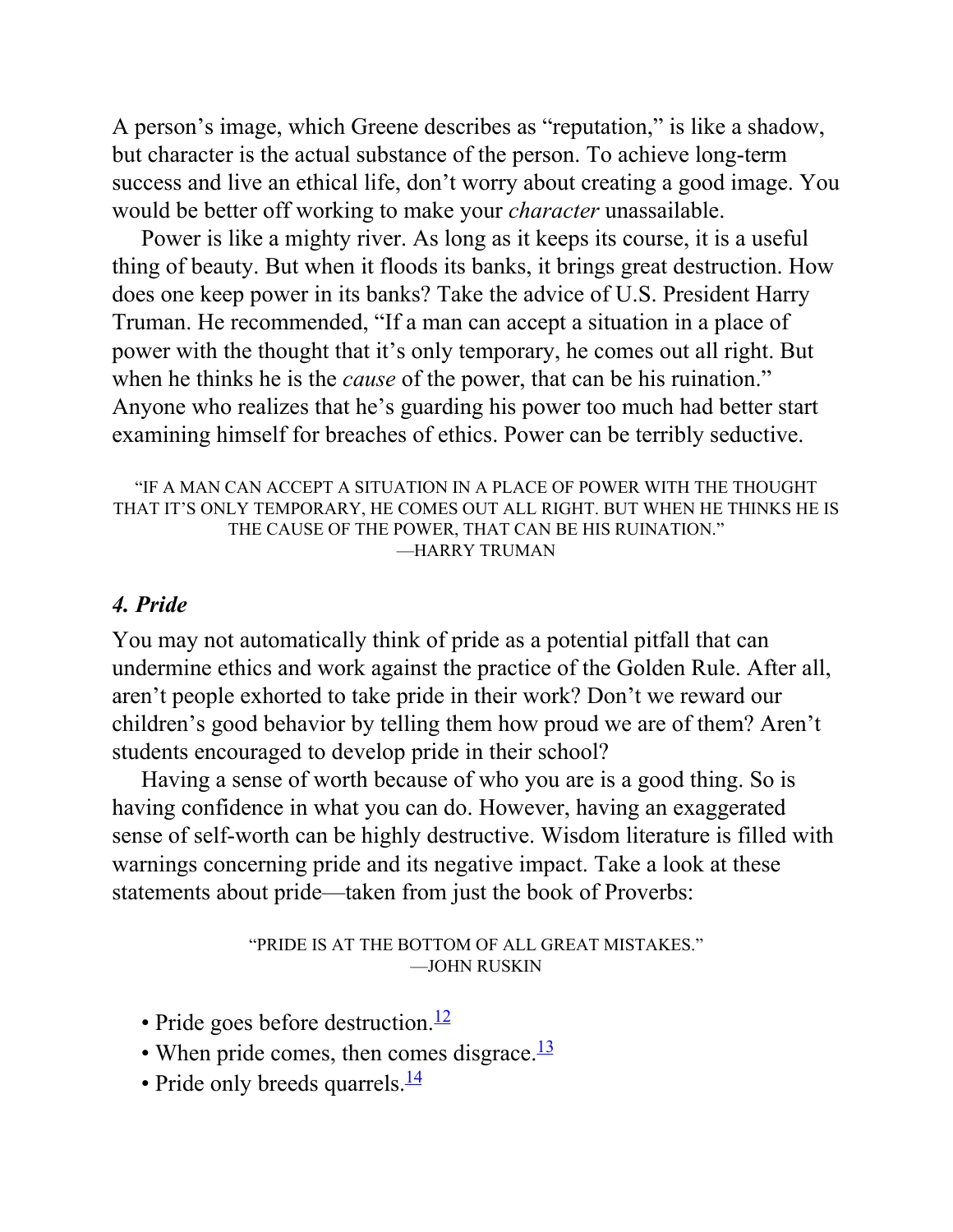• A man's pride brings him low.<sup>[15](#page-81-3)</sup>

Nineteenth-century writer and art critic John Ruskin asserted, "Pride is at the bottom of all great mistakes." What is it about pride that is so negative? Professor, writer, and Christian apologist C. S. Lewis offered a perspective on pride with great insight. He believed that pride leads to every other vice. He remarked,

Does this seem to you exaggerated? If so, think it over. I pointed out a moment ago that the more pride one had, the more one disliked pride in others. In fact, if you want to find out how proud you are the easiest way is to ask yourself, "How much do I dislike it when other people snub me, or refuse to take any notice of me? . . ." The point is that each person's pride is in competition with everyone else's pride. It is because I wanted to be the big noise at the party that I am so annoyed at someone else being the big noise. . . . Now what you want to get clear is that Pride is essentially competitive, is competitive by its very nature, while the other vices are competitive only, so to speak, by accident.

Pride gets no pleasure out of having something, only out of having more of it than the next man. We say that people are proud of being richer, or cleverer, or better looking than others. If everyone else became equally rich, or clever, or good looking there would be nothing to be proud about. It is the comparison that makes you proud: the pleasure of being above the rest.<sup>[16](#page-81-4)</sup>

How can people treat others the way they want to be treated if their preoccupation is to *beat* them? They can't. In fact, if your goal is to be richer, smarter, or better looking than everyone else, your focus is entirely on yourself and your own interests.

Several years ago, *Time* magazine noted a decline in ethics in American business, politics, law, and medicine, and they attributed the slide to pride. In a "protective obsession with self and image" a *Time* writer concluded, members of these professions tended to "sweep ethics complaints under the rug.''<sup><u>[17](#page-81-5)</u></sup>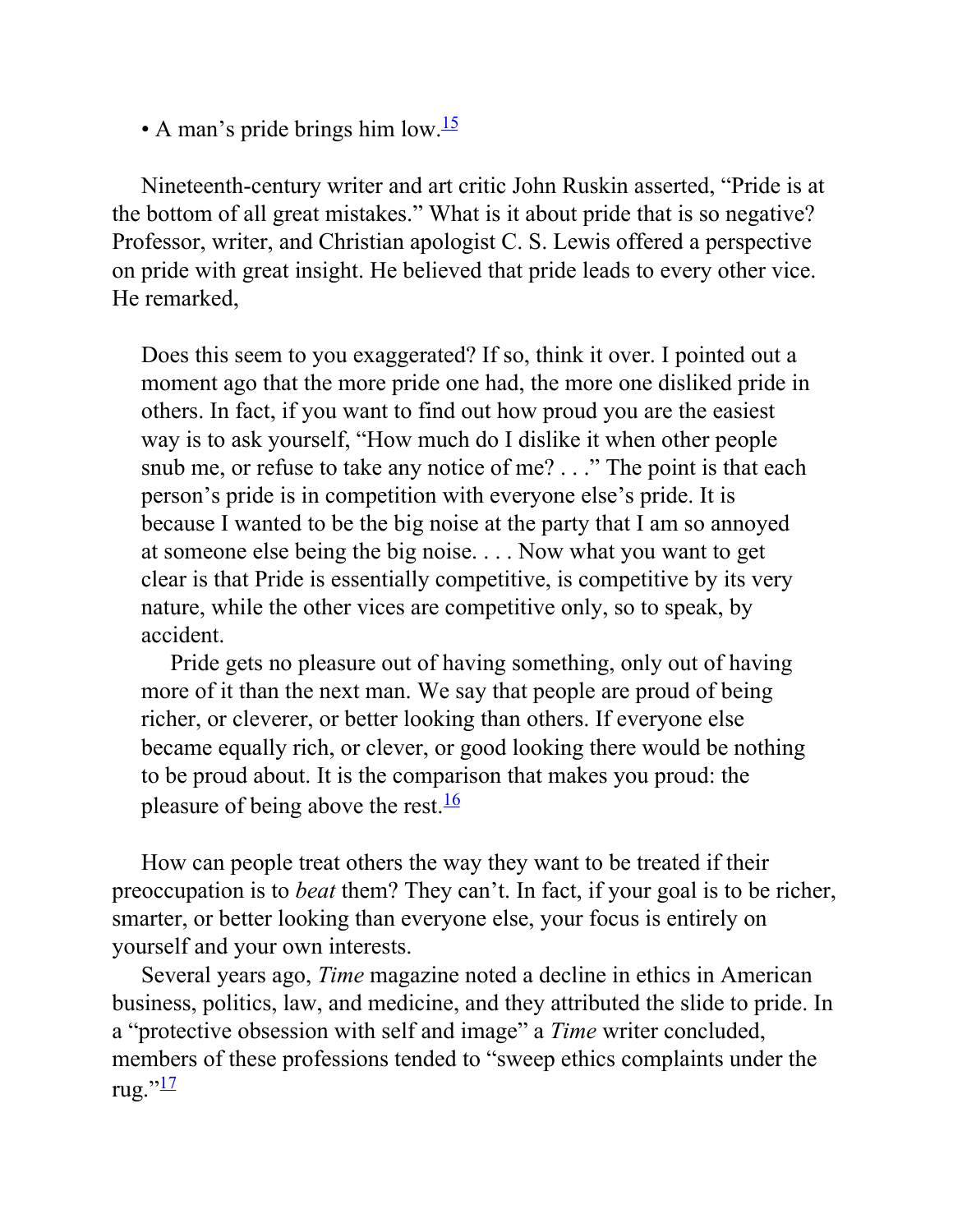Pride is not an easy thing to conquer. Benjamin Franklin observed that "there is perhaps not one of our natural passions so hard to subdue as pride. Beat it down, stifle it, mortify it as much as one pleases, it is still alive. Even if I could conceive that I had completely overcome it, I should probably be proud of my humility." Yet we *should* work to overcome pride. Not only does it have the potential to undermine our ethics, it can also interfere with our performance. Peggy Noonan quotes a nineteenth-century German diplomat who said that while it may be tough to trick an honest man, it's easy to fool someone who thinks himself clever.<sup>[18](#page-81-6)</sup> Pride can blind you—to your own faults, to other people's needs, and to ethical pitfalls that lie in your path.

# *5. Priorities*

Jim Collins, the author of *Built to Last* and *Good to Great,* has done extensive research into what makes companies highly successful. When he recently was asked what his research indicated about the importance of ethics in building a successful company, Collins replied, "Our research points to one essential element in any successful company. Those that are the best have built a set of core values and lived by them." $\frac{19}{2}$  $\frac{19}{2}$  $\frac{19}{2}$ 

```
"THINGS THAT MATTER MOST MUST NEVER BE AT THE MERCY OF THINGS THAT
         MATTER LEAST."—GOETHE
```
The same is true for individuals. Any time a person doesn't know what his priorities are, he can find himself in trouble because he is liable to make poor decisions. German poet and novelist Johann Wolfgang von Goethe advised, "Things that matter most must never be at the mercy of things that matter least."

I must admit, this has been an area of weakness for me at times. When I took my first job as a pastor, my priorities were out of whack. Back then I wanted most to be liked by people. That sometimes prompted me to make poor decisions. Once when my people pleasing led me to fail in a major responsibility, I experienced a crisis that caused me to come to grips with my priorities. It was during that time I determined God would be first in my life, my family would be second, and my work would be a distant third. That doesn't mean the fight is over. Every day I still have to manage my decisions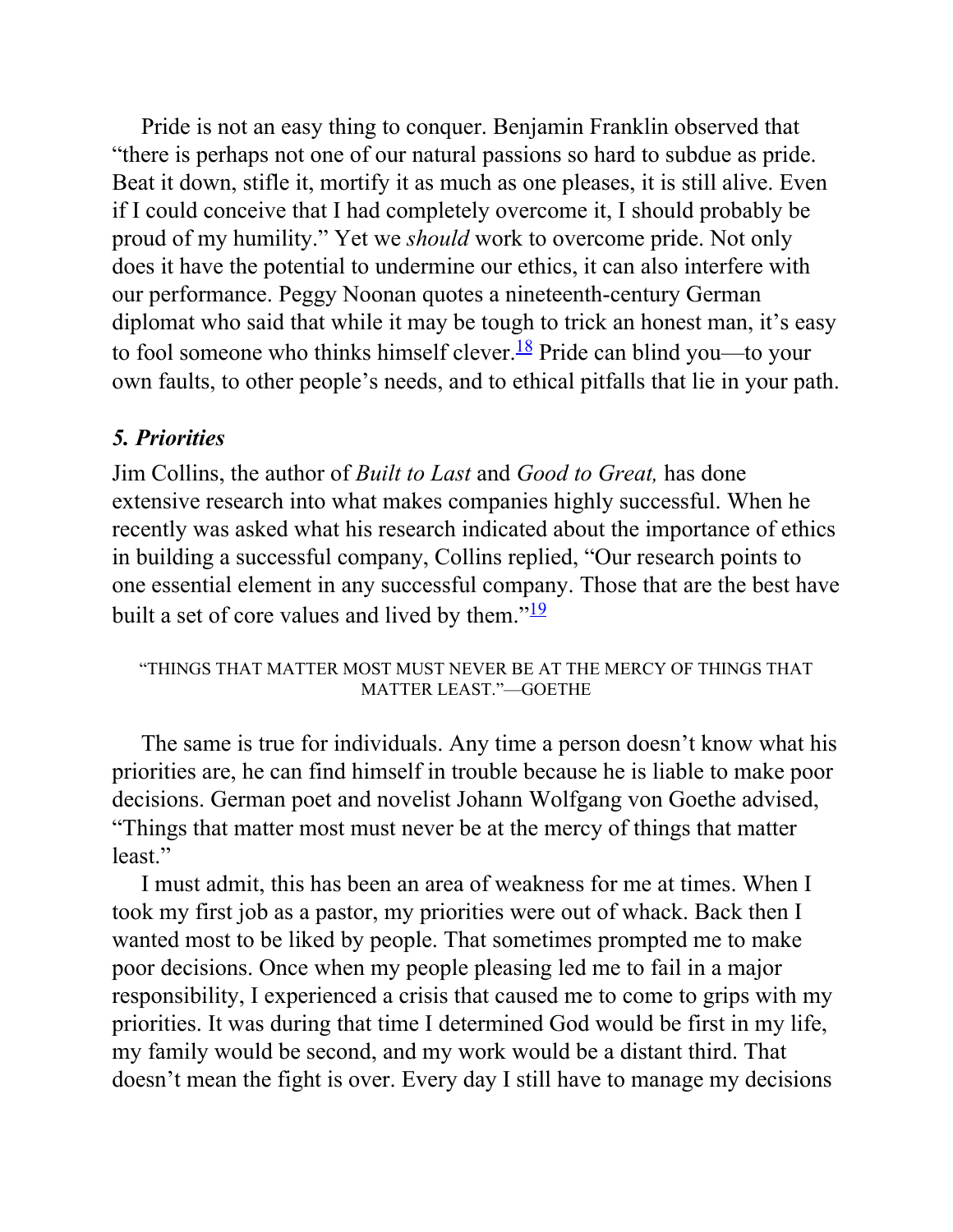based on those priorities. It's one thing to define your values. It's another to live them out every day.

What are your priorities? In fifty or a hundred years what are you doing now that will still be important? The house you live in, the car you drive, the vacation you took, and the bonus you made won't mean much. What really matters? If you haven't defined your values, I encourage you to do so. Then work hard to keep the unimportant from becoming important, and the important from becoming unimportant.

#### **KEEPING AWAY THE TARNISH**

You may have noticed that greed didn't make the list of factors that can "tarnish" the Golden Rule. That might have come as a surprise, especially since the press have talked so much about it recently with all the corporate scandals. But I believe that, most of the time, it's not the money itself that draws people across the line ethically. It's what they can get with it. They want the power that money can bring, whether it's power over people or over circumstances. Or they want the pleasure that can be bought. Or they take pride in the prestige of possessions. If you find someone who will compromise integrity for money, I believe you will discover that it is motivated by one of the five factors I've mentioned.

Everyone is susceptible to some kind of temptation to compromise values. But there is a greater satisfaction that comes from *not* crossing the line. Sometimes you have to wait for it, but it always comes. I believe that someday, maybe twenty years from now, one of Coach Mike Slaughter's players will come to him and tell him how being suspended from his high school football team changed his life and made him a better person. On that day, Slaughter will be rewarded by something more valuable than a mere state championship.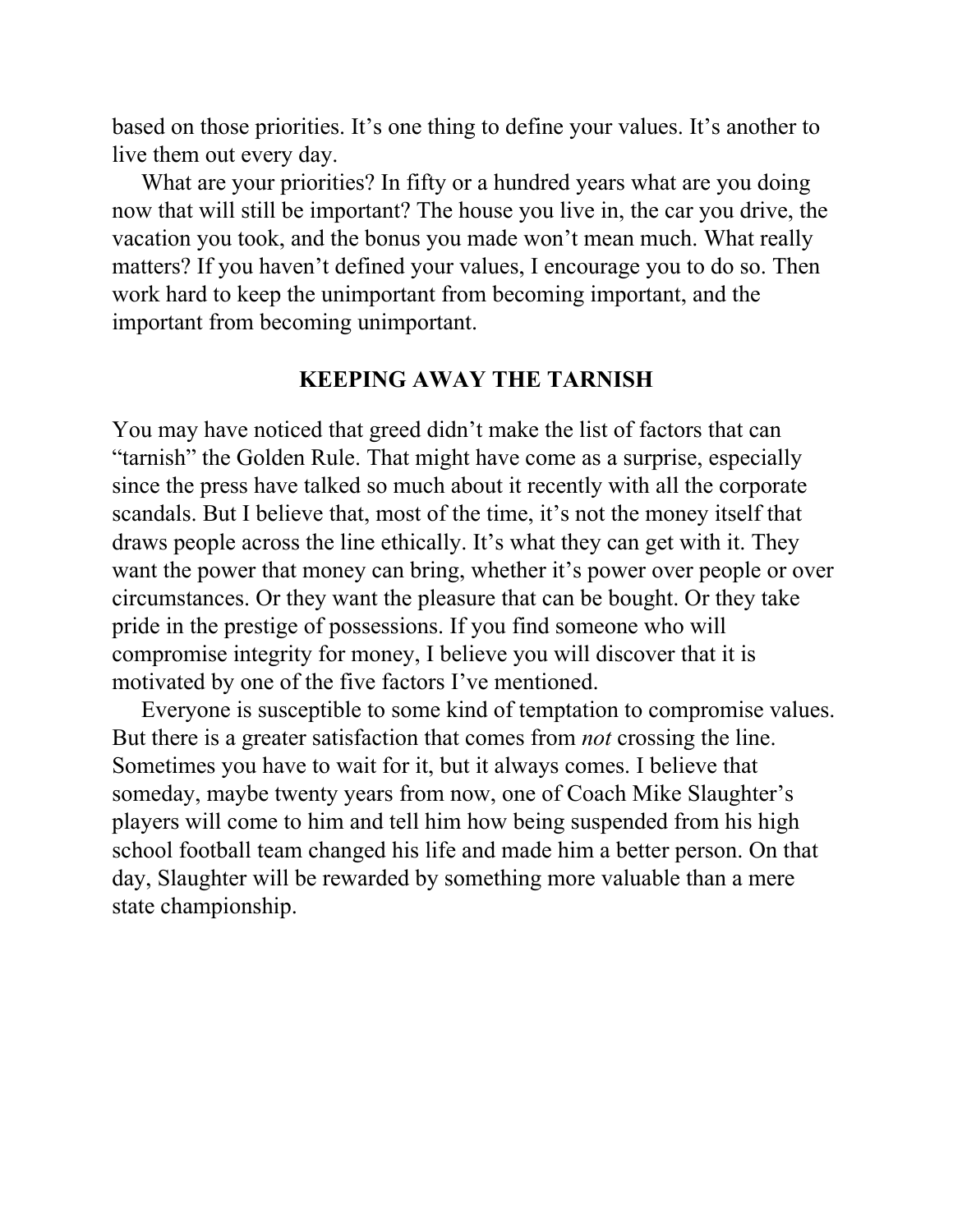[6](#page-1-1)

# Seizing Your Golden Opportunity

I THINK JUST ABOUT EVERYBODY IS LOOKING FOR A GOLDEN opportunity. Businesspeople in particular possess a keen eye for such things. Recently I asked my research assistant, Kathie Wheat, to search the Web for a "golden opportunity." She reported that in less than one-fourth of a second, the search engine Google returned 1,310,000 hits on that phrase. You name it, and there was an offer for it, claiming to be a golden opportunity. You could buy fried chicken restaurant franchises or bride's jewelry. You could sign up for yoga classes, get tips on hot stocks, or engage in multifamily recycling of solid waste. There was even an offer to develop recombinant proteins in chicken eggs—whatever that means!

How do you find a true golden opportunity among all the offers that are really made of lead? You don't look outside yourself. Most people think their greatest opportunities come from a job, an investment, or a market niche. But the truth is that the greatest opportunity you have is to change who *you* are. It's like offering a position on the Olympics team to someone who hasn't trained for their event. The good news is that he has been granted a shot at winning. The bad news is that he's not ready for it.

YOU CAN'T CAPITALIZE ON AN OPPORTUNITY YOU RECEIVE ON THE OUTSIDE UNTIL YOU'VE DONE THE GROUNDWORK ON THE INSIDE.

#### **ONE THING LEADS TO ANOTHER**

I suspect that was the problem for some of the CEOs who ruined their careers and destroyed their companies in recent years. They hadn't done the ethical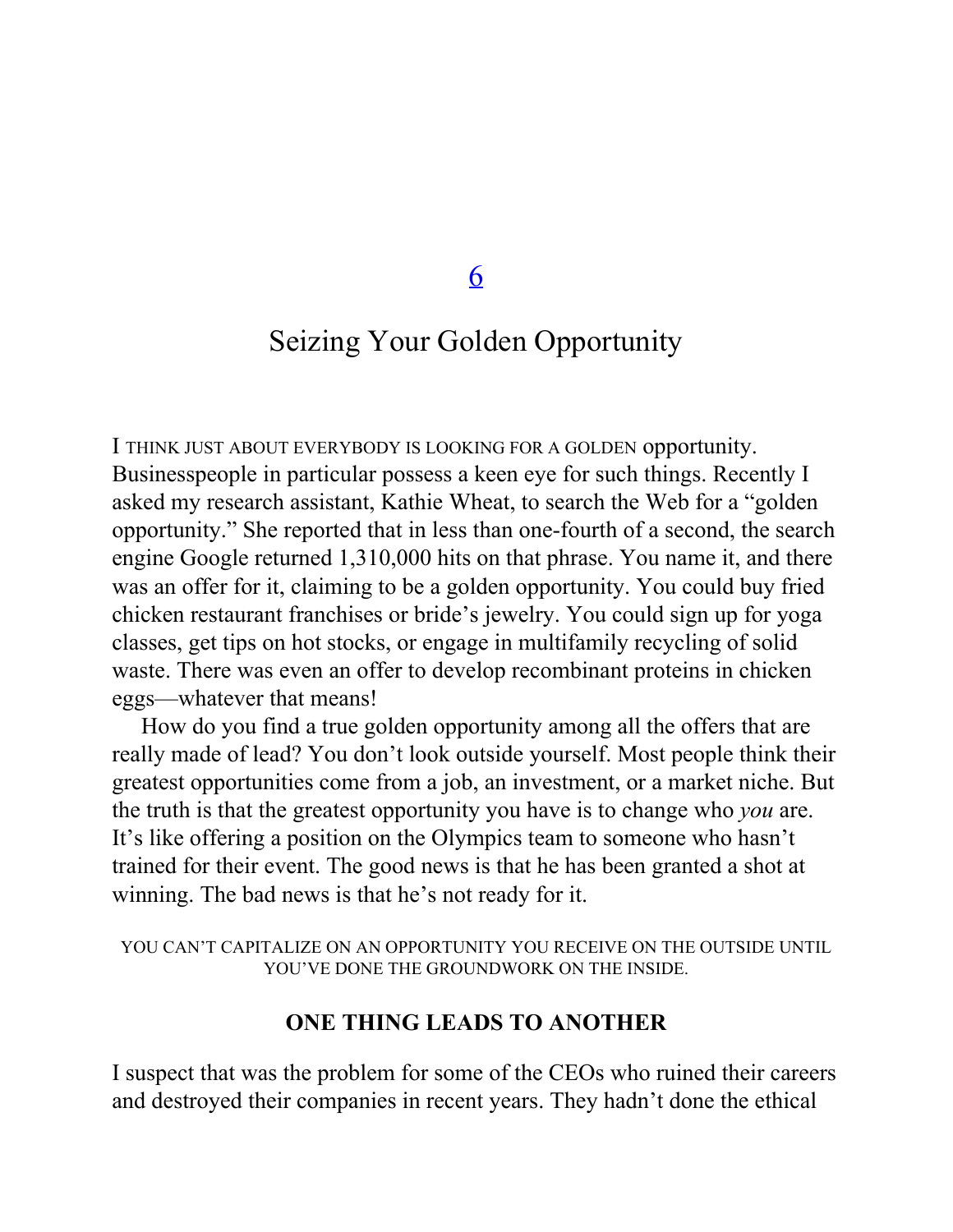groundwork on the inside before attaining power. Their weak character prompted them to make bad decisions, and with each poor choice, they got into deeper trouble. Character problems tend to snowball. C. S. Lewis gave insight into the process using a military metaphor. He explained,

Good and evil both increase at compound interest. That is why the little decisions you and I make every day are of such infinite importance. The smallest good act today is the capture of a strategic point from which, a few months later, you may be able to go on to victories you never dreamed of. An apparently trivial indulgence in lust or in anger today is the loss of a ridge or railway line or bridgehead from which the enemy may launch an attack otherwise impossible.<sup>[1](#page-81-8)</sup>

If you want to be able to pursue golden opportunities, then pursue the development of strong character first. That will position you well to face any ethical challenges that may lie ahead and to make the most of your chances when your time comes. Here's how I suggest you proceed:

A PERSON OF RESPONSIBILITY CAN TRUST HIMSELF TO CHOOSE THE RIGHT THING OVER THE EASY THING.

## *1. Take Responsibility for Your Actions*

U.S. President Woodrow Wilson observed, "Responsibility is proportionate to opportunity." Why is that? Because a person of responsibility can trust himself to choose the right thing over the easy thing. He takes to heart the words of historian Will Durant, who said, "Never mind your happiness; do your duty."

I once heard someone say that frustration is "having no one to blame but yourself." But rarely do people who play the blame game get many golden opportunities. And even the few opportunities they do get slip through their fingers. When that happens, you hear why it's not their fault. Their excuses fall into three categories:

- The Hang-ups—who blame life's circumstances,
- The Bang-ups—who blame past personal problems and hurts, and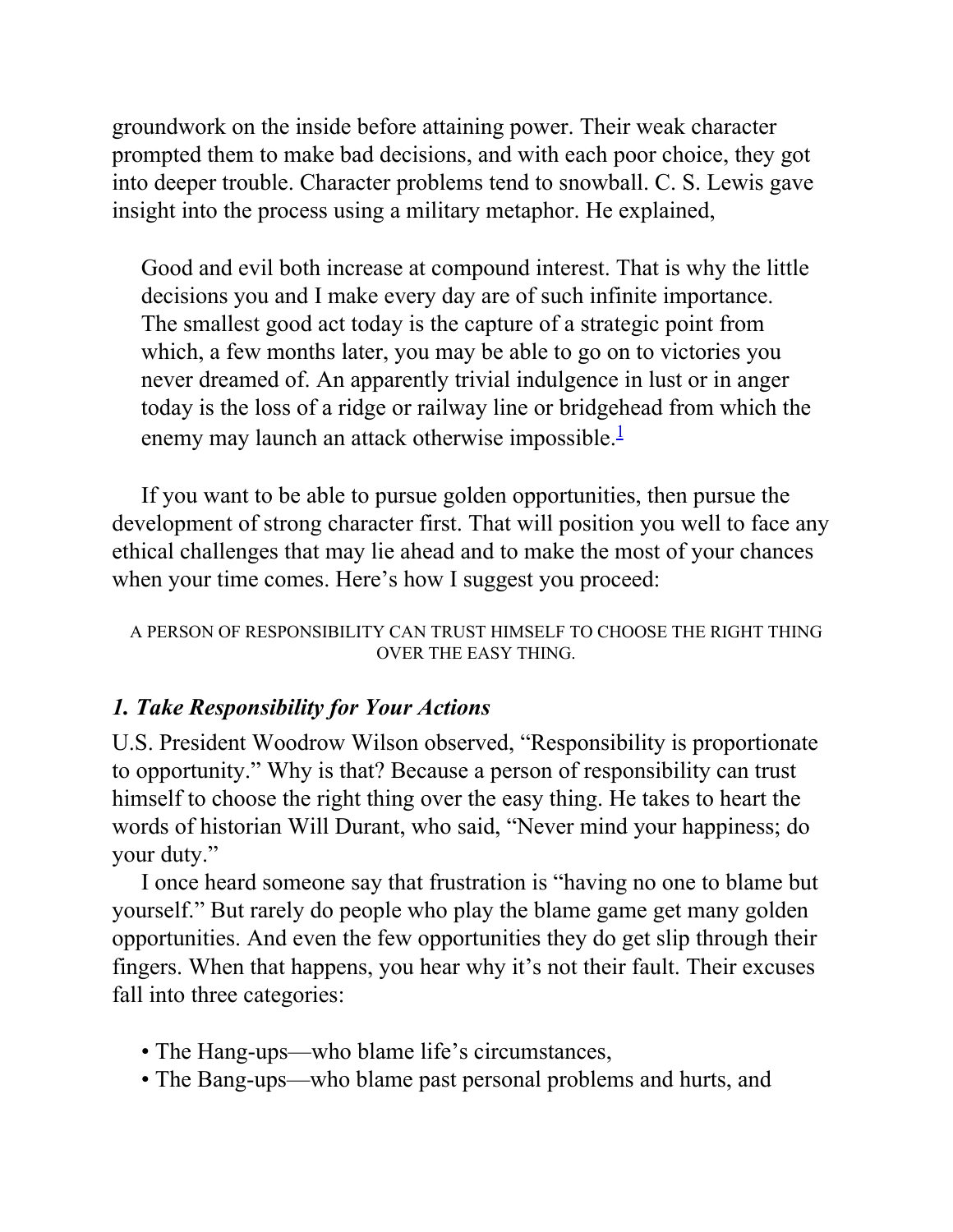• The Gang-ups—who blame other people for hindering them.

If you desire to be trusted by others and you want to achieve much, you must take responsibility for your actions. Winston Churchill was right when he called responsibility "the price of greatness." It's also the groundwork for opportunity.

# *2. Develop Personal Discipline*

I recently saw the results of a survey that said 82 percent of corporate executives admit to cheating at golf, and 72 percent believe actions in business and golf parallel each other.<sup>[2](#page-81-9)</sup> Why is it that even when people see a parallel between games and life, they still choose to cut corners? I believe the answer is that they lack discipline. People who fail to develop personal discipline are often tempted to cheat to keep up. In the words of H. Jackson Brown, "Talent without discipline is like an octopus on roller skates. There's plenty of movement, but you never know if it's going to be forward, backwards, or sideways."

Nineteenth-century clergyman and Oxford University professor H. P. Liddon said, "What we do on some great occasion will probably depend on what we already are; and what we are will be the result of previous years of self-discipline." People who desire to improve their character and their chances of success must discipline themselves when it comes to. . . .

#### "WHAT WE DO ON SOME GREAT OCCASION WILL PROBABLY DEPEND ON WHAT WE ALREADY ARE; AND WHAT WE ARE WILL BE THE RESULT OF PREVIOUS YEARS OF SELF-DISCIPLINE."

#### —H. P. LIDDON

- **Time:** Since you can't control how much time you have, you must control how you use it.
- **Energy:** You should always strive to use your strength on your strengths.
- **Goals:** You can't do everything, so you must discipline yourself to do the important things.
- **Moods:** If you do not master your emotions, they will master you.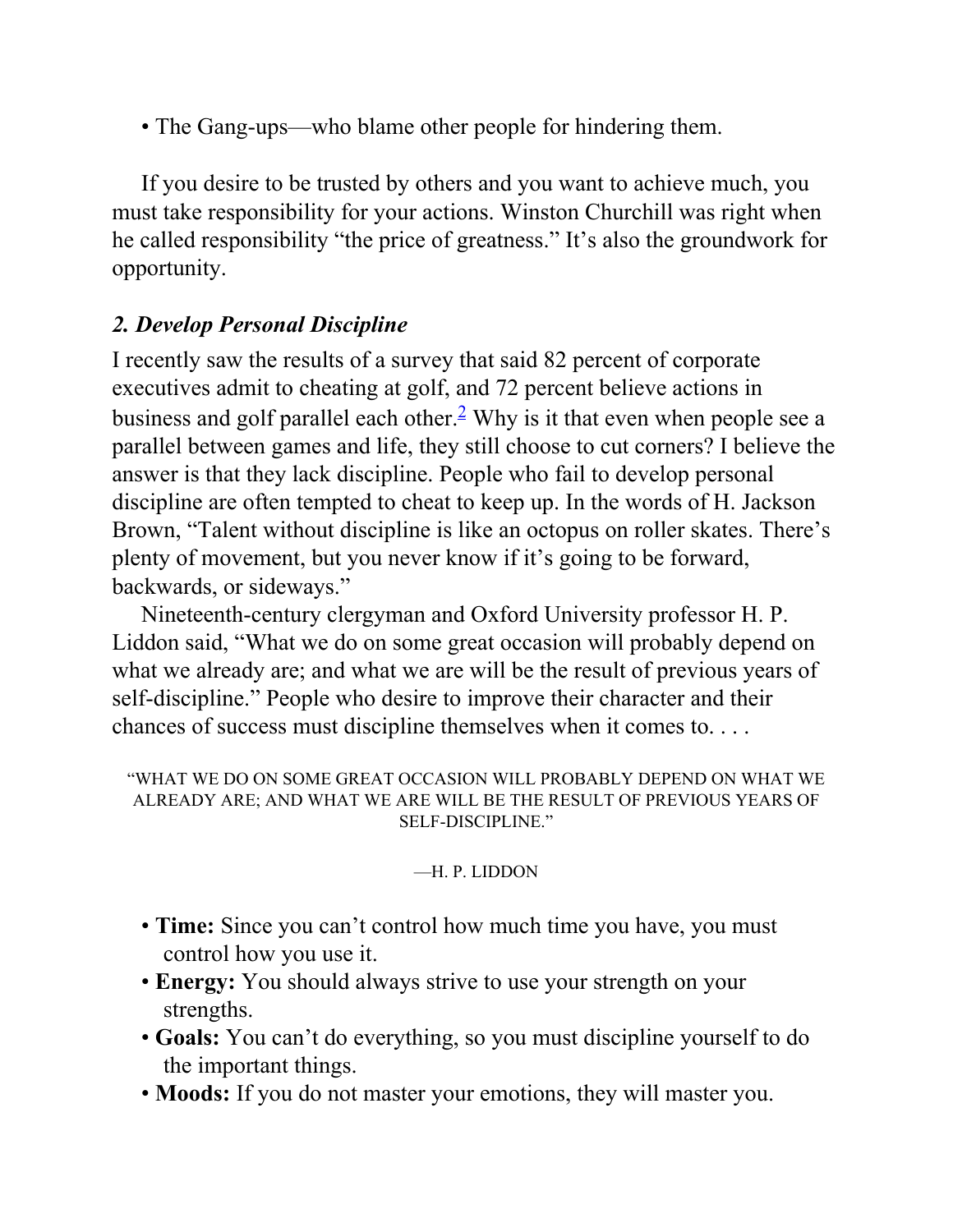Successful people who work well with others and who relish challenges as well as opportunities don't see discipline as negative or restrictive. They welcome it. Vince Lombardi, legendary coach of the NFL Green Bay Packers, asserted, "I've never known a man worth his salt who in the long run, deep down in his heart, didn't appreciate the grind, the discipline."

## *3. Know Your Weaknesses*

One evening at Sagamore Hill, President Theodore Roosevelt's home in New York, naturalist William Beebe walked outside with his host. Roosevelt searched the star-filled night sky and, finding a small glow below the corner of the constellation Pegasus, he said, "This is the spiral galaxy Andromeda. It is as large as our Milky Way. It consists of one hundred billion suns. It is one of a hundred billion galaxies." Then Roosevelt looked at Beebe and said, "Now, I think we are small enough! Let's go to bed." $3$ 

Theodore Roosevelt was very good at keeping things in perspective. Part of that came from knowing himself and his weaknesses. As I explained in *The 21 Irrefutable Laws of Leadership,* Roosevelt was weak, sickly, asthmatic, and underweight as a child. Recognizing this, he dedicated himself to strengthening his body. He went on to work as a cowboy, hunt wild game, fight in battles as a cavalry officer, and box. He changed from being a puny boy to being our most vigorous president.

To be forewarned is to be forearmed. People who know their weakness are rarely taken by surprise, nor do they allow others to exploit their areas of weakness. In contrast, people who deceive themselves or who pretend to be strong where they're not set themselves up for failure.

## *4. Align Your Priorities with Your Values*

Integrity can be described as making your beliefs and your actions line up. When individuals say they believe one thing and then deliberately do something else, it's obvious that they lack integrity. But how about someone who doesn't realize that his actions contradict his beliefs? Even though it's not deliberate, that person still has an integrity problem.

INTEGRITY CAN BE DESCRIBED AS MAKING YOUR BELIEFS AND YOUR ACTIONS LINE UP.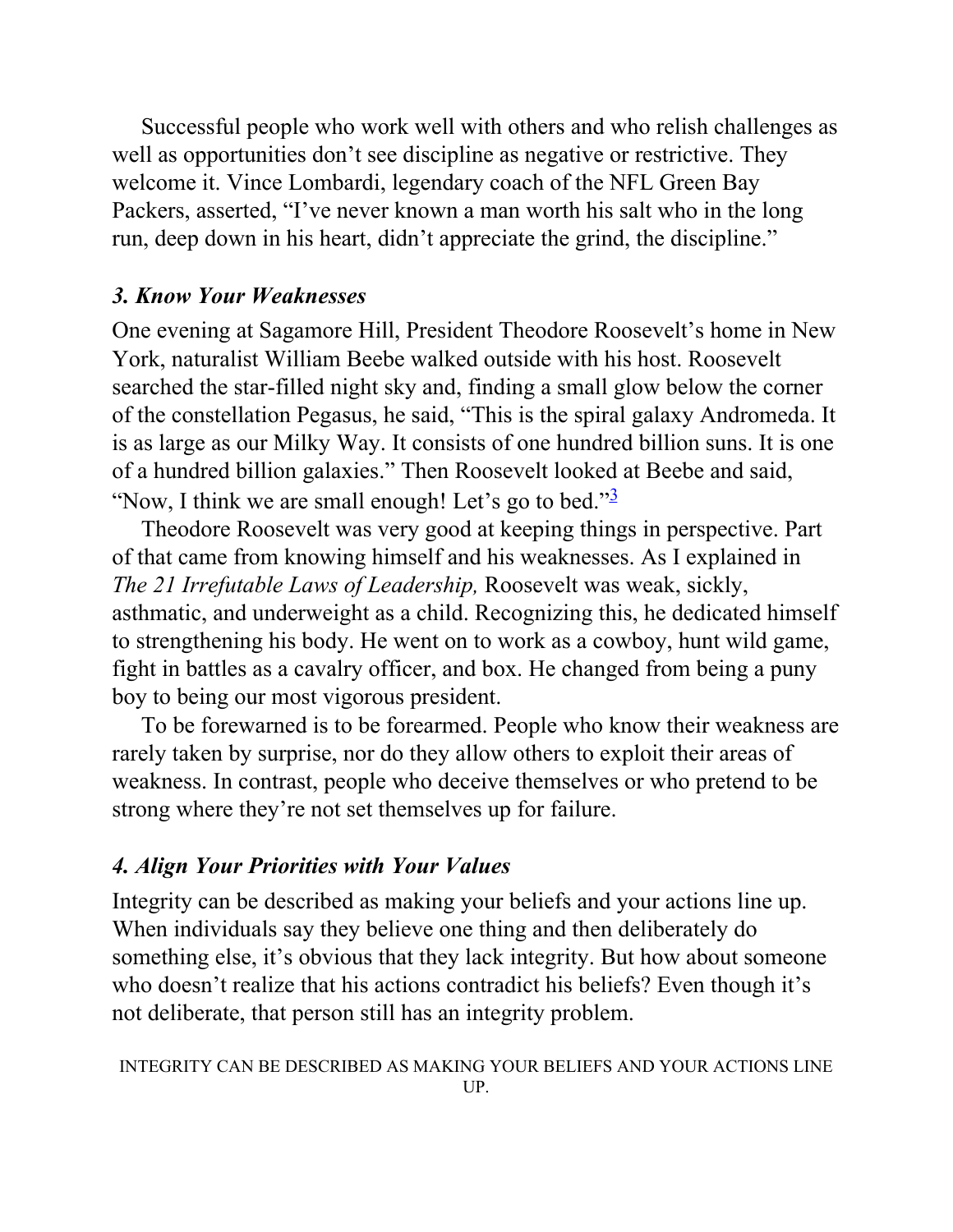The most basic definition of *integrity* includes the idea that something or someone is whole and complete. If you're asserting one thing but doing another, you're divided. And as President Abraham Lincoln asserted, a house divided against itself cannot stand. The solution is simple, though not necessarily easy. Define your values; then align your priorities.

### *5. Admit Wrongdoing Quickly and Ask Forgiveness*

One thing that has characterized nearly all the recent high-profile business breakdowns has been some kind of cover-up. Executives at Enron, Tyco, and WorldCom all tried to hide any wrongdoing. Of course, that attitude isn't pervasive just in business. People of poor character in every profession are quicker to cover up than they are to confess wrongdoing.

Look at the case of Robert Torricelli, a former U.S. senator from New Jersey. After accepting numerous gifts and more than \$53,000 in illegal campaign contributions from a supporter, Torricelli maintained that he had done nothing wrong—even after the Senate Ethics Committee "severely admonished" him.<sup>[4](#page-81-11)</sup> And when he later dropped out of the race for his seat in the Senate, his departure speech was self-righteous. At one point he defended his career, saying, "That's my life. . . . I'm proud of every day of it. And I wouldn't change a bit of it." But he later lamented, "When did we become such an unforgiving people? . . . When did we stop believing in and trusting in each other?" [5](#page-81-12) People are more forgiving and trusting when individuals who make mistakes are truthful about them and ask for forgiveness.

Contrast the actions of Torricelli with those of Harry Kraemer, CEO of medical supply manufacturer Baxter International. In 2001, when dialysis patients using his company's filters started dying, he recalled the products as a precaution, launched an internal investigation, and hired experts to search for possible flaws. And he quickly extended his condolences to the families of the affected patients. Ultimately, although Kraemer could have exercised damage control and tried to place the blame elsewhere, he instead pulled the product from the market, and shut down that division of the company, costing Baxter \$189 million. And he reported the problem to rival manufacturers who might experience similar difficulties. He did it because it was the right thing. He also recommended to the board's compensation committee that his performance bonus be reduced by at least forty percent for 2001.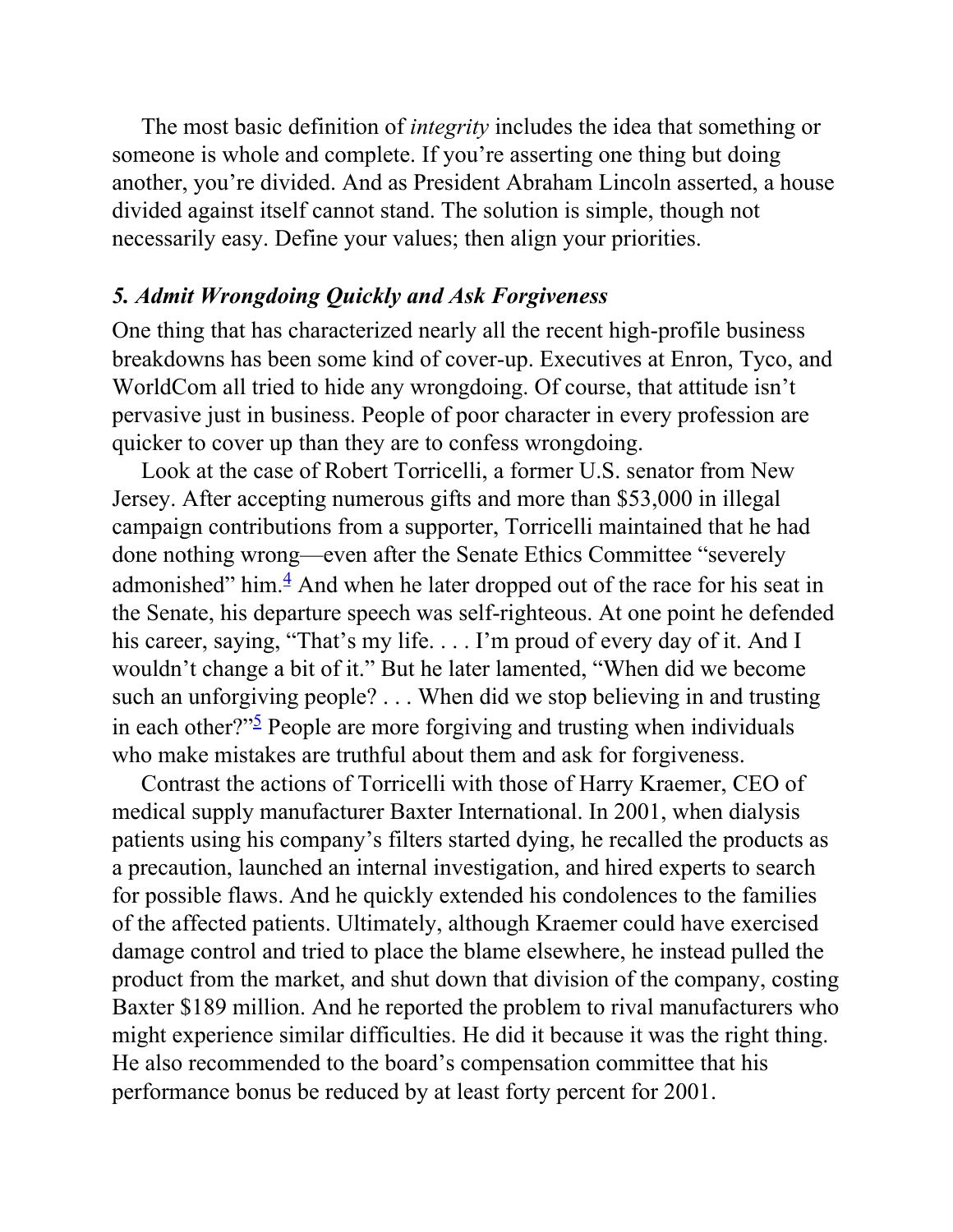Kraemer has been described as being relentlessly authentic. "Harry lives his life the way most of us would like to live our lives," says Donald P. Jacobs, dean emeritus at the Kellogg School. "What Harry says he believes in, you can put it in the bank. The way he treats his coworkers is the way he'd like people to treat him." $\frac{6}{5}$  $\frac{6}{5}$  $\frac{6}{5}$  Kraemer made the best of a terrible situation with integrity by acting according to the Golden Rule. Who could ask for more than that?

# *6. Take Extra Care with Finances*

If you want to know something about the character of individuals, watch how they handle money. (Automaker Henry Ford remarked, "Money doesn't change men, it merely unmasks them. If a man is naturally selfish or arrogant or greedy, the money brings that out, that is all.") Are people generous with others' money but tight with their own? Do they insist that every transaction clearly benefit them? Do they cut corners to gain more wealth? What place does money have in their lives?

"MONEY DOESN'T CHANGE MEN, IT MERELY UNMASKS THEM. IF A MAN IS NATURALLY SELFISH OR ARROGANT OR GREEDY, THE MONEY BRINGS THAT OUT, THAT IS ALL."—HENRY FORD

People are often tripped up when they make accumulating wealth a higher priority than it should be. That was the mythical king Midas's problem. He put money first in his life, and it almost cost him everything. Stoic philosopher Zeno of Citium said, "The avaricious man is like the barren sandy ground in the desert which sucks in all the rain and dew with greediness, but yields no fruitful herbs or plants for the benefit of others."

I mentioned in Chapter 5 that money is nothing more than a tool. But it is a sharp tool, one that if handled poorly can do great harm. That's why we should always take extra care with finances. If we can maintain the right attitude about money, then it will always be a positive, helpful tool, not a destructive one. As P. T. Barnum observed, "Money is a terrible master but an excellent servant." To keep money from becoming a master, I recommend doing the following:

• **Earn Your Money:** People who earn what they have possess a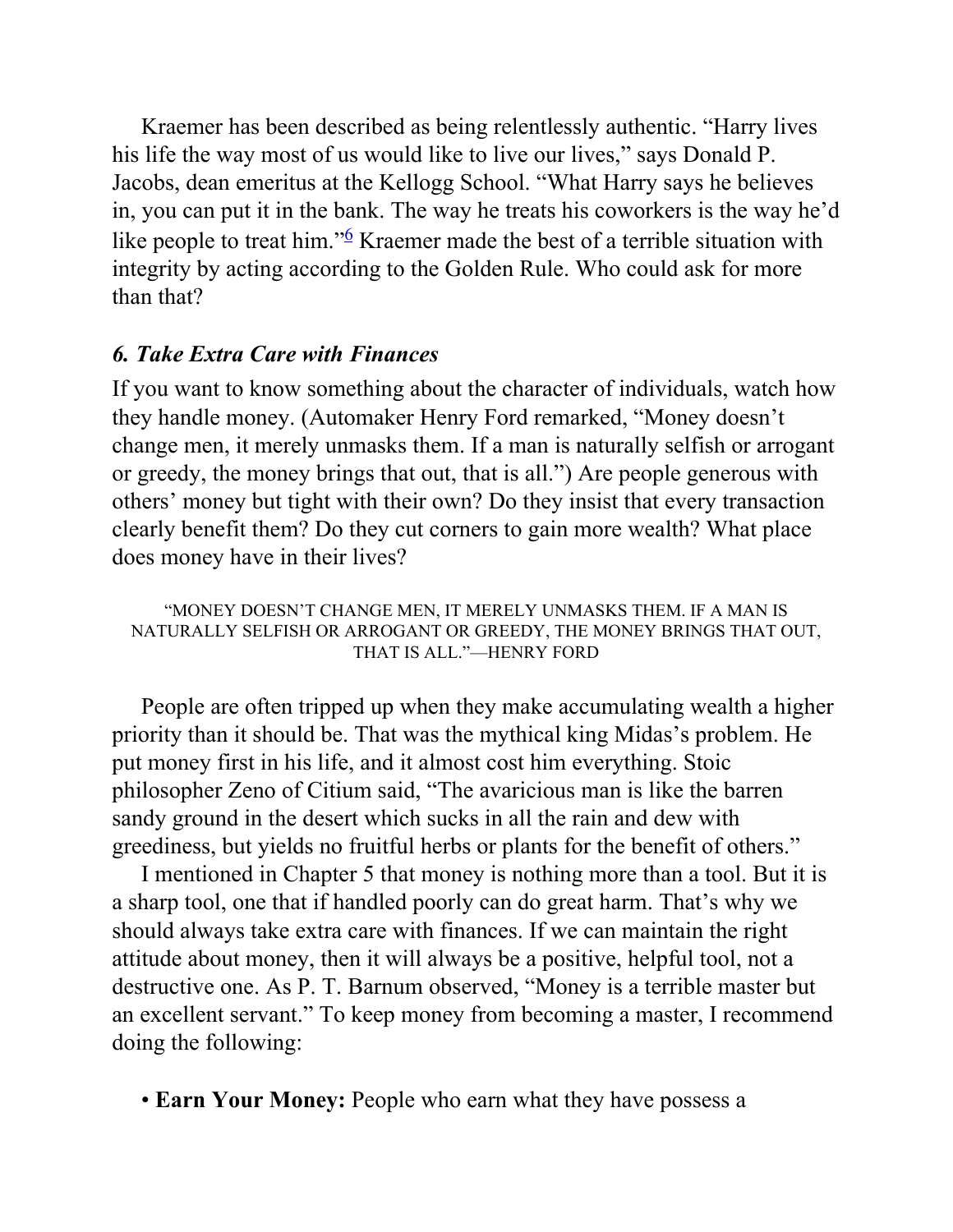greater respect for the possessions of others. And they often try to get more bang for their buck if they have to earn it themselves.

- **Be Scrupulously Honest:** Bend over backward to make sure all your financial dealings are aboveboard, not only for the sake of others, but also for yourself. B. C. Forbes observed, "He is a wise man who seeks by every legitimate means to make all the money he can honestly, for money can do so many worthwhile things in this world, not merely for one's self but for others. But he is an unmitigated fool who imagines for a moment that it is more important to make the money than to make it honestly."
- **Be Generous:** It's been said that we make a living by what we get; we make a life by what we give. Giving not only helps others and frees us, it also puts money into perspective better than anything else we can do.
- **Use Credit Wisely and Sparingly:** King Solomon advised, "The rich rules over the poor, and the borrower becomes the lender's slave."<sup>[7](#page-81-14)</sup> To maintain your freedom, refrain from incurring debt.

President Calvin Coolidge said, "There is no dignity quite so impressive and no independence quite so important as living within your means." Learning to have the right attitude toward money and to handle it well (instead of being handled by it) paves the way for many other character victories in a person's life.

"THERE IS NO DIGNITY QUITE SO IMPRESSIVE AND NO INDEPENDENCE QUITE SO IMPORTANT AS LIVING WITHIN YOUR MEANS."—CALVIN COOLIDGE

# *7. Put Your Family Ahead of Your Work*

The list of titles and positions he has earned is impressive: U.S. congressman, ambassador to the United Nations, chief liaison officer in China, head of the CIA, vice president of the United States, and, finally, president of the United States. But when his life in public office ended, the elder George Bush said that he still possessed the three most important titles he had ever held: husband, father, and grandfather. That's a great perspective on family.

Unfortunately, many people in our culture seem willing to set their families aside because they think they must in order to get ahead in their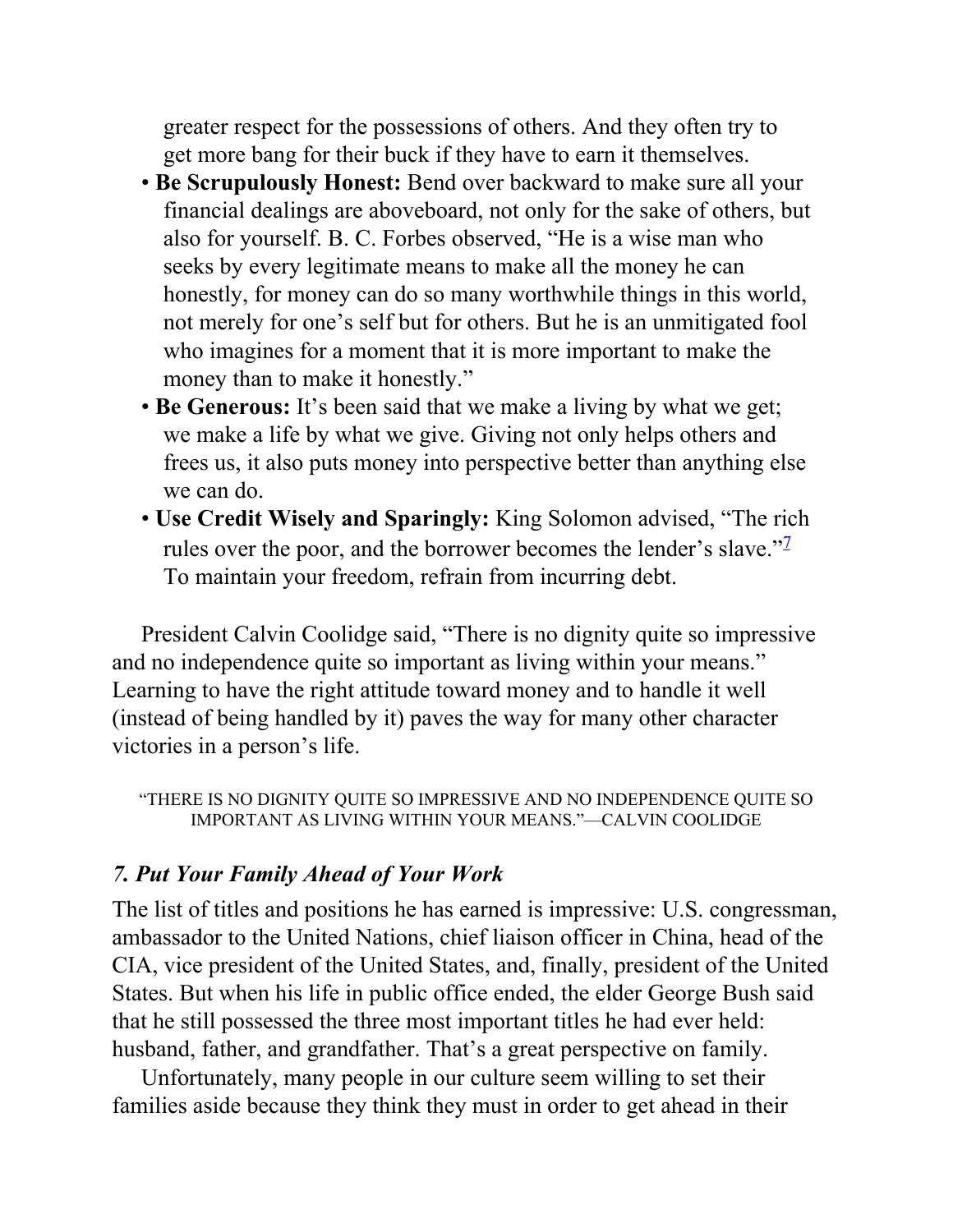careers. The divorce rate bears that out. So does the failure of noncustodial parents to follow through on their financial obligations. Each year, \$20 to \$30 *billion* in taxpayers' money goes to support children whose parents neglect them financially. $\frac{8}{3}$  $\frac{8}{3}$  $\frac{8}{3}$ 

But in the long run, making your family a priority doesn't hurt your career; it actually helps it. As NBA coach Pat Riley says, "Sustain a family for a long period of time and you can sustain success for a long period of time. First things first. If your life is in order, you can do whatever you want." Having a strong and stable family creates a launching pad for many other successes during a career and provides a contented landing place at the end of it.

# *8. Place High Value on People*

When most people think of developing character, they focus on what they must become, which is good, since that is the majority of the process. But to make yourself ready to seize golden opportunities, you must do something more. You must value others enough to give them a part of yourself—your trust. That, after all, is really the essence of the Golden Rule.

In *Winning Management: Six Fail-Safe Strategies for Building High-Performance Organizations,* Wolf J. Rinke writes, "If you mistrust your employees, you'll be right 3 percent of the time. If you trust people until they give you a reason not to, you'll be right [9](#page-81-16)7 percent of the time."<sup>2</sup> Those are pretty good odds.

"IF YOU MISTRUST YOUR EMPLOYEES, YOU'LL BE RIGHT 3 PERCENT OF THE TIME. IF YOU TRUST PEOPLE UNTIL THEY GIVE YOU A REASON NOT TO, YOU'LL BE RIGHT 97 PERCENT OF THE TIME."—WOLF J. RINKE

As I began working on this book, one of the people I talked to about the concept was Mike Abrashoff, author of *It's Your Ship: Management Techniques from the Best Damn Ship in the Navy.* [10](#page-81-17) We got to know each other when he spoke at a conference my company hosted. Mike is the epitome of someone who was ready for his golden opportunity when it came and who achieved success by practicing the Golden Rule.

Before Mike took his first command, which was of the USS *Benfold,* he had already been successful. He had graduated from the U.S. Naval Academy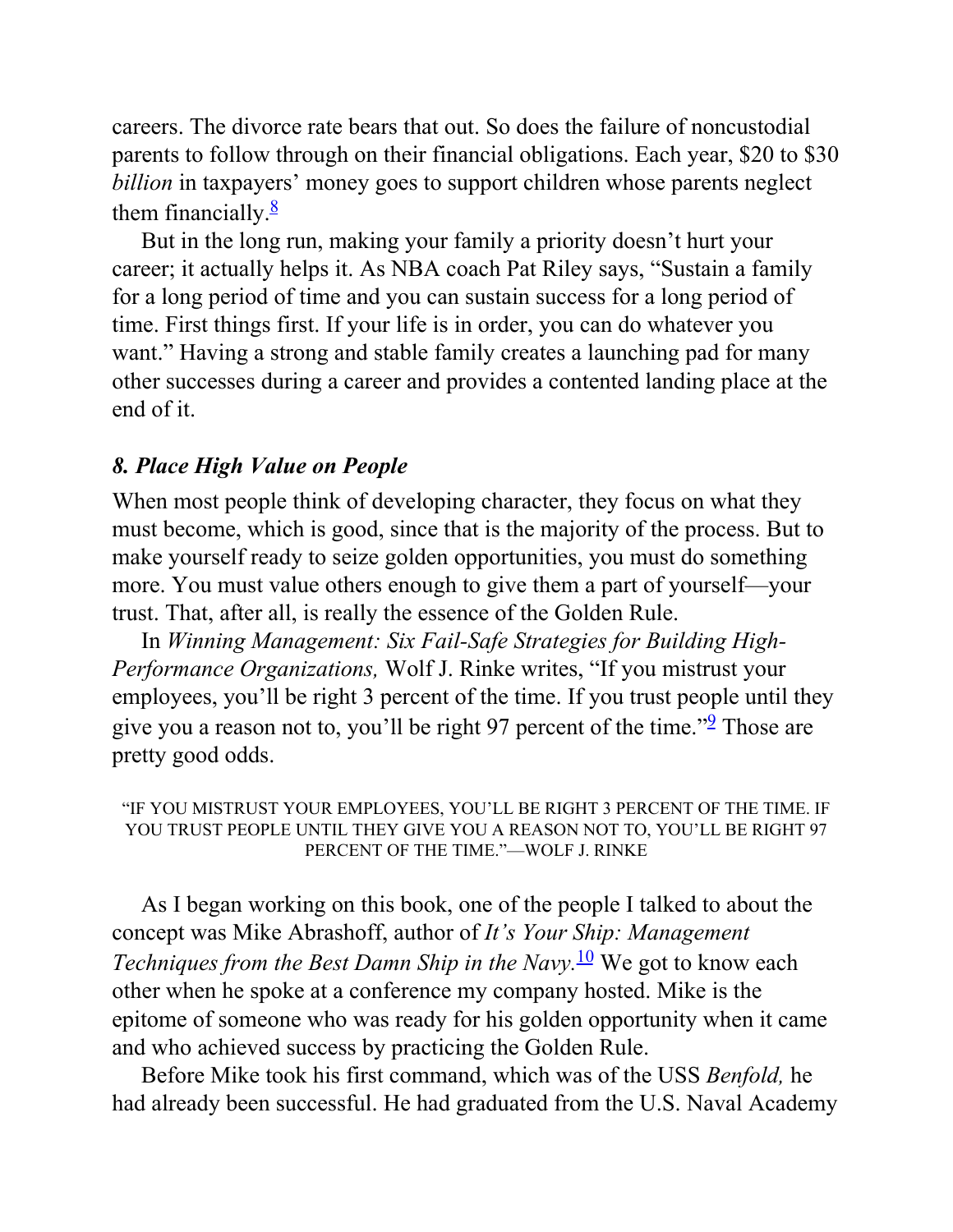at Annapolis. He had excelled as an officer, attaining the rank of captain after sixteen years, and had worked as military assistant to Dr. William J. Perry when he was Secretary of Defense. But when Mike took command of the *Benfold,* he saw it as a rare opportunity to do something different, to use a Golden Rule approach to leadership. Mike says,

The first sixteen years of my career, I went for the gold braid. I had success, but it wasn't unusual success. The last two I went for the Golden Rule. I took command of the ship and took command of my life. Before, I was working according to what I thought were the organization's expectations. But while working for Secretary of Defense Perry, I saw a departure from that kind of thinking. When I saw my predecessor leaving the ship, I thought about what my departure would be like.

The navy is like a tree full of monkeys. If you're at the top of the tree, all you see when you look down is a bunch of smiling faces looking up to you. When you're at the bottom of the tree and you look up, you have a different kind of view!<sup>[11](#page-81-18)</sup>

Mike decided to put himself in the shoes of his sailors. He individually interviewed every sailor on his ship to find out what they valued, and then he made changes to add value to them, such as sending the ship's cooks to culinary school and offering college courses aboard ship. He asked his officers to treat the new arrivals as they would want their own children treated. And he empowered everyone—officer and enlisted person alike—to make decisions and work to make their ship the best in the navy, trusting them and encouraging them with the words: "It's your ship."

"Good began to happen when I began going for the Golden Rule," says Mike. "I put people instead of promotion first. And as a result, I was paid a thousand times over." That's what I call making the most of a golden opportunity.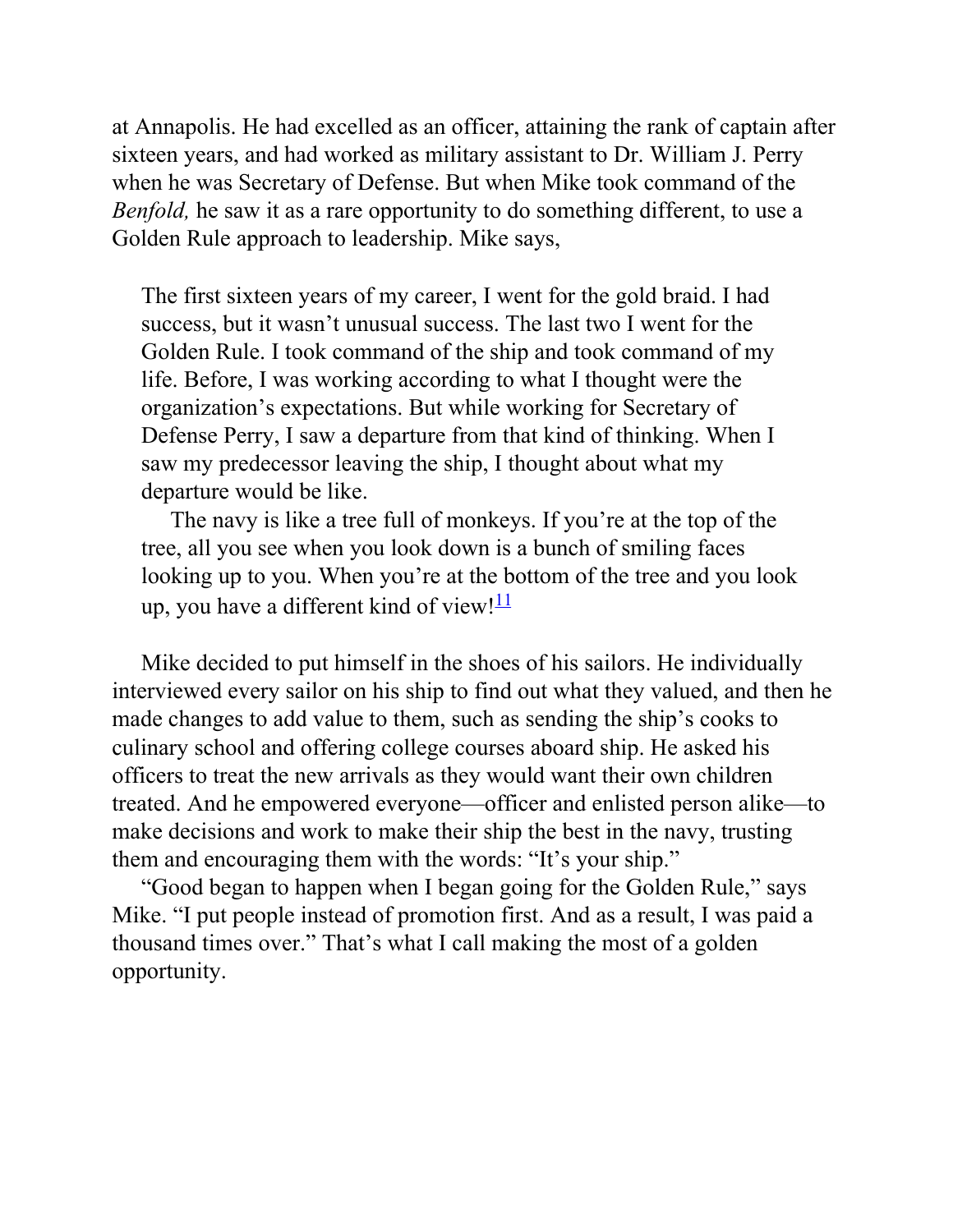[7](#page-1-2)

# How to Develop the "Midas Touch"

WHEN I WAS A KID, I LEARNED ABOUT GREEK MYTHOLOGY IN school. One of the stories that always stuck with me was that of King Midas. He was the king of ancient Phrygia. One day he gave assistance to an old friend of Dionysus, the god of revelry, and as a reward, Midas was granted one wish. He asked Dionysus to make everything he touched turn to gold. When his wish was granted, he touched a tree—and it turned to gold. He touched a horse—and it became solid gold. In a matter of minutes, he was becoming the richest man in the world.

His trouble started when he got hungry. He sat down at a banquet table, and the meat he reached for turned to solid gold as soon as he touched it. The same happened to the wine he tried to drink. But the worst thing happened when his daughter hugged him. She instantly became a golden statue. In the end, Midas begged Dionysus to take his golden power away from him. Dionysus sent Midas to the source of the river Pactolus, where he was to bathe in order to be restored to normal. He went, taking his daughter with him, and ultimately both were changed back to their previous state. Only after Midas lost his golden ability was he happy again.

### **REAL GOLD**

Today, when someone is told that he has the "Midas touch," it's usually meant as a compliment. It's an indication he has a great knack for making money. But a single-minded fixation on wealth is just as damaging to a person today as it was during the time of the ancient Greeks. American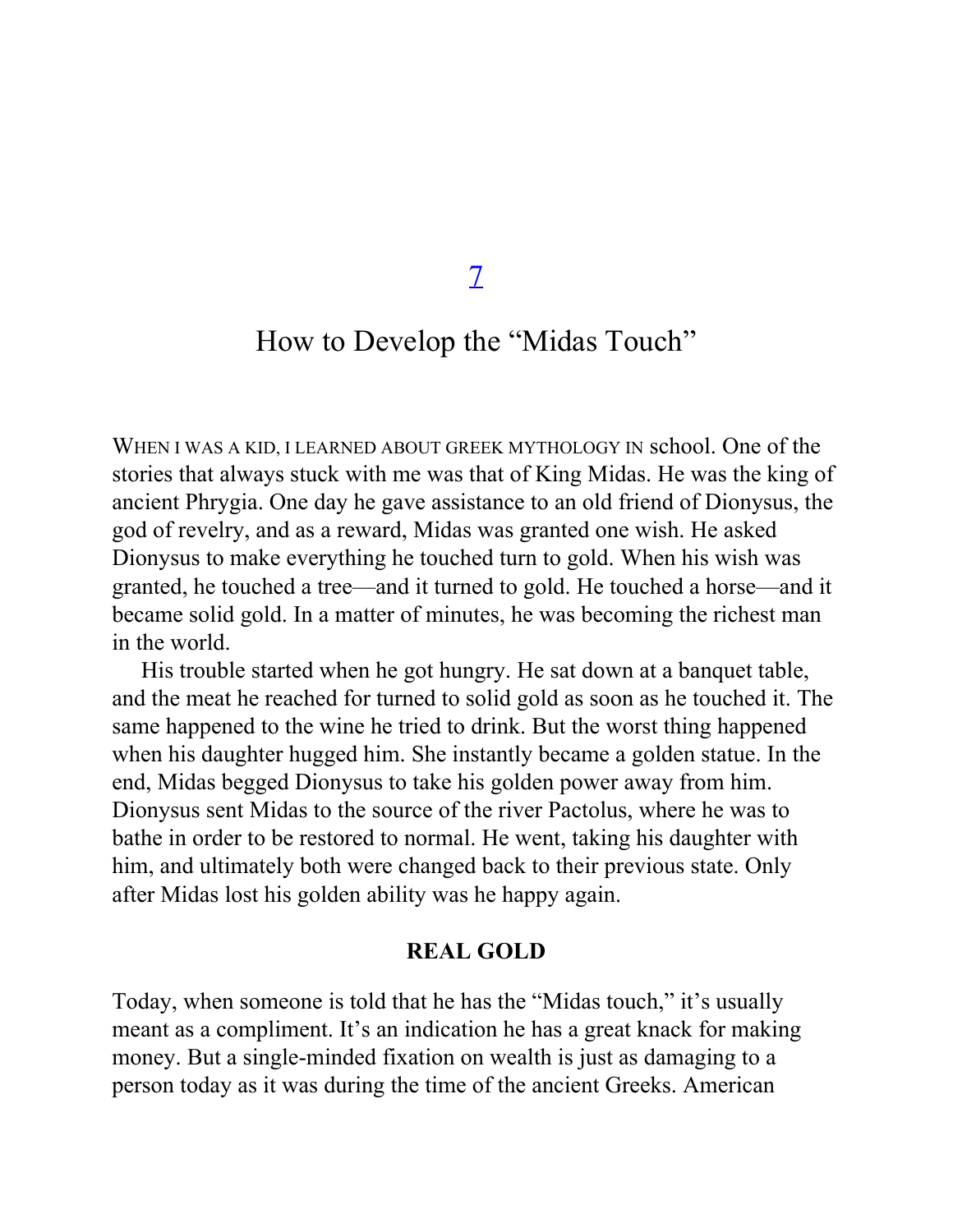publisher and businessman B. C. Forbes, who founded *Forbes* magazine, commented:

Are your desires purely selfish? Do your tastes run to a grand home, automobiles, fine clothes, an abundance of amusements, and so forth? If so, look around you at people who have such things in superabundance. Are they any happier, do you think, than you are? Are they any better morally? Are they any stronger physically? Are they better liked by their friends than you are by your friends? . . . Carnegie said, "Millionaires rarely smile." This is substantially true. $<sup>1</sup>$  $<sup>1</sup>$  $<sup>1</sup>$ </sup>

Real wealth isn't found in what we acquire. As nineteenth-century slavery abolitionist and clergyman Henry Ward Beecher asserted, "In this world it is not what we take up, but what we give up, that makes us rich."

"IN THIS WORLD IT IS NOT WHAT WE TAKE UP, BUT WHAT WE GIVE UP, THAT MAKES US RICH."—HENRY WARD BEECHER

# **NOT FOOL'S GOLD**

I believe there is a wealth that is greater than money, and it comes from how you interact with others. People who practice the Golden Rule treat others with dignity and respect and can be content in the knowledge that they are living an ethical life. However, it's possible to take the Golden Rule to another level. You can develop a "Midas touch" *with people* by taking your focus off yourself and what you can gain, and instead focusing on adding value to others.

#### YOU CAN DEVELOP A "MIDAS TOUCH" WITH PEOPLE BY TAKING YOUR FOCUS OFF YOURSELF AND WHAT YOU CAN GAIN, AND INSTEAD FOCUSING ON ADDING VALUE TO OTHERS.

Giving truly is the highest level of living. It makes the world a better place. And it also makes for better business. H. E. Steiner asserted, "We shall have better business when everyone realizes that while it pays to invest money in their industries and develop natural resources, it pays still higher dividends to improve mankind and develop human resources." If you desire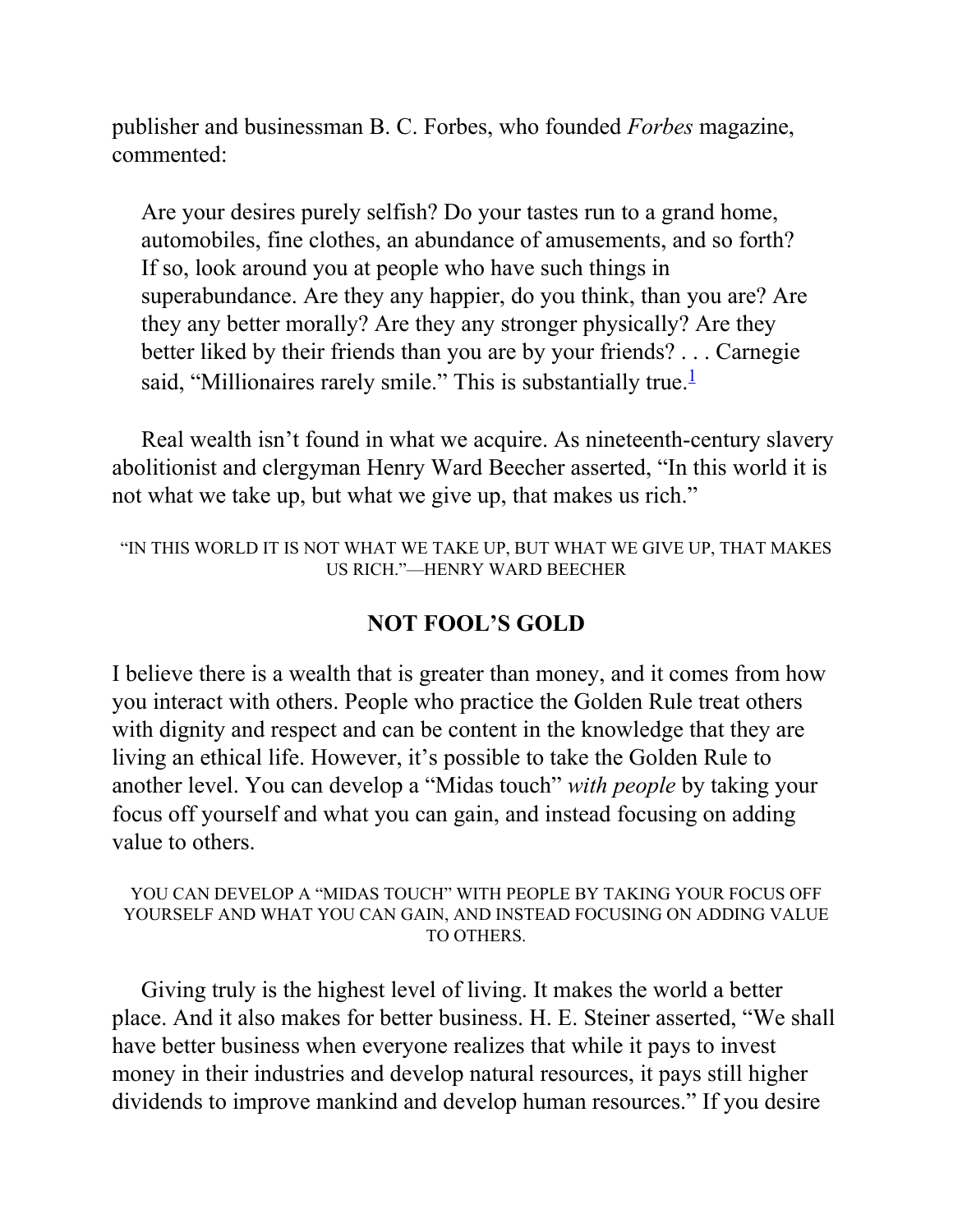more than just a full bank account and you desire to build real riches—by investing in people—then strive to live out the following practices:

# *1. Treat People Better Than They Treat You*

It's easy to love people who love you. And showing kindness to people who treat you well is little more than common courtesy. But how do you respond to poor treatment by others? Do you return disrespect with disrespect? Do you meet aggression with aggression? It doesn't take much for unkindness to escalate into greater conflict. Take a look at some of these seemingly petty disagreements that grew into full-blown war:

- A dispute between the cities of Modena and Bologna over a well bucket about nine hundred years ago began a war that devastated Europe.
- A Chinese emperor once went to war over the breaking of a teapot.
- Sweden and Poland flew at each other's throats in 1654 because the king of Sweden discovered that his name in an official dispatch was followed by only two *et ceteras,* while the king of Poland had three.
- The spilling of a glass of water on the Marquis de Torey led to war between France and England.
- By throwing a pebble at the Duc de Guise, a small boy caused the massacre of Vassy and the Thirty Years' War.<sup>[2](#page-82-1)</sup>

It takes a person of strong character to treat others better than they treat you! As civil rights leader Martin Luther King Jr. said, "Forgiveness is not an occasional act; it is a permanent attitude." If everyone practiced the Golden Rule, the world would be a better place. But think about what kind of world it would be if everyone strove to treat others *better* than they are treated. I call that living by the Platinum Rule.

#### "FORGIVENESS IS NOT AN OCCASIONAL ACT; IT IS A PERMANENT ATTITUDE."— MARTIN LUTHER KING JR.

My father taught me to take the high road in my treatment of others, even when they take the low road in their treatment of me. My father was a college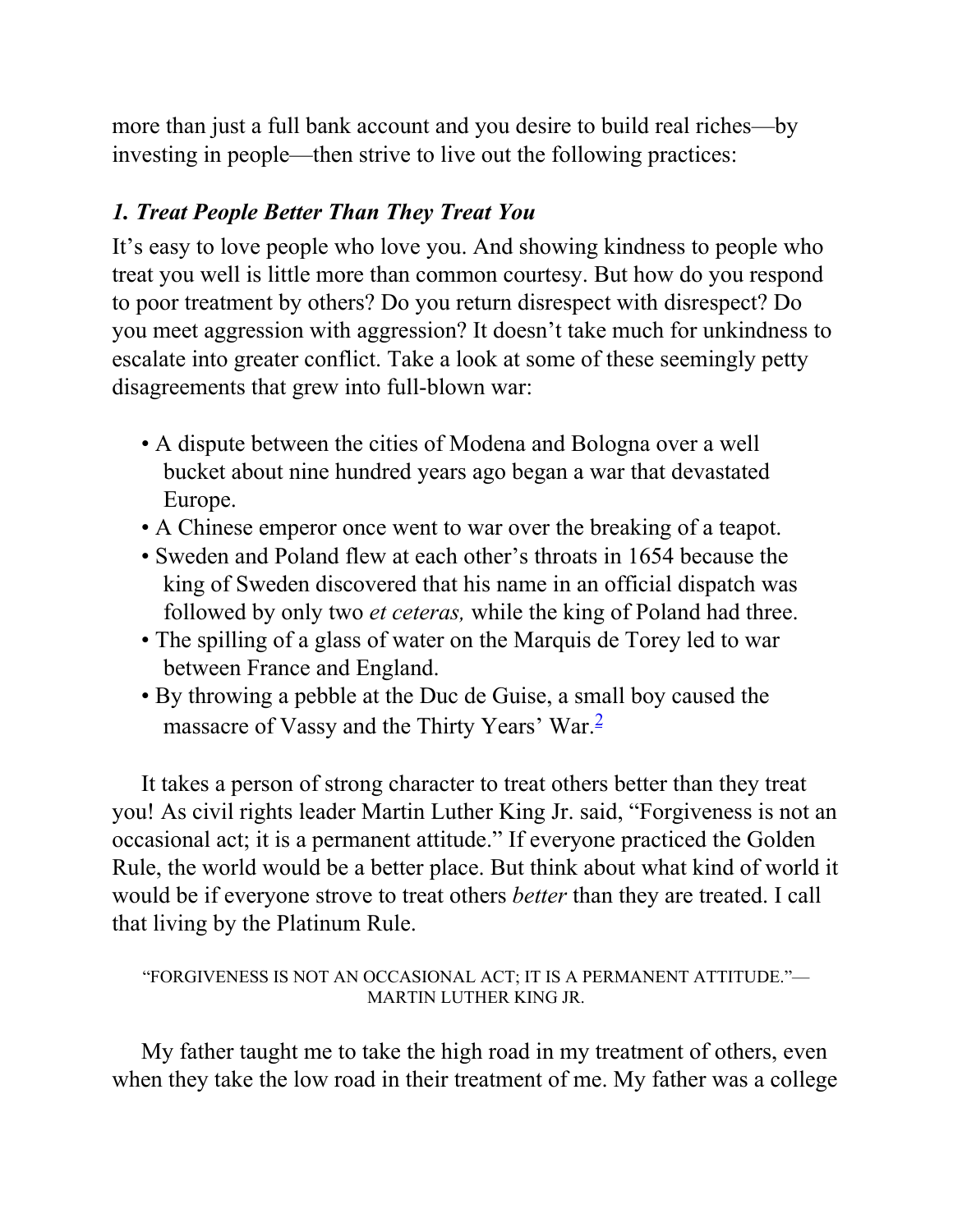president, and I remember a faculty member asking him what he thought about a man who lived in our community. My father said, "I think he's a fine man."

"Well, you should hear what he says about you," the faculty member said, and he went on to describe what the man had said about my father. "What do you have to say about him now?" the faculty member pressed.

"I've already told you," my father answered, "I think he's a fine man." "Even after what he said about you?"

"You asked me what I thought of him," said my father, "not what he thought of me."

I've worked my whole life to follow my father's modeling, though I'm not as good as he was at practicing the Platinum Rule. I try to treat everyone I meet with respect. I desire to be a giver in every relationship. I can honestly say that I have no enemies. If I have an issue with somebody, I address it as soon as I can; then I move on. And I hold no grudges. They only get heavier the longer you carry them.

Try taking the high road with people, even when they don't treat you with the respect you feel you deserve. Try to *be kind* instead of treating people *in kind.* You'll find that it's very freeing.

## *2. Walk the Second Mile*

There's an old joke I used to tell at leadership conferences that goes like this:

Here are some absolutely irrefutable statistics that show exactly why you are tired. There aren't nearly as many people actually working as you may have thought, at least not according to this survey.

- The population of this country is a little over 250,000,000.
- 84,000,000 people are over 64 years of age and retired. That leaves 166,000,000 of us to do all the work.
- People under 20 years of age total 95,000,000—so that leaves 71,000,000 to do the work.
- There are 27,000,000 who are employed by the government, which leaves 44,000,000 to do the work.
- 14,000,000 are in the armed forces, which leaves 30,000,000 to do all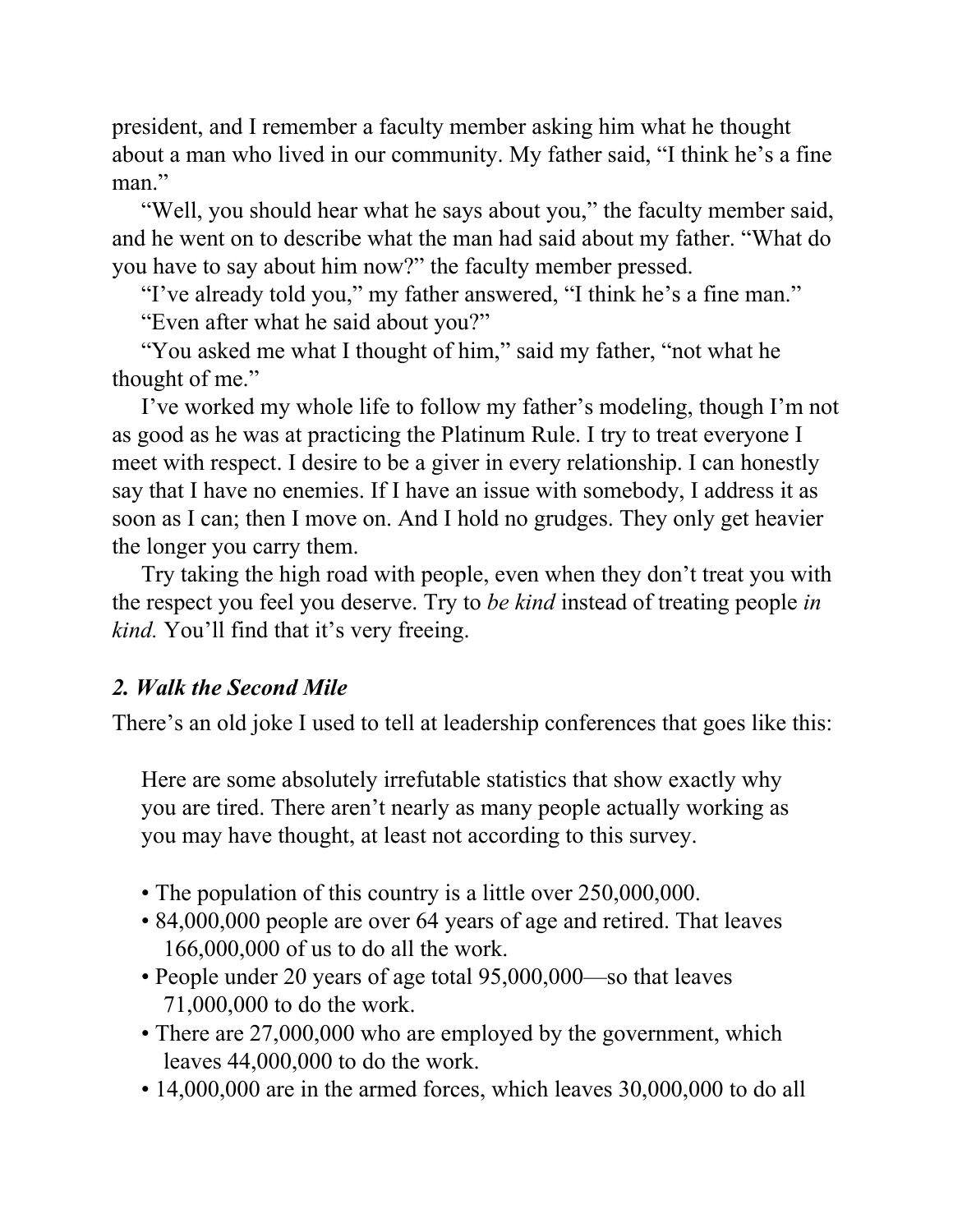the other work.

- Deduct 20,000,000—the number in state and city offices. That leaves 10,000,000 to do the work.
- There are 6,000,000 in hospitals, mental institutions, and various asylums, so that leaves 4,000,000 to do the work.
- Now it may interest you to know that there are 3,999,998 people in jails and prisons—so that leaves just 2 people to carry the load.

That's you and me—and I'm about ready for a vacation!<sup>[3](#page-82-2)</sup>

The joke may be corny, but it contains a seed of truth. There seem to be a lot of people in this world who aren't doing their fair share of the work.

People who do the bare minimum never achieve much in life—for themselves or for others. Television host Oprah Winfrey says,"Doing my best at this present moment puts me in the best place for the next moment." I agree with that wholeheartedly. That's true not only in your work, but also when it comes to personal relationships. That's why I suggest that a person walk the second mile. I'll describe what I mean by explaining where the expression comes from.

Two millennia ago in the Roman Empire, a Roman officer could compel anyone to carry a load one mile. It was the officer's right, and a person refused at his peril. So to walk the first mile was to do what was required. I'm recommending you not only do that, but strive to go above and beyond that. See the extra mile as an opportunity to make a positive impact on the lives of others, to add value to people.

"DOING MY BEST AT THIS PRESENT MOMENT PUTS ME IN THE BEST PLACE FOR THE NEXT MOMENT."—OPRAH WINFREY

A person with an extra-mile attitude is someone who:

- Cares more than others think is wise.
- Risks more than others think is safe.
- Dreams more than others think is practical.
- Expects more than others think is possible.
- Works more than others think is necessary.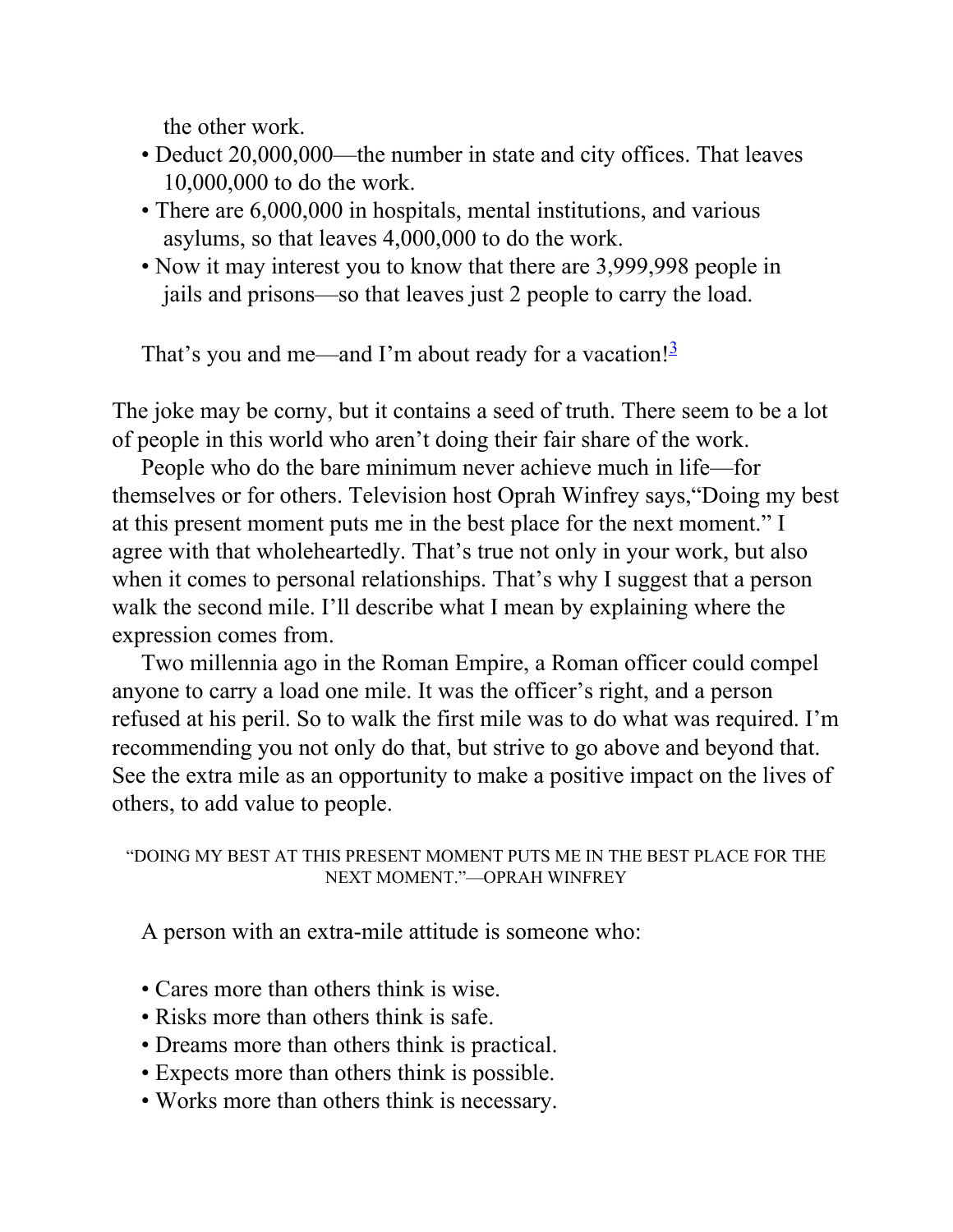As my friend Zig Ziglar says, "There's no traffic jam on the extra mile." If you always do more than is expected, not only will you rise up above the crowd, you will help others to rise up with you.

"THERE'S NO TRAFFIC JAM ON THE EXTRA MILE."

#### —ZIG ZIGLAR

#### *3. Help People Who Can't Help You*

We live in a competitive culture. Businesses are positioned to crush their competitors. Sports teams look for any weakness in their competition so they can exploit it in order to win. Even reality TV shows pit people against each other to see who will become the ultimate survivor. Often we define our success by how much better we are than the next person. And when we do help others, we insist that it be a win for us as well. Let's face it: We don't often think like writer John Bunyan, who said, "You have not lived today successfully unless you've done something for someone who can never repay you." Yet if we want to live at the highest level, that's what we must do.

One of my favorite examples of that kind of help occurred during the Winter Olympics in 1964. Back then, the greatest bobsledder of all time, Italy's Eugenio Monti, was engaged in the two-man bobsled competition. The Italian team had a good time during their first run. So did the British team, whose driver was Tony Nash. Following Monti's second run, he was in first place. And it looked as if he and his teammate might win the gold medal as long as the Brits didn't surpass them.

As the British team prepared for their second and final run, they made a demoralizing discovery. During the first run, a bolt had broken on their rear axle, and they didn't have a replacement. They had no choice but to drop out. But Eugenio Monti, who was waiting at the bottom of the hill to see if his time would hold up, heard about what had happened to the British team. He removed a bolt from the rear axle of his own sled and sent it up the hill to his competitor. Nash's team used the bolt, made their run, and won the gold medal. Monti and his teammate ultimately finished in third place.

There was no way that Nash could repay Monti. And there was no way Monti could benefit from giving Nash the bolt. Yet he did it anyway. The criticism against Monti in the Italian press was scathing. But he let everyone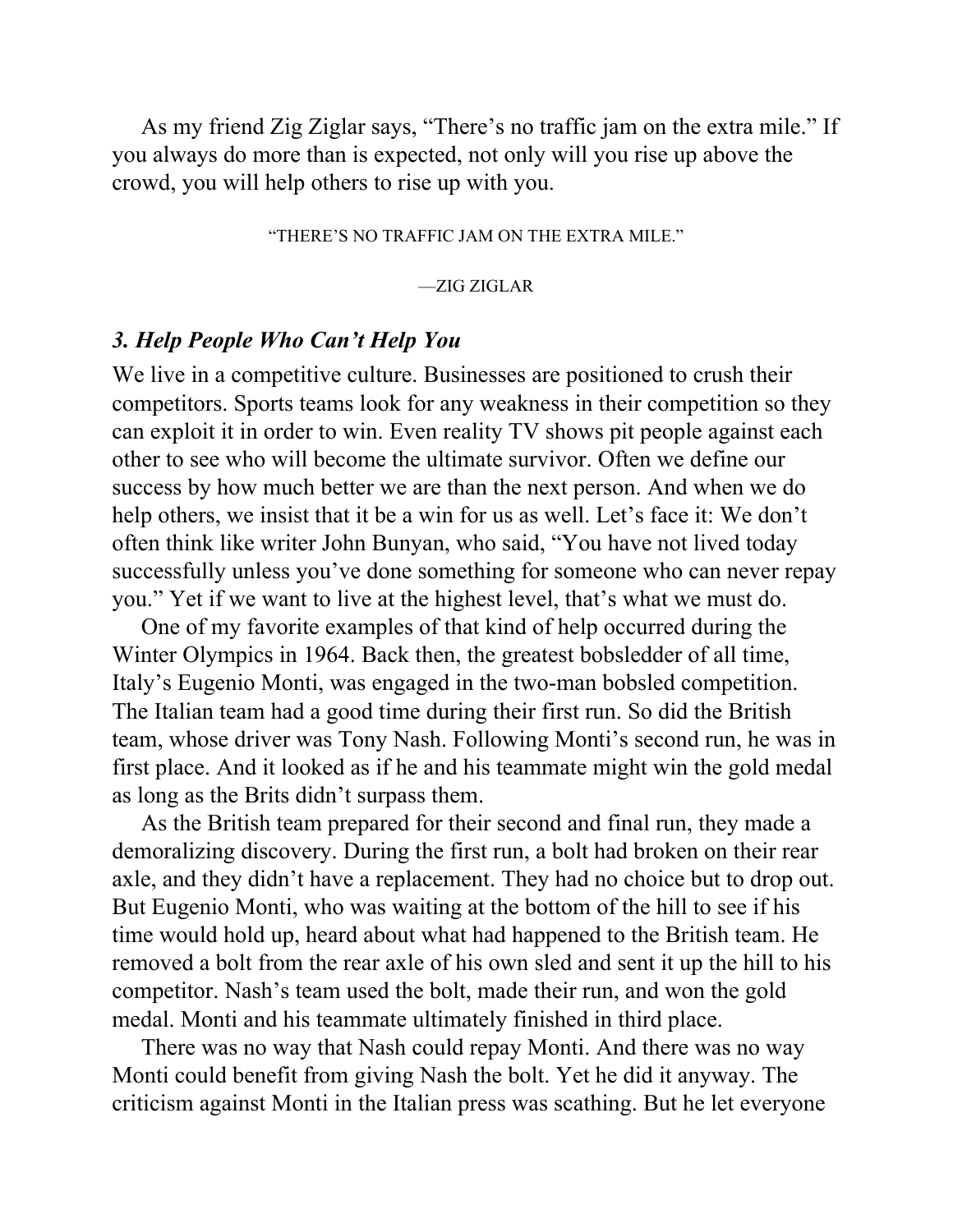know that he wanted to win *only* if he truly was the best. "Tony Nash did not win because I gave him a bolt," explained Monti. "Tony Nash won because he was the best driver."<sup>[4](#page-82-3)</sup>

"YOU HAVE NOT LIVED TODAY SUCCESSFULLY UNLESS YOU'VE DONE SOMETHING FOR SOMEONE WHO CAN NEVER REPAY YOU."—JOHN BUNYAN

If you want to help people, then embrace the motto of nineteenth-century evangelist D. L. Moody, who advised:

Do all the good you can To all the people you can In all the ways you can For as long as you can.

And when you can do that for people who can't do anything for you in return, then you're really developing the Midas touch, because you are adding value to the lives of others.

# *4. Do Right When It's Natural to Do Wrong*

If you're over age thirty, then I'm sure you remember the Cold War between the U.S. and the Soviet Union. For more than three decades, the relationship between the two governments was characterized by mistrust and hostility. When Ronald Reagan became president of the United States, he determined that he wanted to change the interaction between the two superpowers. His first step was to write a personal letter to Leonid Brezhnev, the Soviet premier, asking that they try to "find lasting peace." To say that Reagan's overture got a cold reception would be putting it mildly.

It would have been natural for Reagan to give up trying to improve Soviet relations. He wouldn't have been the first president to do so. But he persevered. And eventually the ice melted and the Iron Curtain fell. Reagan's speech writer, Peggy Noonan, summed it up this way: "When you're strong, you can be 'weak.' When you know you are strong, you can trust yourself to make the first move, the first appeal, a request or a plea. . . . But when you fear you are weak or fear the world thinks you are weak, you are more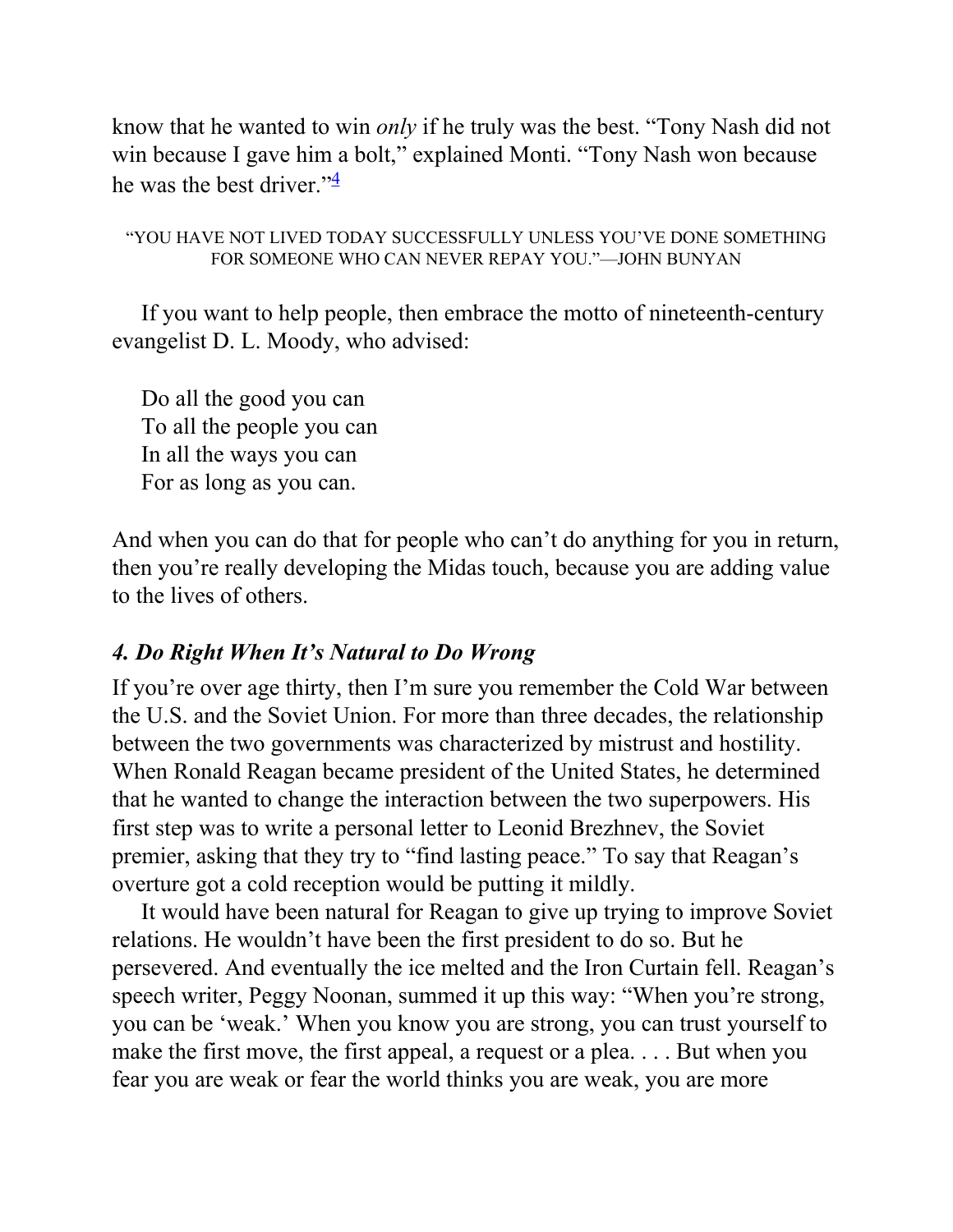inclined to make a great show of being 'strong,' and never write a personal letter asking for peace."<sup>[5](#page-82-4)</sup>

It's not easy to do right when doing wrong is easier. It takes strong character. But the rewards can be remarkable, as they were for Reagan. That doesn't mean there is always a reward, because there isn't. But if you do wrong instead of right, there *cannot* be a good reward.

## *5. Keep Your Promises Even When It Hurts*

Charles Brewer, the founder of MindSpring Enterprises, has made promise keeping foundational to his company. When MindSpring was founded in 1993, he included this statement in the company's core values: "We make commitments with care, and then live up to them. In all things, we do what we say we are going to do." He believed that if he could create a business environment where keeping promises was the norm rather than the exception, he would be significantly ahead of the competition.<sup>[6](#page-82-5)</sup>

"WE MAKE COMMITMENTS WITH CARE, AND THEN LIVE UP TO THEM. IN ALL THINGS, WE DO WHAT WE SAY WE ARE GOING TO DO."—CHARLES BREWER

Brewer is certainly *different* from the competition. A study conducted by Dr. Pat Lynch was recently published in the *Journal of Business Ethics.* Lynch asked more than seven hundred businesspeople and graduate business students to rank their values in the workplace. Included in addition to promise keeping were items such as competency, work ethic, seniority, and overcoming adversity. Lynch found that keeping promises was at the bottom of people's lists. That held true in the survey regardless of gender, supervisory experience, or religious background.<sup>[7](#page-82-6)</sup>

The irony is that promise keeping is the cornerstone of all relationships, and it is absolutely essential for success in business. Joseph Abruzzese, president of sales for CBS Television, observes, "In selling commercial time, integrity means everything. About 80 percent of your business comes from the same people every year, so selling is about the strength of the relationships. In the end, the honest broker really does win." $\frac{3}{5}$ 

Where do you draw the line when it comes to keeping a promise? You probably have no trouble keeping one when it's convenient. How about when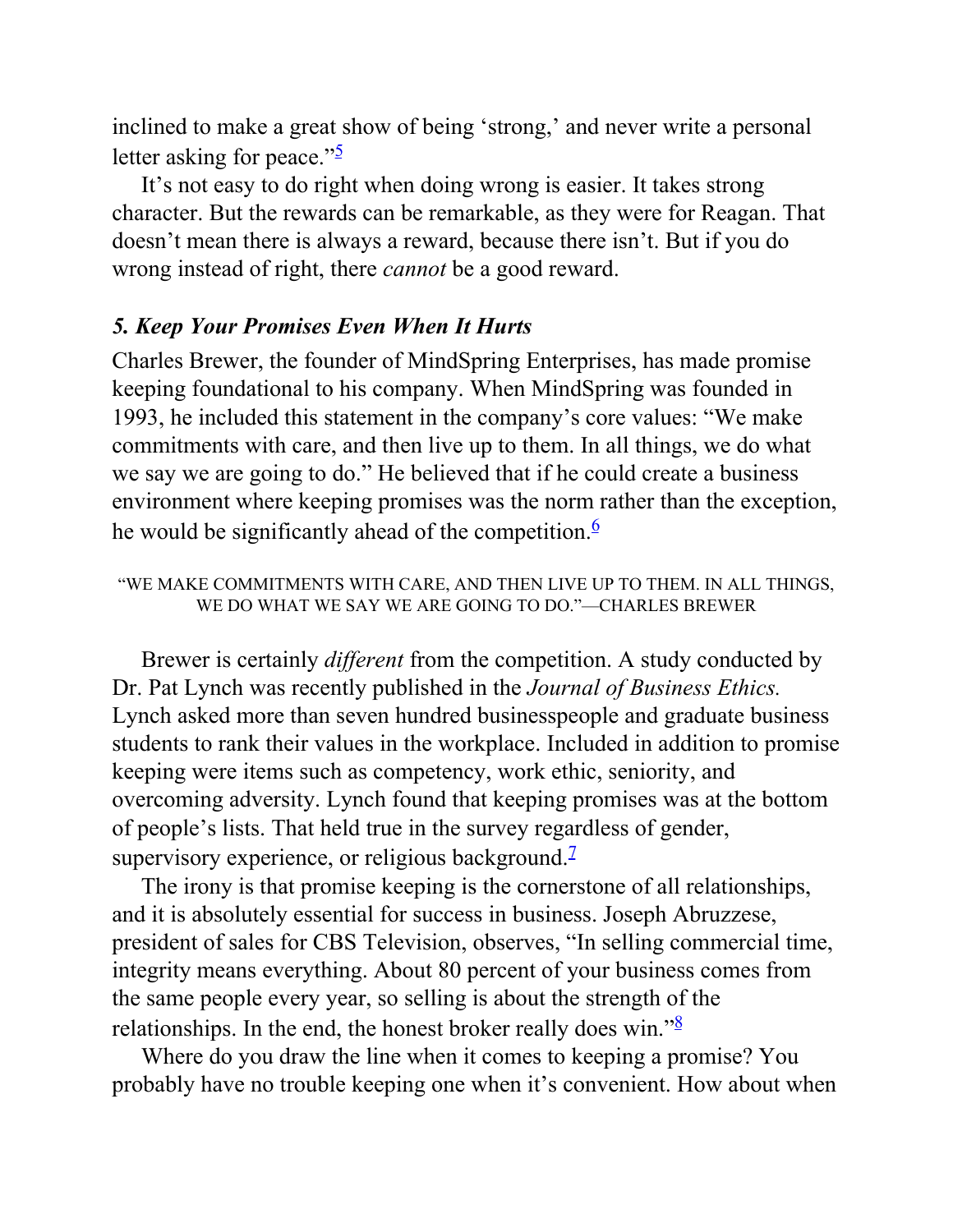it isn't? What about when keeping it will really hurt? That's what Sir Walter Scott did. You may be familiar with Scott. A biographer, critic, historian, and poet, Scott is considered the father of the historical novel, and he is credited with influencing novelists Leo Tolstoy, Alexandre Dumas, Victor Hugo, Honoré de Balzac, and others.

Scott was born in 1771 in Edinburgh, Scotland. He began his professional life as a lawyer following an apprenticeship under his father, but he soon turned to writing and quickly became the most popular novelist of his day. In 1808, he became a partner in a publishing company, which yielded him greater revenue than simply placing his works with another publisher. In 1826, his publishing company found itself in financial trouble when it was caught up in another business's bankruptcy. The debt was enormous: £114,000. Scott probably could have avoided the responsibility for paying the debt by declaring bankruptcy, but he didn't. Instead, he agreed to pay it all off.

Over the next six years, Scott, an already prolific author, wrote mountains of pages to earn money. He sold copyrights. He did whatever he could. In the end, he raised £70,000—before he died. Some believe he wrote himself to death. But his will gave instructions concerning how additional works could be sold, and the entire debt was paid. Not only did he not allow pain to stop him from keeping a promise, he would not allow even death to do it.

You don't meet many people like Scott today. Most of us prefer to do what's easy instead of what's right. But if we really want to live a golden life, then we would do well to follow his example.

# **THE GOLD STANDARD**

Where are you currently focusing your attention? Are you trying to build a golden life? What opportunities are you currently pursuing? If you were to seize them, what rewards would they bring? Wealth? Promotion? Recognition? Awards? Let's put them in perspective. Take this quiz:

- 1. Name the five wealthiest people in the world.
- 2. Name the last five Heisman trophy winners.
- 3. Name the last five winners of the Miss America contest.
- 4. Name ten people who have won the Nobel prize.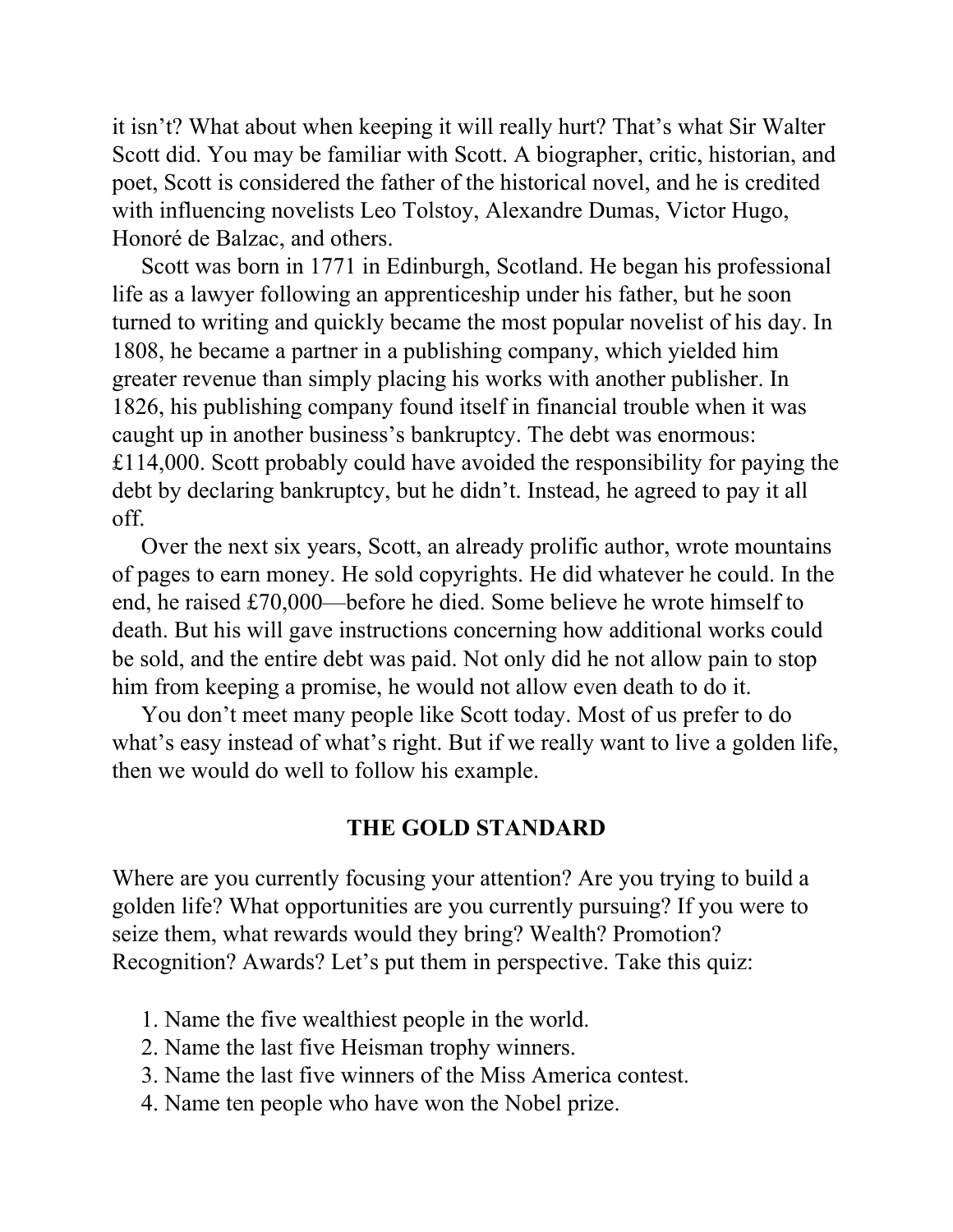- 5. Name the last half dozen Academy Award winners for best actor and actress.
- 6. Name the last decade's World Series winners.

How well did you do? How many names did you know? Half? Seventyfive percent? These people and teams—the best in the world at what they do —have accomplished much. They have proved that they have the magic touch in their area of expertise, and they have achieved great recognition. But what kind of impact have they made? More specifically, how much impact have they had on you? (Obviously not much if you can't even remember most of their names.)

Now, I want you to take another quiz:

- 1. Name three teachers who inspired you to achieve in school.
- 2. Name three friends who helped you through a difficult time.
- 3. Name five people who taught you something worthwhile.
- 4. Name three people who made you feel appreciated and special.
- 5. Name five people with whom you enjoy spending time.
- 6. Name half a dozen heroes whose stories have inspired you. $9$

You may not have scored 100 percent on the second quiz either, but I'm sure your score was better than on the first one. Why? Because these are the people who had the Midas touch in your life! Adding value to you was important for them. They focused on others—not just on getting ahead financially. If you want to do something that will make an impact beyond your own life, then treat people better than they treat you, walk the extra mile, help people who cannot help you, do right when it's natural to do wrong, and keep your promises even when it hurts.

You can tell when people have the Midas touch with others because they create a legacy that outlives them. Recently my father-in-law, Clayton Porter, died. When my wife, Margaret, who was his oldest child, and I attended the funeral, she spoke about his life. Clayton had been a teacher, and he had taught thousands of kids over the years. But Margaret said that his most important students were she and her sisters. Clayton had instilled in them not only a strong moral and ethical foundation, but also a love and respect for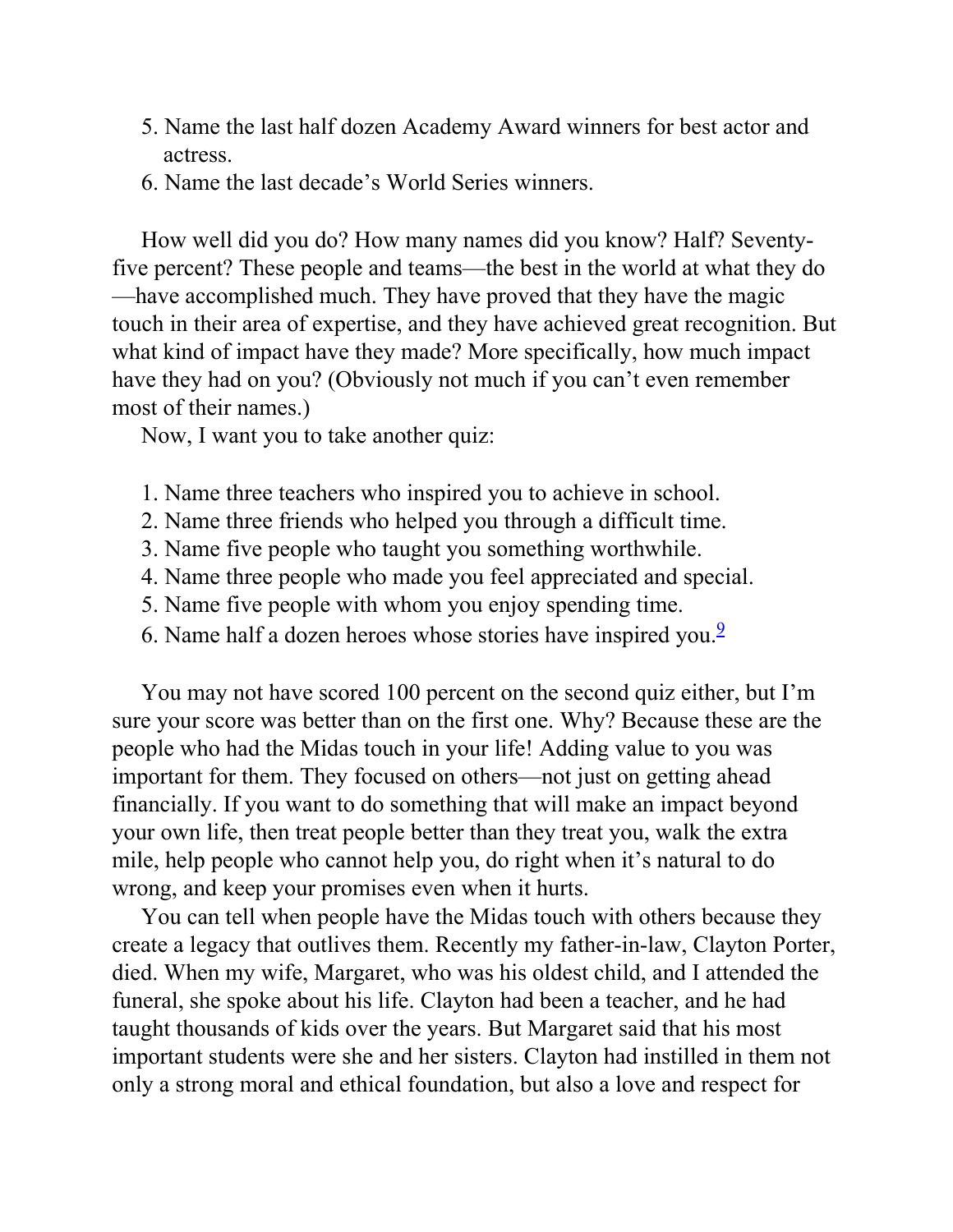people. And he had done it, not just by teaching it, but by living it out.

When Margaret finished speaking, there wasn't a dry eye in the place because the room was filled with hundreds of people whom he had taught, whose lives he had changed for the better. It was a legacy he would have been proud of. It's a legacy you could be proud of too.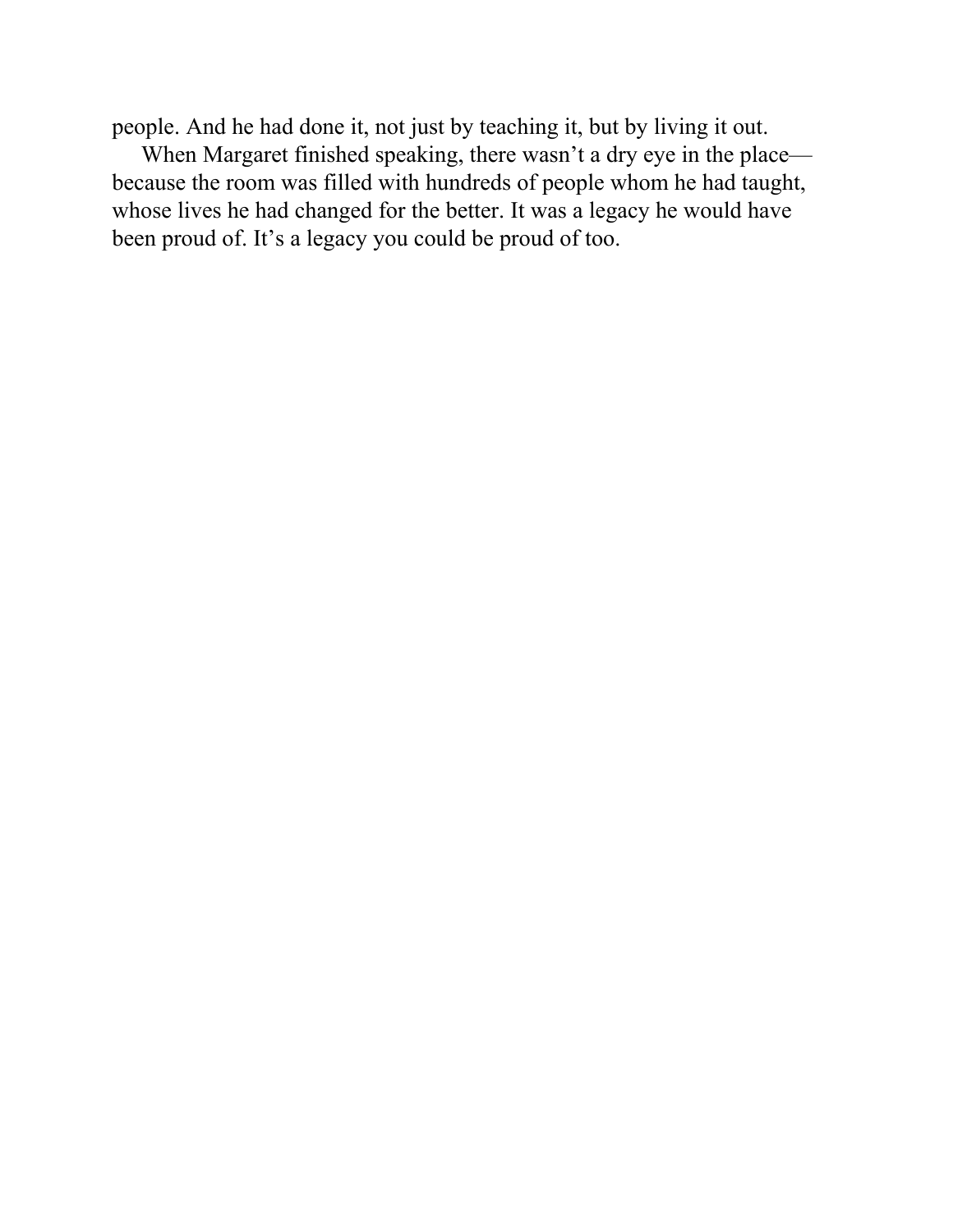# **[Conclusion](#page-1-0)**

# Go for the Gold(en) Rule

I WANT TO ASK YOU TWO FINAL QUESTIONS. FIRST, WHAT DO you want to achieve? In other words, what goals have you set for yourself? Where do you want your career to take you? What impact do you desire to make? It's good to think about such things because it helps to set the *direction* for your life. The second question is this: How do you plan to do it? That's important because it sets the *tone* for how you will live. And it also influences how you will end up.

I believe there are two basic paths to achievement a person can choose. You can go for the gold, or you can go for the Golden Rule. There are many people out there who have gone for the gold and who appear to have achieved all life has to offer. But appearances can sometimes be deceiving.

In 1923, a group of men met at the Edgewater Beach Hotel in Chicago. At the time, they were some of the wealthiest and most powerful people in the world. How wealthy? Together they controlled more money than was contained in the U.S. Treasury! They were captains of industry and political giants. They had gone for the gold—and gotten it. Here is a list of their names, along with what became of them:

- Charles Schwab—president of the largest independent steel company —died broke.
- Arthur Cutten—greatest of the wheat speculators—died abroad, insolvent.
- Richard Witney—president of the New York Stock Exchange—died just after release from Sing Sing prison.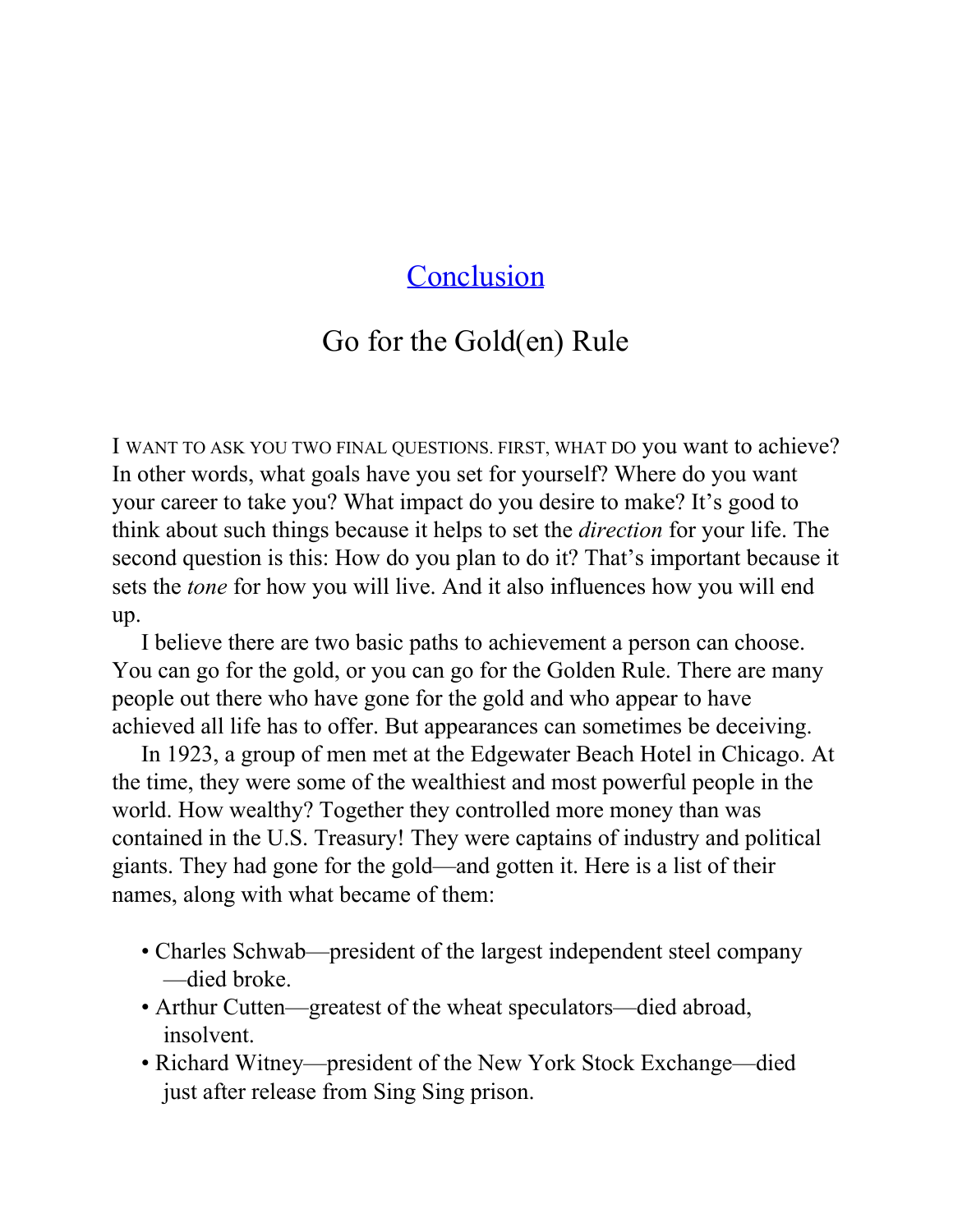- Albert Fall—member of a U.S. president's cabinet—was pardoned from prison so he could die at home.
- Jess Livermore—greatest "bear" on Wall Street—committed suicide.
- Leon Fraser—president of the Bank of International Settlements committed suicide.
- <span id="page-74-0"></span>• Ivar Kreuger—head of the world's greatest monopoly—committed suicide.<sup>[1](#page-82-0)</sup>

Often people who go for the gold trade everything else of importance in their lives for the opportunity to gain it. But then they lose even those material gains. While short-term success may come to many people who put the acquisition of wealth first, you can best measure the quality of their lives by looking at their later years. Then it's much easier to see if they're a Clayton Porter or Mike Abrashoff, or if they're more like Dennis Kozlowski or Robert Torricelli.

There's a world of difference between people who go for the gold and those who go for the Golden Rule:

| People Who Go for the People Who<br>Go for the               | Gold  Golden Rule                                           |
|--------------------------------------------------------------|-------------------------------------------------------------|
| Ask, "What can you do for me?"                               | Ask, "What can I do for you?"                               |
| Make convenient decisions. Sacrifice<br>family for finances. | Make character decisions. Sacrifice<br>finances for family. |
| Develop a rationale for their actions.                       | Develop relationships with their<br>actions.                |
| Possess a "me first" mind-set.                               | Possess an "others first" mind-set.                         |
| Count their dollars. Base their values<br>on their worth.    | Count their friends. Base their worth<br>on their values.   |

When you meet someone who has continually chosen to go for the Golden Rule, you can sense it in the way that person treats people and how they live their lives. That was true when I met Howard Bowen, who has since become a good friend. Howard was responsible for the construction of many Kmart stores when the department store chain was at the height of its success. And it made him highly successful.

I BELIEVE THERE ARE TWO BASIC PATHS TO ACHIEVEMENT A PERSON CAN CHOOSE.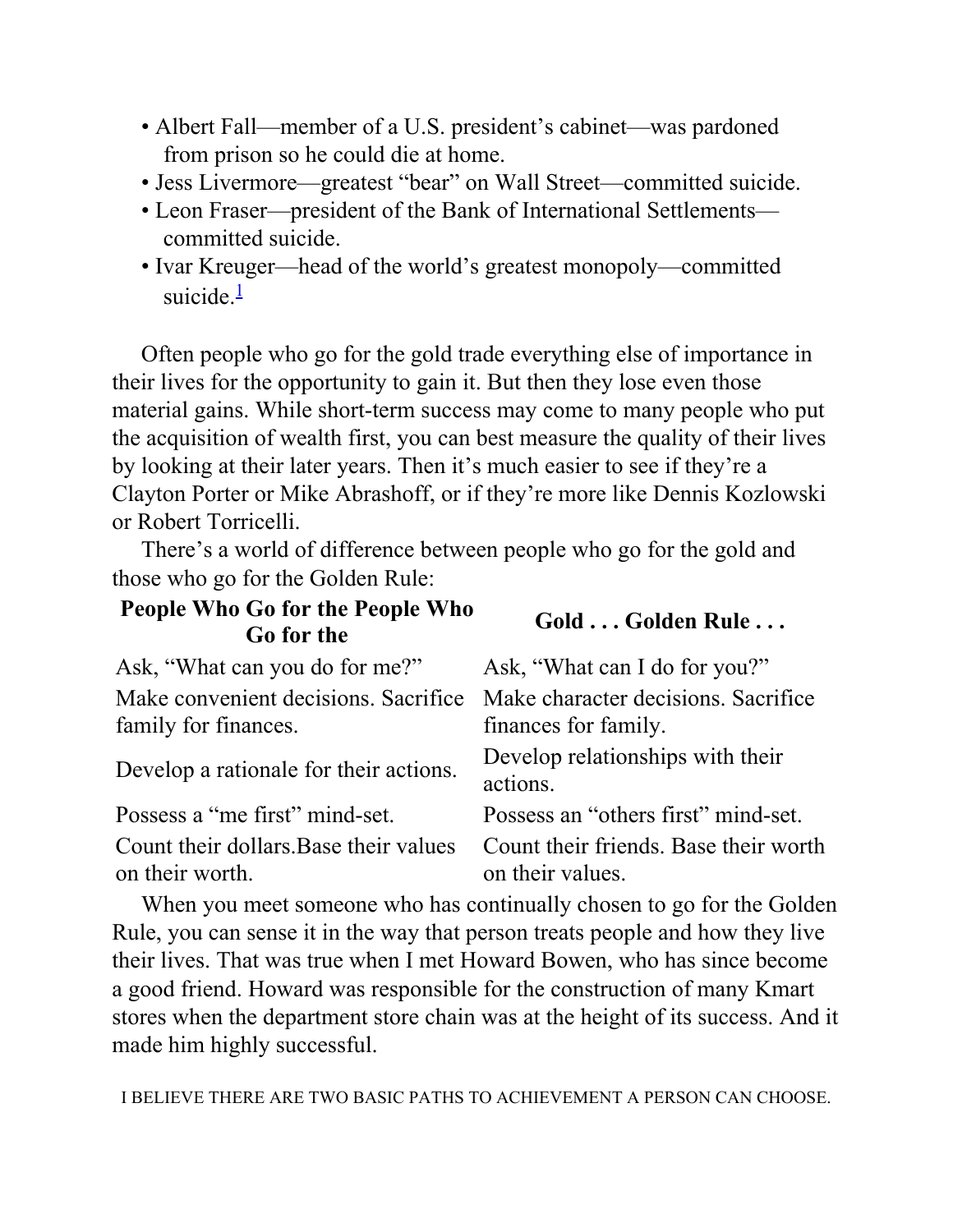#### YOU CAN GO FOR THE GOLD, OR YOU CAN GO FOR THE GOLDEN RULE.

That road hasn't always been easy. When Howard was working on landing the first contract with Kmart, he went down to Florida to look at sites. After touring the area all day with two representatives from the corporation, one of the executives, who had a bad reputation, suggested that all of them go to a strip club. Now Howard had a dilemma. The deal he was trying to win was worth \$40 million. And he knew that if he didn't go along with this man's request, he could jeopardize winning the contract. But Howard believed in practicing the Golden Rule, and he knew that going to a strip club would be a betrayal to his wife.

Howard summoned all his courage and asked to be taken back to the hotel before the group went out that night. "I'm sorry, but I just can't do it," he told them. "Besides, I really need some rest."

As they pulled up to the hotel's entrance, Howard got out of the van. That's when another one of the people who had been riding with them said, "You know, I really need to get some rest too," and he also got out of the van. Then another did. In the end, nobody went out that night. Later, the executive who had originally made the suggestion told Howard, "You have no idea how much I respect you." He also awarded Howard the contract. Is a person who maintains his integrity always rewarded in that way? Of course not. But what if Howard had compromised his ethics and still not won the contract? Then he would have had neither the revenue nor his self-respect.

Howard had to make many tough decisions early in his career, such as the time a steel subcontractor on a job asked to be paid before he had finished the work because of cash-flow problems. Often that's a risky thing to do. But Howard asked himself, "How would I like to be treated in this situation?" He decided it was the right thing to do, and he paid the contractor. Over the years, the two men ended up doing a lot of work together.

What's interesting is that about a decade later, Howard was building his home, and he needed some steelwork done on the structure. It was during a time when business was booming, and nobody wanted to stop working on lucrative projects to do a small job like Howard's house. But his old contractor friend immediately put other work on hold to help Howard. And he told Howard why: "Do you remember the first job I did for you? You helped me out when I had cash-flow problems. I'll never forget that. I'm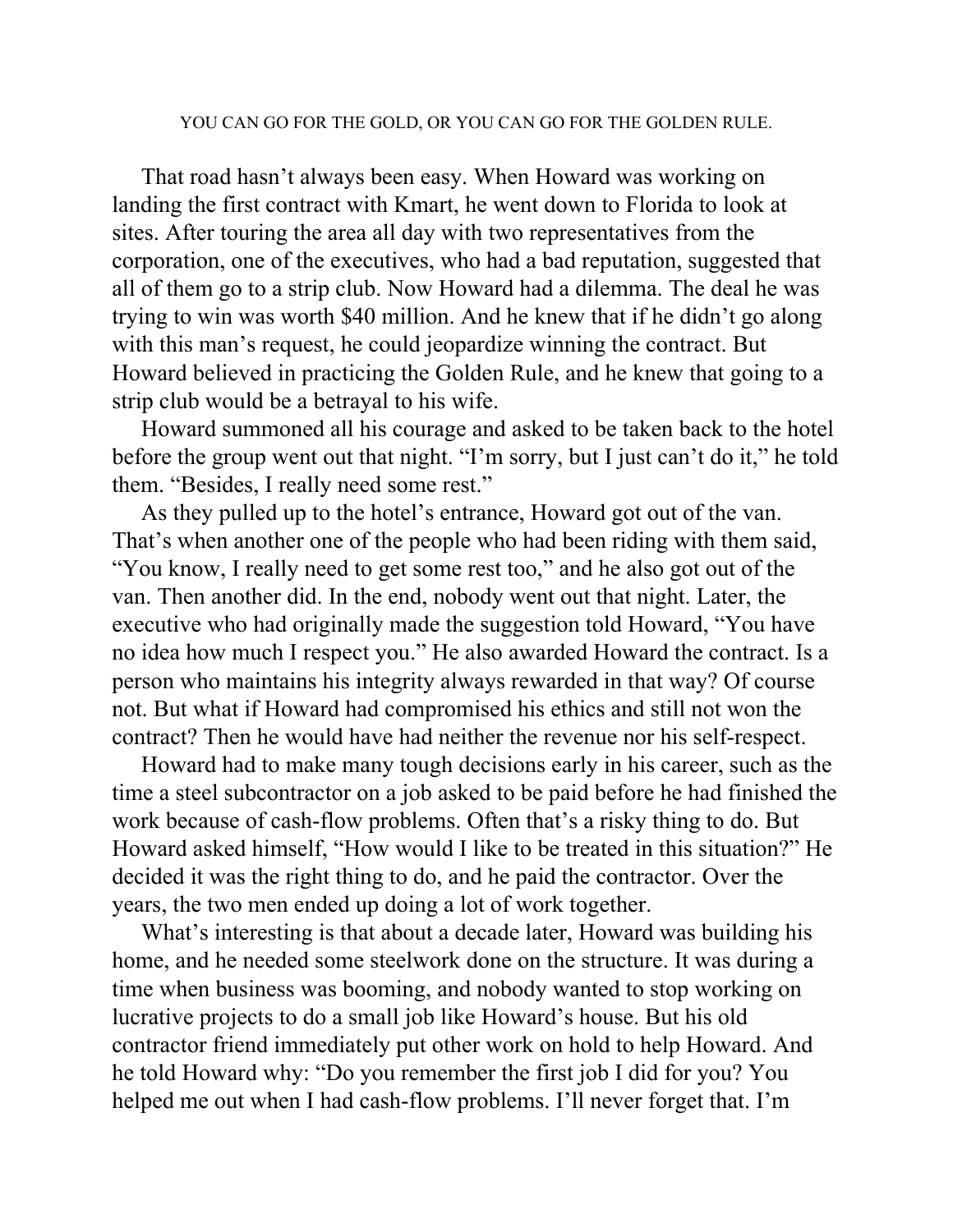grateful that I can do something to help you."

Howard hadn't thought about that in ten years. At the time, he was simply doing what was right. But that's the wonderful thing about living according to the Golden Rule. You see, if people who go for the gold are very lucky, they get some gold. But those who go for the Golden Rule not only have a chance to achieve monetary wealth, but also to receive other benefits that money can't provide. People who live by the Golden Rule give themselves a chance to have it all!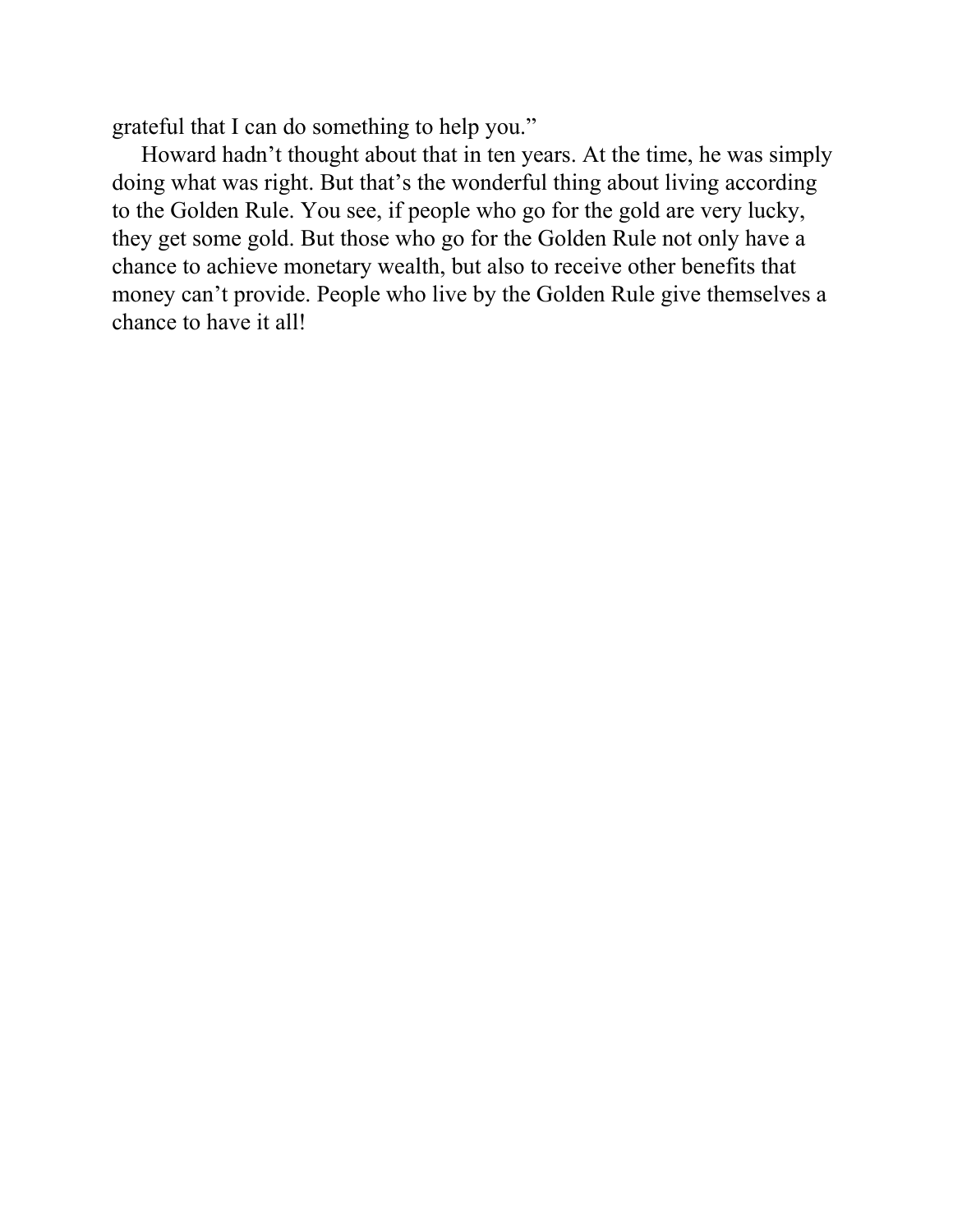# **[NOTES](#page-1-1)**

## *Chapter 1: Whatever Happened to Business Ethics?*

1. "World-Class Scandal at WorldCom," www.cbsnews.com, 26 June 2002. *[\(back](#page-5-0) to text)*

2. Roger Rosenblatt, "When the Hero Takes a Fall," *Time,* 21 January 2002, 130. *[\(back](#page-5-1) to text)*

3. Richard Lacayo, "A Sport on Thin Ice," *Time,* 25 [February](#page-5-2) 2002, 26. *(back to text)*

4. "Americans Speak: Enron, WorldCom and Others Are Result of Inadequate Moral Training by Families," 22 July 2002, Barna Research Online, www.barna.org. *[\(back](#page-5-3) to text)*

5. John C. Knapp, "Why Business Ethics Is Worthy of Discussion," *Atlanta Business Chronicle,* 18 November 2002,

http://atlanta.bizjournals.com/atlanta. *[\(back](#page-7-0) to text)*

6. Joseph Fletcher, *Situation Ethics: The New Morality* (Philadelphia: Westminster, 1966). *[\(back](#page-8-0) to text)*

7. Executive Leadership Foundation, Inc., *Absolute Ethics: A Proven System of True Profitability* (Tucker, Ga., 1987), 22-23. *[\(back](#page-8-1) to text)*

8. Quoted in *World Magazine,* 7 September 2002, 14. *[\(back](#page-8-2) to text)*

9. Joie A. Gregor, "Focus on: The Chief Executive Officer" (Special

Advertising Feature), *BusinessWeek,* 23 September 2002, 30. *[\(back](#page-8-3) to text)*

10. Jeff Siegel, "Ethical Dilemma," *American Way,* 15 September 2002, 54. *[\(back](#page-9-0) to text)*

11. Joan Ryan, "Corporations Need Honorable Leaders, Not Remedial Ethics," *Atlanta Journal-Constitution,* 10 November 2002. *[\(back](#page-10-0) to text)* 12. "Are You Guilty of Giving Your Employees an Ethical Flea Dip?", *Leading for Results,* www.ragan.com, 13 December 2002. *[\(back](#page-10-1) to text)*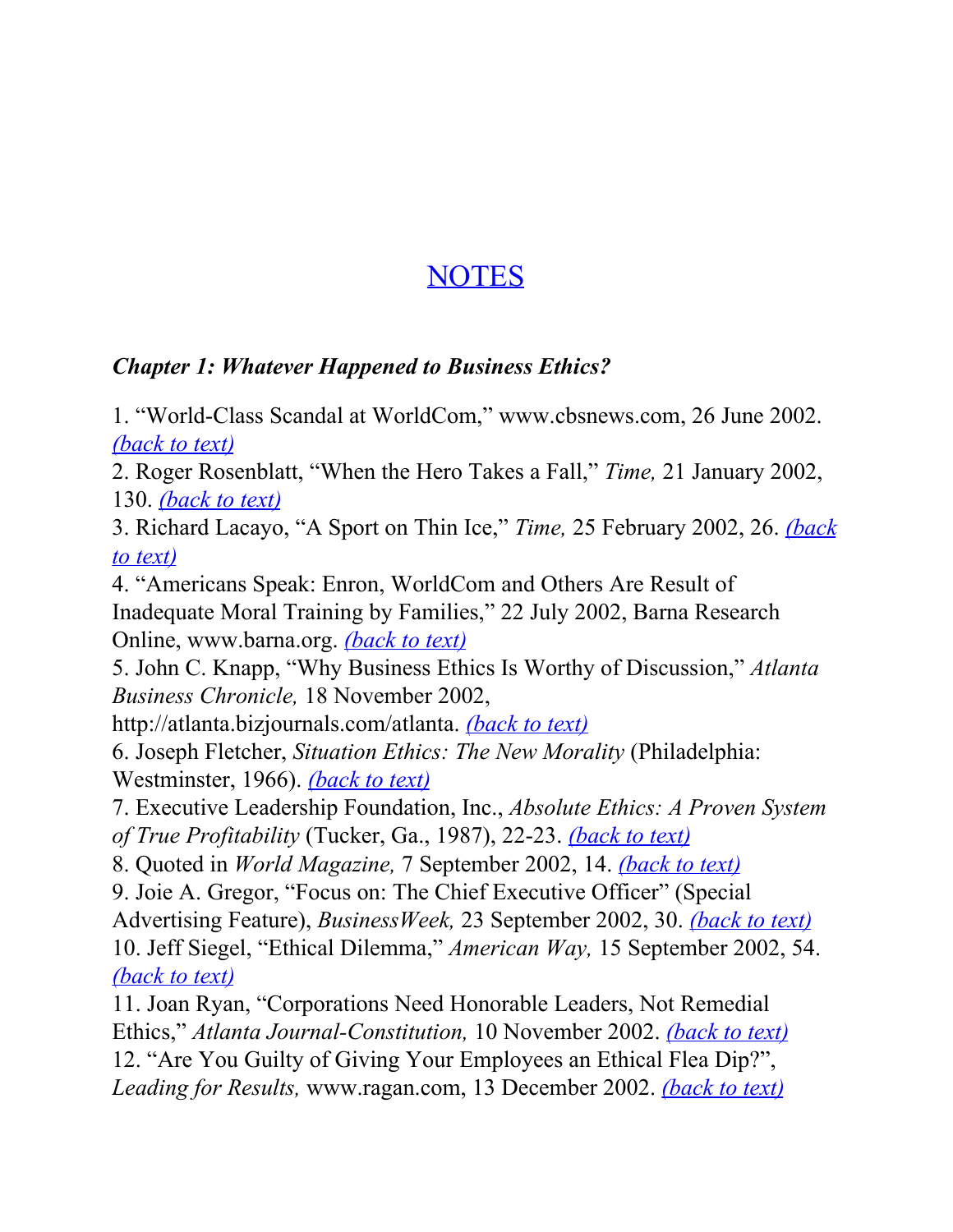13. Linda Tischler, "Can Kevin Rollins Find the Soul of Dell?" *Fast Company,* November 2002, 112-14. *[\(back](#page-10-2) to text)*

14. Lorraine Woellert, "You Mean Cheating Is Wrong?" *BusinessWeek,* 9 December 2002, 8. *[\(back](#page-11-0) to text)*

15. John D. Copeland, *Business Ethics: Three Critical Truths,* quoted by Scimitar Ridge, LLC, 22 July 2002. *[\(back](#page-11-1) to text)*

16. Executive Leadership Foundation, Inc, *Absolute Ethics,* 24. *[\(back](#page-11-2) to text)* 17. Proverbs 4:18-19, *The Message. [\(back](#page-12-0) to text)*

#### *Chapter 2: Why This Rule Is Golden*

1. "Honesty," in *The Forbes Book of Business Quotations,* Ted Goodman, ed. (New York: Black Dog and Leventhal, 1997), 408. *[\(back](#page-14-0) to text)*

- 2. Matthew 7:12. *[\(back](#page-16-0) to text)*
- 3. *The Traditions of Mohammed,* quoted at www.thegoldenrule.net, 23 September 2002. *[\(back](#page-16-1) to text)*
- 4. *Talmud,* Shabbat 31a, quoted in "The Universality of the Golden Rule in World Religions," [www.teaching-values.com,](#page-16-2) 23 September 2002. *(back to text)*
- 5. Udana-Varga 5, 1, quoted in ibid. *[\(back](#page-16-3) to text)*
- 6. Mahabharata 5, 1517, quoted in ibid. *[\(back](#page-16-4) to text)*
- 7. Shast-na-shayast 13:29, quoted at www.thegoldenrule.net, 23 September 2002. *[\(back](#page-16-5) to text)*
- 8. Analects 15:23, quoted at ibid. *[\(back](#page-16-6) to text)*
- 9. Epistle to the Son of the Wolf, 30, quoted at
- www.fragrant.demon.co.uk/golden, 23 September 2002. *[\(back](#page-16-7) to text)*
- 10. Sutrakritanga 1.11.33, quoted at ibid. *[\(back](#page-16-8) to text)*
- 11. Ibid. *[\(back](#page-16-9) to text)*
- 12. The Josephson Insititute, "What Is Ethics Anyway?"
- www.josephsoninstitute.org, 24 September 2002. *[\(back](#page-17-0) to text)*
- 13. Quoted in Bob Benson, *He Speaks Softly: Learning to Hear God's Voice* (Waco, Tex.: Word, 1987). *[\(back](#page-19-0) to text)*
- 14. Vice Fund Prospectus, [www.vicefund.com,](#page-19-1) 21 January 2003. *(back to text)*
- 15. Bob Smietana, "A Penchant for 'Sin,'" *Atlanta Journal-Constitution,* 7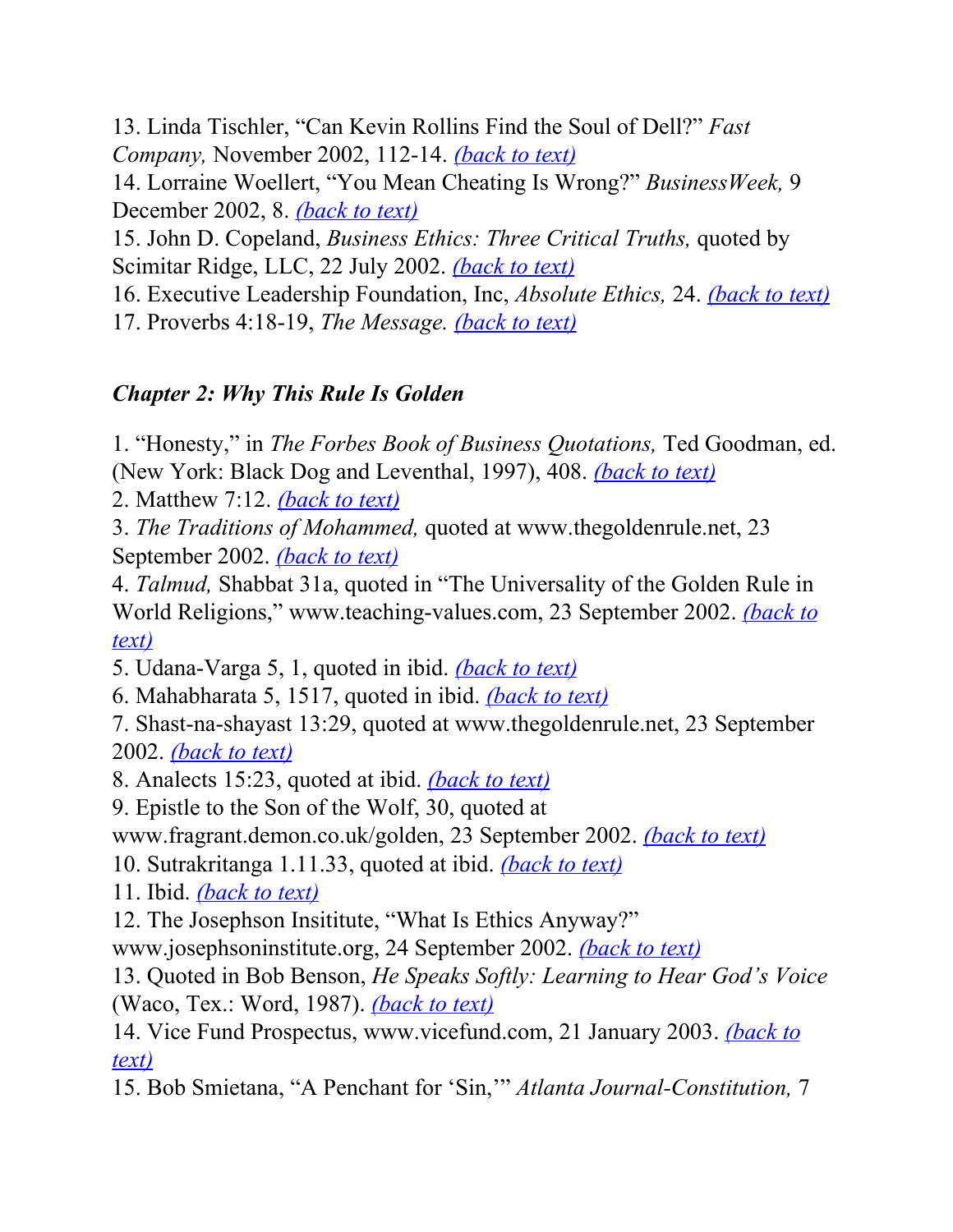December 2002, B2. *[\(back](#page-20-0) to text)*

16. "Corporate Profile," www.synovus.com, 27 January 2003. *[\(back](#page-21-0) to text)*

17. Interview with the author, 10 December 2002. *[\(back](#page-22-0) to text)*

18. Tom Barry, "Bank Shot," *Business to Business,* September 2002, 46. *[\(back](#page-22-1) to text)*

19. Interview with the author, 10 December 2002. *[\(back](#page-22-2) to text)*

20. Dave DeWitte, "Georgia's Synovus Corp. Shows How to Be a Top Employer," *Pulse,* 16 June 1999. *[\(back](#page-22-3) to text)*

## *Chapter 3: The Golden Rule Begins with You*

1. Zig Ziglar, letter to author, 15 April 2002. *[\(back](#page-23-0) to text)*

2. Ned Herrmann, *The Whole Brain Business Book* (New York: M[cGraw-](#page-37-0)Hill), 1996. *[\(back](#page-24-0) to text)*

3. Christopher Caggiano, "Employment Guaranteed, for Life," *Inc.,* 10 December 2002, 74. *[\(back](#page-25-0) to text)*

4. Source unknown. *[\(back](#page-26-0) to text)*

5. Charles W. Christian, "10 Rules for Respect," *Leadership Journal,* Summer 1999, www.christianitytoday.com. *[\(back](#page-28-0) to text)*

6. Cara Cannella, "Keeping It Flexible," *Inc.,* 10 [December](#page-28-1) 2002, 76. *(back to text)*

7. "A Profession Is Born: 1930s," Our History, McKinsey & Company, www.mckinsey.com, 10 February 2003. *[\(back](#page-30-0) to text)*

8. John A. Byrne, "Goodbye to an Ethicist," *BusinessWeek,* 10 February 2003, 38. *[\(back](#page-30-1) to text)*

9. Tammy Joyner, "HomeBanc Taps Minister as Corporate Conscience," *Atlanta Journal-Constitution,* 4 December 2002, www.ajc.com. *[\(back](#page-31-0) to text)*

# *Chapter 4: Living a 24-Karat-Gold Life*

1. "Georgia Coach Takes the Blame for Bad Call," *Augusta Chronicle,* 14 November 2001, www.augustachronicle.com. *[\(back](#page-33-0) to text)*

2. Josh Kendall, "Richt Finding His Way," *Athens Daily News,* 18 March 2001, www.onlineathens.com. *[\(back](#page-33-1) to text)*

3. "Fast Talk: Carole Black," *Fast Company,* December 2002, 72. *(back to*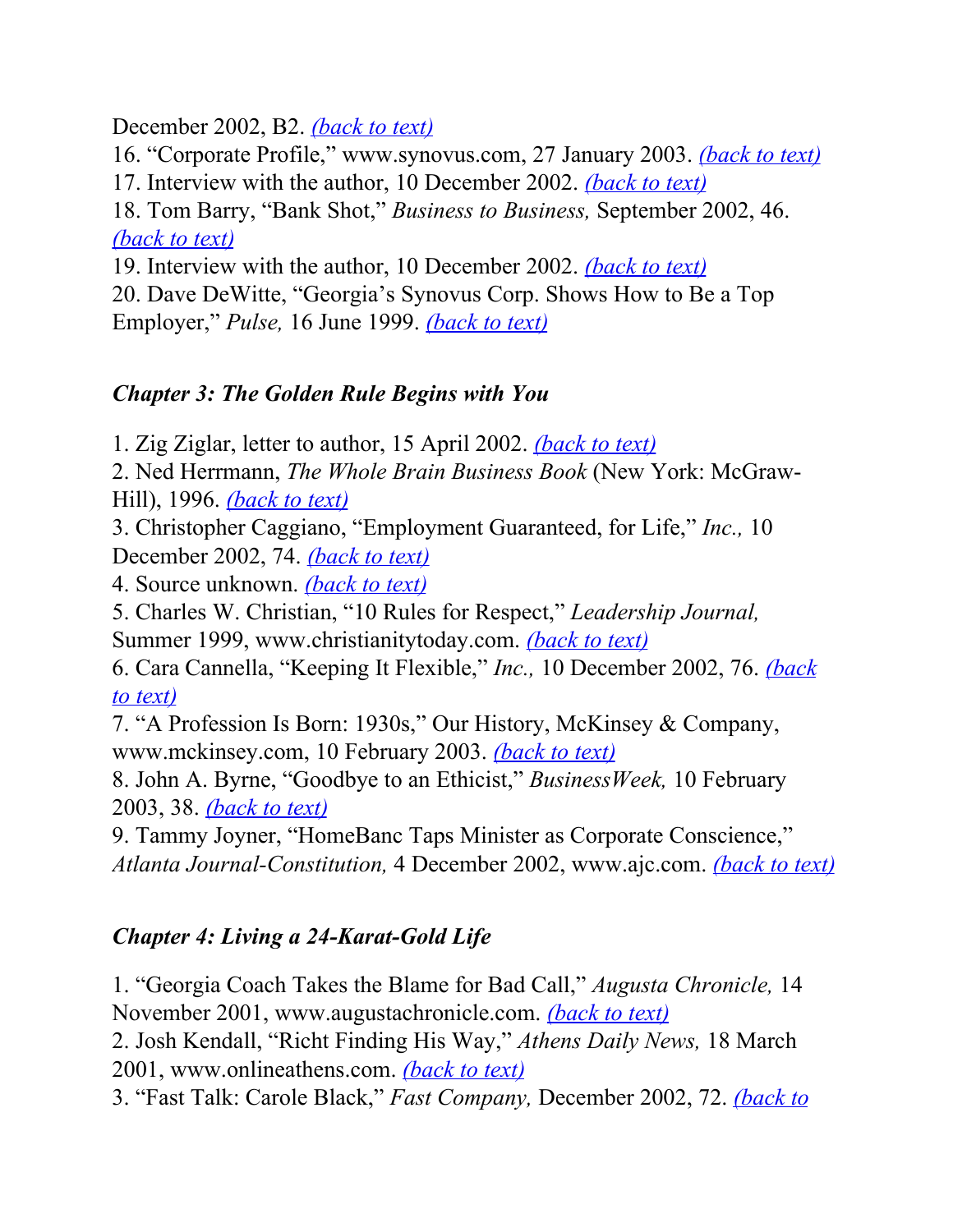*text)*

4. J. C. Penney, *Fifty Years with the Golden Rule* (New York: Harper and Brothers, 1950), 16. *[\(back](#page-39-0) to text)*

5. Norman Beasley, *Main Street Merchant* (New York: Bantam, 1950), 63. *[\(back](#page-40-0) to text)*

6. Penney, *Fifty Years with the Golden Rule,* 52. *[\(back](#page-40-1) to text)*

7. Ibid. *[\(back](#page-40-2) to text)*

8. Thomas Addington and Stephen Graves, *A Case for Character: Authentic Living in Your Workplace* (Nashville: Broadman and Holman, 1998), 12. *[\(back](#page-40-3) to text)*

## *Chapter 5: Five Factors That Can "Tarnish" the Golden Rule*

1. Steve Wilstein, "Doing the Right Thing Is More Important than Winning," 19 November 2002, [www.yorknewstimes.com/stories,](#page-43-0) 17 April 2003. *(back to text)*

2. Marie Brenner, "The Enron Wars," www.mariebrenner.com/articles, 11 February 2002. *[\(back](#page-43-1) to text)*

3. Catherine Valenti, "Ethical Culture," abcnews.com, 20 February 2002. *[\(back](#page-44-0) to text)*

4. M. Scott Peck, *The Road Less Traveled* (New York: Touchstone, 1978), 66. *[\(back](#page-45-0) to text)*

5. Robert Browning Hamilton, "Along the Road," cited in Edith P. Hazen, ed., *The Columbia Granger's Index to Poetry,* 10th edition, New York, Columbia University Press, 1993; 34. *[\(back](#page-46-0) to text)*

6. Richard Foster, in *Reasons to Be Glad,* comp. by *Decision* magazine eds. (LaVergne, Tenn.: Spring Arbor Distributors, 1988). *[\(back](#page-46-1) to text)*

7. Mark Lewis, "A Dwindling Band of Brothers," *Forbes,* 11 November 2002, www.forbes.com. *[\(back](#page-47-0) to text)*

8. Harriet Rubin, "Power," *Fast Company,* November 2002, 68. *[\(back](#page-47-1) to text)* 9. "Online Extra: The CEO as Thief: A Psychological Profile,"

www.businessweek.com, 23 December 2002. *[\(back](#page-47-2) to text)*

10. Bruce Horovitz, "Scandals Grow Out of CEO's Warped Mind-set," *USA Today,* 11 October 2002, 2B. *[\(back](#page-48-0) to text)*

11. Robert Greene, *The 48 Laws of Power* (New York: Viking Press, 1998),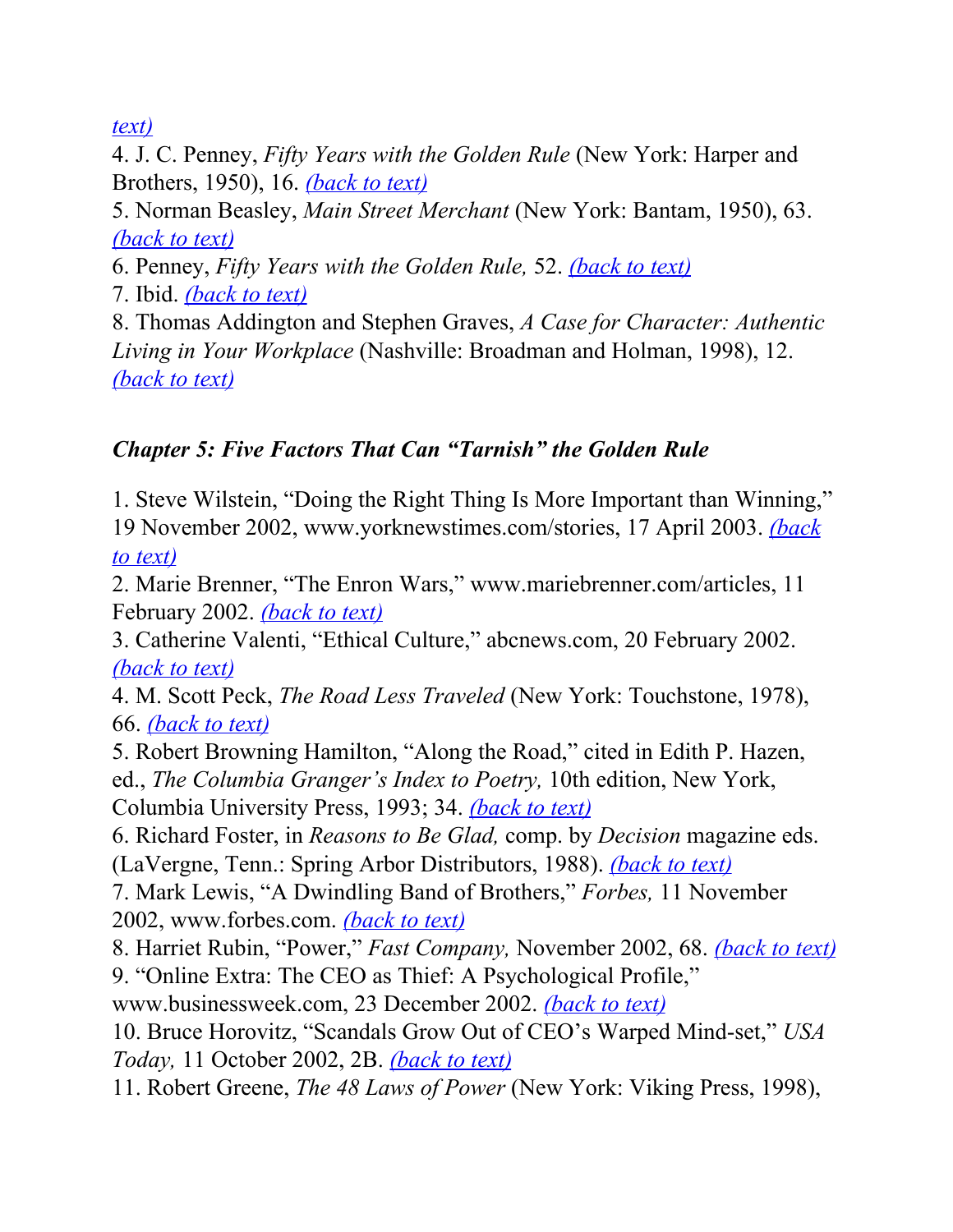16, 37. *[\(back](#page-48-1) to text)*

- 12. Proverbs 16:18 NIV. *[\(back](#page-49-0) to text)*
- 13. Proverbs 11:2 NIV. *[\(back](#page-49-1) to text)*

14. Proverbs 13:10 NIV. *[\(back](#page-49-2) to text)*

15. Proverbs 29:23 NIV. *[\(back](#page-50-0) to text)*

16. C. S. Lewis, *Mere Christianity* (San Francisco: Harper San Francisco, 2001), 122. *[\(back](#page-50-1) to text)*

17. Ezra Bowen, ["Looking](#page-50-2) to Its Roots," *Time*, 25 May 1987, 26. *(back to text)*

18. Peggy Noonan, *When Character Was King* (New York: Viking Press, 2001), 199. *[\(back](#page-51-0) to text)*

19. Davin Seay, "Interview with Jim Collins," *Halftime,* 23. *[\(back](#page-51-1) to text)*

# *Chapter 6: Seizing Your Golden Opportunity*

1. C. S. Lewis, *Mere Christianity* (San Francisco: Harper San Francisco, 2001), 132. *[\(back](#page-54-0) to text)*

2. ["Starwood](#page-55-0) Hotels Survey," *Reader's Digest,* September 2002, 19. *(back to text)*

3. Source unknown. *[\(back](#page-56-0) to text)*

4. "Senate Ethics Committee Admonishes Torricelli," *USA Today,* 30 July 2002, www.usatoday.com. *[\(back](#page-57-0) to text)*

5. "Sen. Torricelli Quits Race," www.newsmax.com, 21 November 2002. *[\(back](#page-57-1) to text)*

6. Keith H. Hammonds, "Harry Kraemer's Moment of Truth," *Fast Company,* November 2002, 96. *[\(back](#page-58-0) to text)*

7. Proverbs 22:7 NASB. *[\(back](#page-59-0) to text)*

8. Foster, in *Absolute Ethics,* 18. *[\(back](#page-60-0) to text)*

9. Wolf J. Rinke, *Winning Management: Six Fail-Safe Strategies for Building [High-Performance](#page-60-1) Organizations* (Achievement Publishing, 1997). *(back to text)*

10. Mike Abrashoff, *It's Your Ship: Management Techniques from the Best Damn Ship in the Navy* (New York: Warner, 2002). *[\(back](#page-60-2) to text)*

11. Interview with author, 13 November 2002. *[\(back](#page-61-0) to text)*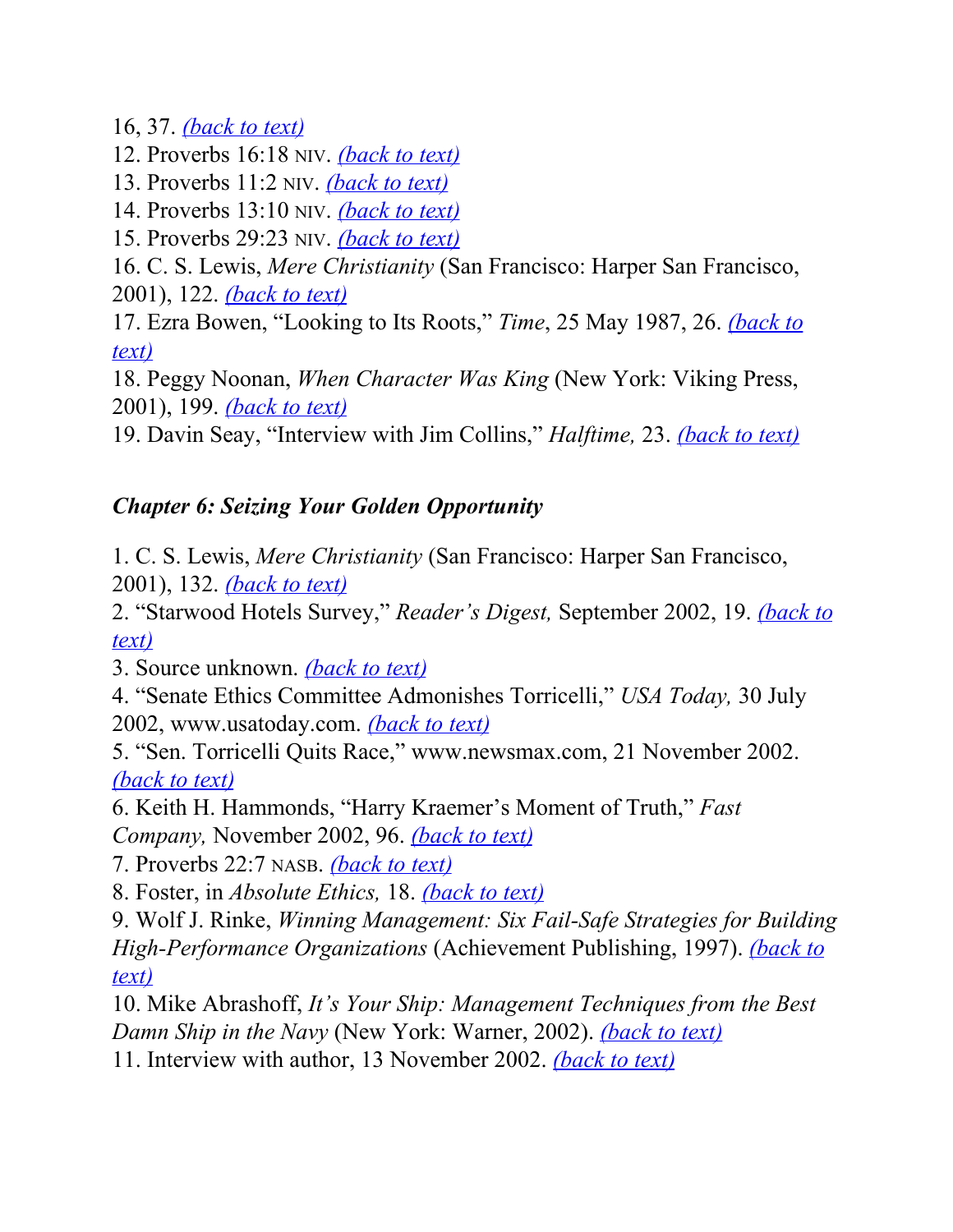#### *Chapter 7: How to Develop the "Midas Touch"*

1. Ted Goodman, ed., *The Forbes Book of Business Quotations* (New York: Black Dog and Levental, 1997), 891. *[\(back](#page-63-0) to text)*

2. Source unknown. *[\(back](#page-64-0) to text)*

3. Source unknown. *[\(back](#page-66-0) to text)*

4. "Eugenio Monti," www.olympic.org/uk/passion/humanity, 25 February 2003. *[\(back](#page-68-0) to text)*

5. Noonan, *When Character Was King*, 221. *[\(back](#page-69-0) to text)*

6. Ellwood F. Oakley III, "Promise-keeping Has Lost Its Importance as a Core Value," *Atlanta Business Chronicle,* 18 November 2002,

www.atlantabusinesschronicle.com. *[\(back](#page-69-1) to text)*

7. Oakley, "Promise-keeping Has Lost Its Importance as a Core Value." *[\(back](#page-69-2) to text)*

8. "Joseph Abruzzese," *Fast Company,* November 2002, 62. *[\(back](#page-69-3) to text)*

9. Source unknown. *[\(back](#page-71-0) to text)*

#### *Conclusion: Go for the Gold(en) Rule*

<span id="page-82-0"></span>1. Bill Rose, *New York Herald Tribune,* 8 November 1948. *[\(back](#page-74-0) to text)*